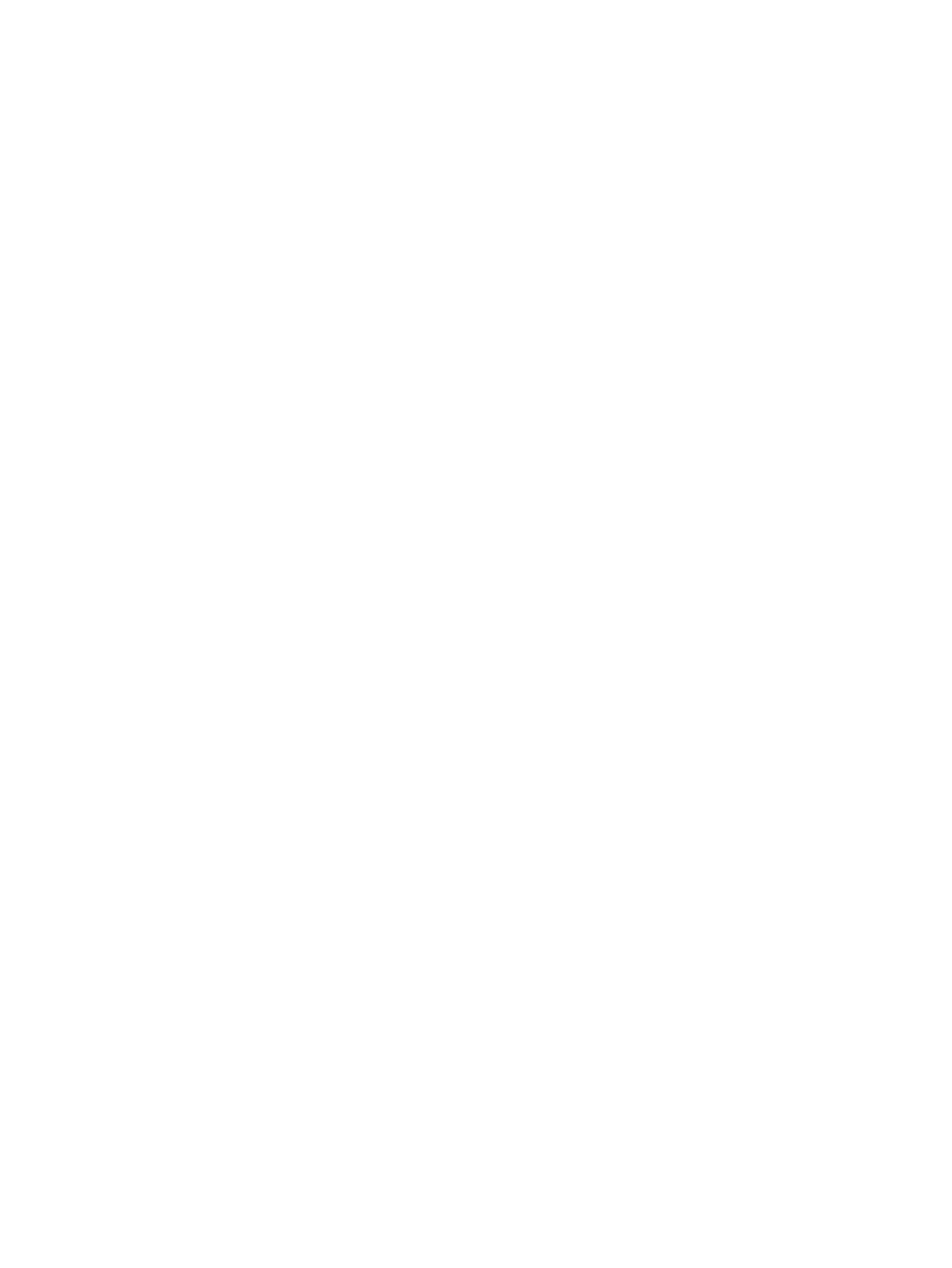# **CORPORATE INFORMATION**

# **BOARD OF DIRECTORS**

| Mr. P Manoj Kumar          | Whole-Time Director                |
|----------------------------|------------------------------------|
| Mr. Arjun Ananth           | Non-Executive and Nominee Director |
| Mr. Hari Narayan           | Non-Executive and Nominee Director |
| Ms. Riya Bhattacharya      | Non-Executive and Nominee Director |
| Mr. K.S.Narayanan          | Independent Director               |
| Mr. Mohamed Mansoor Ahamed | Independent Director               |

# **STATUTORY AUDITORS**

BSR & Associates LLP Chartered Accountants 3rd Floor, Syama Business Centre, NH Bypass Road, Vyttila, Kochi - 682 019

# **REGISTERED OFFICE**

Chakolas Habitat, A Block, 1 C,Thevara Ferry Road Cochin, Kerala - 682 013

# **INTERNAL AUDITORS**

M/s. PKF Sridhar & Santhanam, LLP Chartered Accountants KRD GEE GEECrystal, 7th Floor, 91-92, Dr. Radhakrishnan Salai, Mylapore, Chennai 600 004

# **CORPORATE OFFICE**

Greystone ,# 267 ,Ground Floor, 5<sup>th</sup> Main, 6<sup>th</sup> Cross, Indiranagar 1st Stage , Bangalore -560 038

# **SECRETARIAL AUDITOR**

Mr. A.S. Narayanan, Practicing Company Secretary, VI/331 Aishwaryam, Kottayi Nedumbassery P.O, Aluva 683585

# **FACTORY**

- 1. Ezhupunna.P.O. Alapuzha Dt Kerala-688 537
- 2. Survey No. 20 & 2, Srini Food Park, Mogili Village , Bangarupalem Mandal, Chittoor Dist., PIN-517416, Andhra Pradesh,India

# **BANKERS**

**HDFC Bank Limited** Salco Centre, Richmond Road, Bangalore - 560 025

### **HDFC Bank**

Eramalloor Br, Door No. VIII / 30, Main Road Eramalloor, Alleppey - 688 537, Kerala, India.

**State Bank of India** Overseas Branch, Cochin - 682 003

# **REGISTRAR AND SHARE TRANSFER AGENT**

Integrated Registry Management Services Private Limited Kences Towers, 2nd Floor, No.1, Ramakrishna Street, Off North Usman Road, T Nagar, Chennai - 600 017. Ph : 044-28140801-03, Fax : 044-28142479 E-mail : csdstd@integratedindia.in

| <b>CONTENTS</b> | Page No |
|-----------------|---------|
|                 |         |
|                 |         |
|                 |         |
|                 |         |
|                 |         |
|                 |         |
|                 |         |
|                 |         |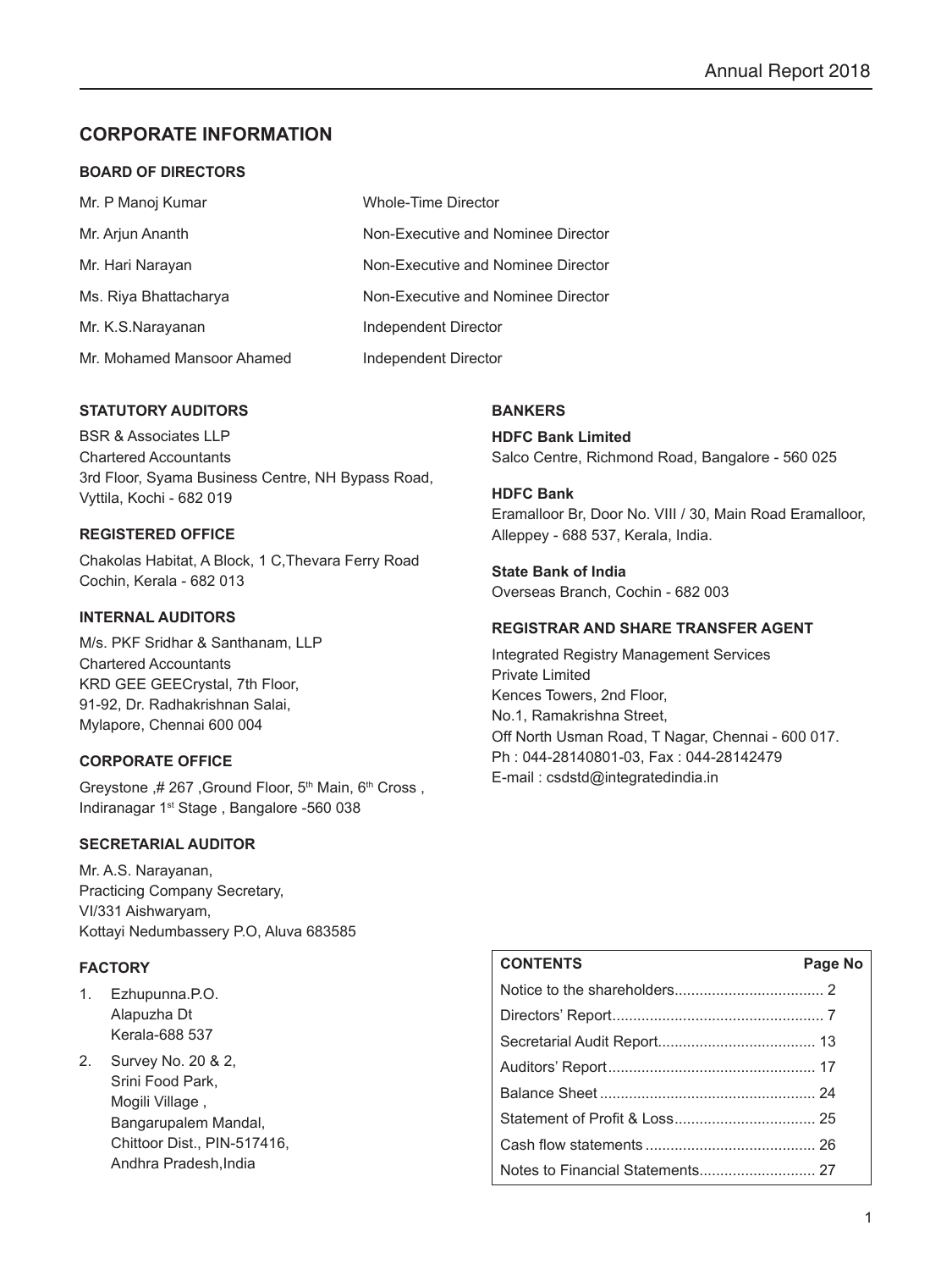

# **INNOVATIVE FOODS LIMITED**

# **CIN : U51909KL1989PLC005465**

Registered Office : Chakolas Habitat, A Block, 1 C, Thevara Ferry Road, Kochi, Kerala - 682013. Email : info@sumeru.net; Website : **www.sumeru.net** ; Tel : 0478 2872349; Fax : 0478 2874417

# **NOTICE OF THE 29th ANNUAL GENERAL MEETING**

Notice is hereby given that the 29<sup>th</sup> Annual General Meeting will be held on Friday, the 23<sup>rd</sup> Day of November, 2018 at 10:30 A.M at Riviera Suites, Thevara Water Front, Kochi - 682 013 to transact the following business:

### **ORDINARY BUSINESS**

- 1. To receive, consider and adopt the audited Profit and Loss account for the year ended 31.03.2018 and the Balance Sheet of the company as at 31.03.2018 together with the Reports of Directors and Auditors thereon.
- 2. To appoint a Director in the place of Mr.Manoj Kumar.P.,(DIN: 03527923), Whole Time Director**,** who retires at this Annual General Meeting and being eligible offers himself for re-appointment.
- 3. To consider and, if thought fit, to pass with or without modification(s), the following resolution as an Ordinary Resolution.

**"RESOLVED THAT** pursuant to the provisions of Section 139, 141, 142 and other applicable provisions of the Companies Act, 2013 (the "Act") read with Rule 3(7) of the Companies (Audit and Auditors) Rules, 2014 (including any statutory modification(s) or re-enactment thereof for the time being in force), and pursuant to the resolutions passed by the members at the 25th Annual General Meeting of the Company held on 30th September, 2014, the appointment of M/s. BSR & Associates LLP, Chartered Accountants, (Firm Registration No.: 116231W / W-100024) 3rd Floor, Syama Business Centre, NH Bypass Road, Vyttila, Kochi – 682 019, as the Statutory Auditor of the Company to hold office from the conclusion of this Annual General Meeting until the conclusion of the next Annual General Meeting of the Company, be and is hereby ratified at a remuneration to be determined by the Board of Directors in consultation with the said Auditors plus applicable service tax and reimbursement of travelling and out of pocket expenses incurred by them for the purpose of audit."

### **SPECIAL BUSINESS**

4. **To consider and if thought fit to pass with or without modification the following as an Ordinary Resolution:**

**"RESOLVED THAT** Mr. K.S.Narayanan (DIN:08097152), who was appointed as an Additional, Non-Executive and Independent Director of the Company by the Board of Directors in terms of the provisions of Section 160 of the Companies Act, 2013 and the rules made thereunder, be and is hereby appointed as an Independent Non-Executive Director of the Company, to hold office for a period of five consecutive years , whose period of office shall not be liable to retire by rotation."

**"RESOLVED FURTHER THAT** Mr. P. Manoj Kumar (DIN: 03527923), Whole-Time Director of the company be and is hereby authorized to do all the acts, deeds and things which are necessary to give effect to the above said resolution."

### **5. To consider and if thought fit to pass with or without modification the following as an Ordinary Resolution:**

**"RESOLVED THAT** Mr.Hari Narayan (DIN:07056472), who was appointed as additional Nominee Director of the Company by the Board of Directors in terms of the provisions of Section 160 of the Companies Act, 2013 and the rules made thereunder, be and is hereby appointed as Nominee Director of the Company, whose period of office shall not be liable to retire by rotation.

**RESOLVED FURTHER THAT** Mr. P. Manoj Kumar (DIN: 03527923), Whole-Time Director of the company be and is hereby authorized to do all the acts, deeds and things which are necessary to give effect to the above said resolution."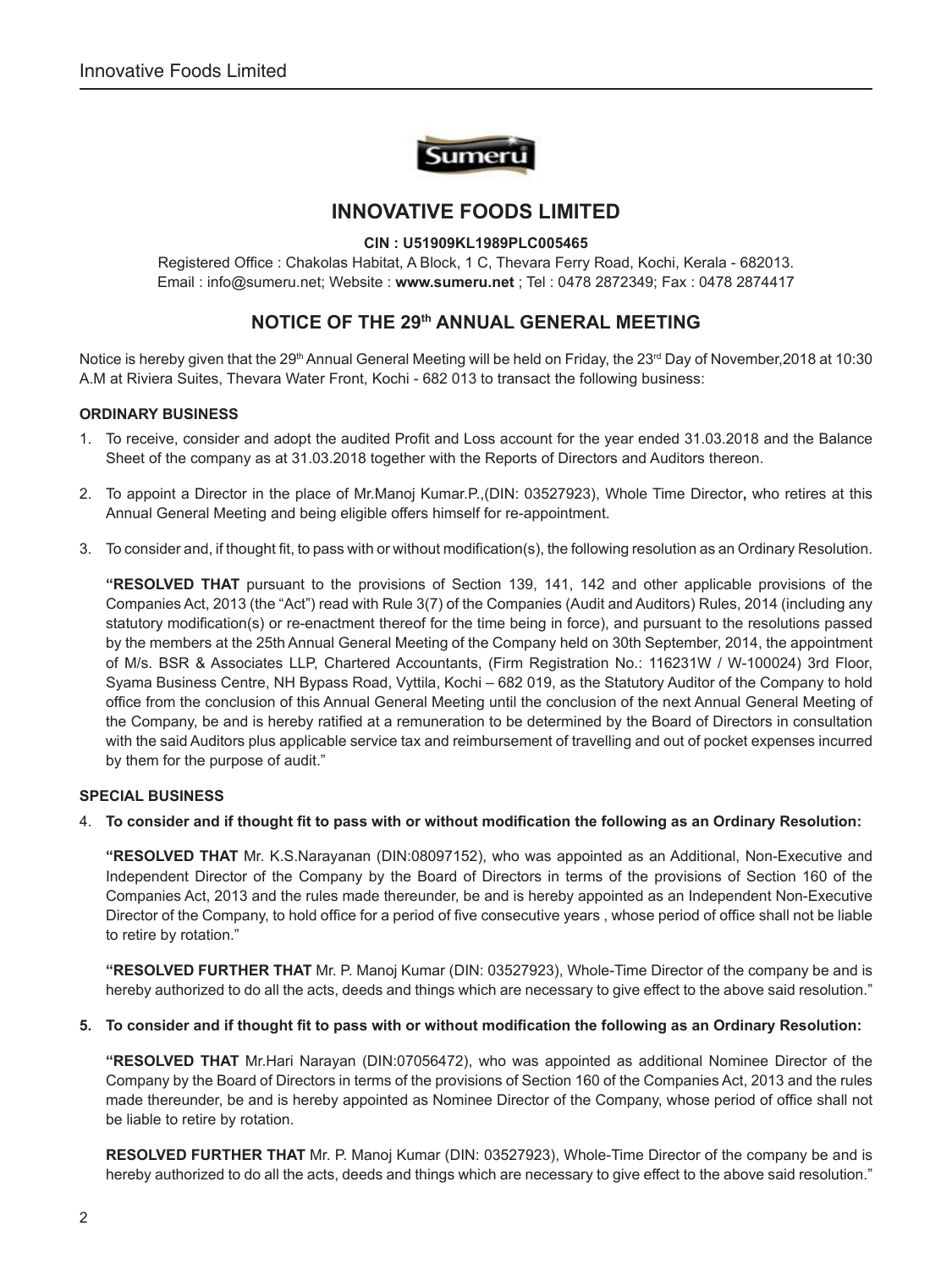# 6. **To consider and if thought fit to pass with or without modification the following as a Special Resolution:**

**"RESOLVED THAT** pursuant to the provisions of Section 196, 197, 203 and all other applicable provisions, if any, of the Companies Act, 2013, read with Schedule V to the said Act and sub-rule (2) of rule (7) of the Companies (Appointment and Remuneration of Managerial Personnel) Rules, 2014 and the Rules made thereunder (including any statutory modification thereto from time to time or any re-enactment thereof for the time being in force), based on the recommendation of Nomination and Remuneration Committee and approval of the Board, consent of the members of the company be and is hereby accorded to the grant of units under the performance linked equity options to Mr.Mithun Appaiah, CEO of the company as per the agreed vesting schedule and employment agreement"

| SL<br>No | <b>Name</b>        | <b>Designation</b>             | <b>Eligible ESUs</b> | ESUs vested as on 31,03,2018 at the<br>rate of $0.65%$ |
|----------|--------------------|--------------------------------|----------------------|--------------------------------------------------------|
|          | Mr. Mithun Appaiah | <b>Chief Executive Officer</b> | 1330880              | 480896                                                 |

# **By the Order of the Board of Directors, For Innovative Foods Limited**

**Sd/- Date : 10.10.2018 P.Manoj Kumar Place: Kochi Whole-Time Director DIN: 03527923**

# **Note**.

- 1. Any member entitled to attend and vote at the meeting is entitled to appoint a proxy to attend and vote at the meeting. The proxy need not be a member of the company. The proxy to become effective should be deposited at the registered office of the company at least 48 hours before the meeting.
- 2. A person can act as proxy on behalf of the members not exceeding fifty and holding in aggregate not more than ten percent of the total share capital of the company carrying voting rights . A member holding more than10 percent of the total share capital of the company carrying voting rights may appoint a single person as proxy and such person shall not act as proxy of any other member . Proxies submitted on behalf of limited companies, societies ,etc, must be supported by an appropriate resolution/authority as applicable. The proxy-holder shall prove his identity at the time of attending the meeting.
- 3. Explanatory statement as required under section 102 of the Companies Act, 2013 is attached .
- 4. Company is providing e –voting facility for the members to cast their votes electronically. A note on the process and procedure of e-voting is annexed in the explanatory statement.
- 5. Members are requested to register their e- mail address with the company or the registrar, Integrated Enterprises (India) Limited, 2ndFloor, Kences Towers, No.1,Ramakrishna Street, Off: North Usman Road, T.Nagar, Chennai- 600 017. Ph.No: 044-28140801-03; Fax: 044-28142479, E-mail: csdstd@integratedindia.in
- 6. In line with the initiatives of the Government on environmental protection, paper communications could be minimised and electronic communication is appreciated. To support this move, members are welcome to register their email address and full bank particulars.
- 7. Kindly inform the registrar in case there is a change in your address.
- 8. The record date for ascertaining the eligible shareholders for the purpose of e-voting shall be  $17<sup>th</sup>$  November 2018 and the register of members and share transfer registers will remain closed from 18th November 2018 to 23rd November 2018.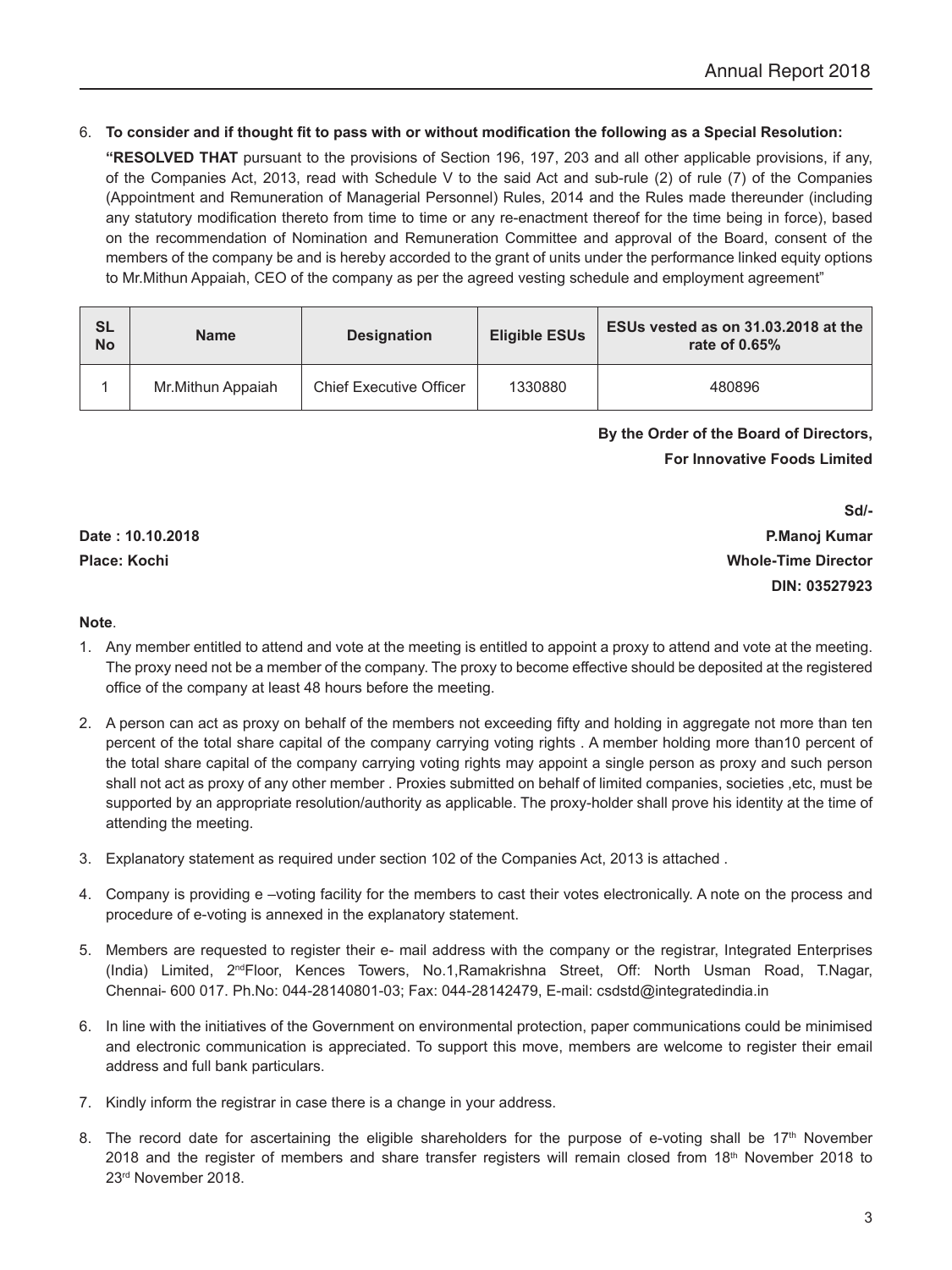# **EXPLANATORY STATEMENT PURSUANT TO SECTION 102(1) OF THE COMPANIES ACT, 2013**

## **Item No:4**

Your Directors have appointed Mr. K.S.Narayanan as an Additional and Independent Director on the Board of the Company effective from 10<sup>th</sup> May 2018, pursuant to the provisions of Section 149, 152 and other applicable provisions of the Companies Act, 2013.As per the provisions of Section 161 of the Act, Mr. K.S.Narayanan will hold office up to the date of the ensuing Annual General Meeting. The Company has received notice in writing under the provisions of Section 160 of the Act, along with a deposit of 1, 00,000/- proposing the candidature of Mr.K.S.Narayanan, as a Non-Executive and Independent Director of the Company to hold office for a period of five consecutive years with effect from 10<sup>th</sup> May 2018, whose period of office shall not be liable to retire by rotation.

The Company has received from Mr.K.S.Narayanan, consent in writing to act as director in Form DIR-2 pursuant to Rule 8 of Companies (Appointment & Qualification of Directors) Rules, 2014 and intimation in Form DIR – 8 in terms of Companies (Appointment & Qualification of Directors) Rules, 2014, to the effect that he is not disqualified under Section 164(2) of the Act. The Company has also intimated Mr. K.S.Narayanan about his duties and functions as provided in Section 166, 149 and Schedule IV of the Companies Act, 2013 and he has accepted the terms and conditions and has consented to be appointed as the Independent Director. In the opinion of the Board Mr. K.S.Narayanan fulfills the conditions specified in the Companies Act, 2013 and rules made thereunder for his appointment as an Independent Director of the Company and is independent of the management.

Except Mr K.S.Narayanan, being an appointee, none of the Directors and Key Managerial Personnel of the Company and their relatives is concerned or interested, financially or otherwise, in the resolution set out at Item No. 4. Your Directors recommend the ordinary resolution set out under item no. 4 of the Notice for approval by the shareholders.

### **Item No:5**

Your Directors have appointed Mr.Hari Narayan,as additional Nominee Director on the Board of the Company effective from 05<sup>th</sup> June 2018, pursuant to the provisions of Section 149, 152 and other applicable provisions of the Companies Act, 2013. He holds office till the date of this meeting and his appointment is to be regularized at this AGM. The Company has received notice in writing under the provisions of Section 160 of the Act, along with a deposit of 1,00,000/- proposing the candidature of Mr.Hari Narayan as a Non- Executive, Nominee Director of the Company whose period of office Shall not be liable to retire by rotation.

The Company has received from Mr.Hari Narayan, consent in writing to act as director in Form DIR-2 pursuant to Rule 8 of Companies (Appointment & Qualification of Directors) Rules, 2014 and intimation in Form DIR – 8 in terms of Companies (Appointment & Qualification of Directors) Rules, 2014, to the effect that he is not disqualified under Section 164(2) of the Act.

Except Mr.Hari Narayan, being an appointee, none of the Directors and Key Managerial Personnel of the Company and their relatives is concerned or interested, financially or otherwise, in the resolution set out at Item No. 5. Your Directors recommend the ordinary resolution set out under item no. 5 of the Notice for approval by the shareholders.

# **Item No.6**

Company granted and vested Stock units to Mr. Mithun Appaiah, CEO, numbering 480896 Performance linked equity options (ESUs) as approved by the board. The Proposal has already being recommended by the nomination and remuneration committee. In Accordance with Schedule V of Companies act 2013 this requires approval of members in General Meeting.

1. Information relating to Background Details and Job Profile:

Mr.Mithun Appaiah has joined as Chief Executive Officer ( CEO) of Innovative Foods Limited with effect from 14<sup>th</sup> September, 2017. Mr.Mithun has indepth experience in the Food & Beverage industry across a spectrum of roles including sales, marketing , business development and P & L management.

Prior to joining IFL, he was in the leadership team of ID Fresh Foods. He was instrumental in accelerating the topline revenues at ID three fold with 24 months. He has also held key positions in firms such as Britannia industries, United Spirits, Seagrams and Nestle India Ltd.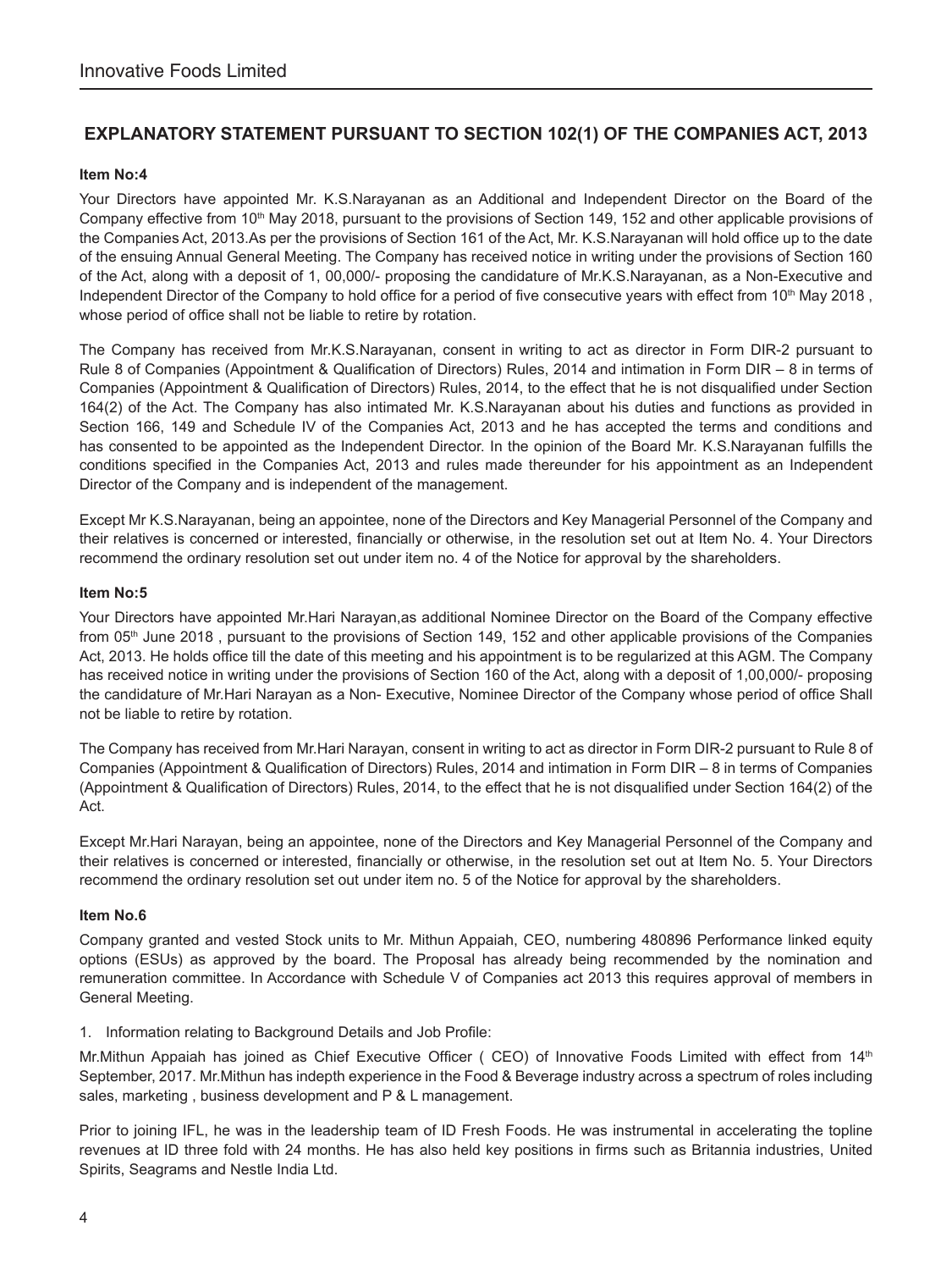At Britannia, he handled various roles in National Channel development, as Head of customer marketing for Modern trade. Alternate channels and as a Channel Head – managing the P&L for alternate channels. Mr.Mithun also built the ontrade business of United Spirits, UB group. At Seagrams/ Pernod Ricard he built the institutional sales business, regional marketing and international brand business for the state of Goa.

Based on the recommendation of the Nomination and Remuneration Committee and Employment agreement with Mr.Mithun Appaiah, CEO ,. He is eligible for performance linked equity options (ESUs) of overall 1.8% of fully paid up shares of the company as on 14<sup>th</sup> September 2017, ie, 73937780, over three years based on achievement of business plan as approved by the Board of Directors (Split as 0.65% , 0.575% and 0.575% respectively ). For Financial year 2018 the 0.65% would not be dependent on achievement of the plan.

# **Instructions for Voting through electronic mode are as under:-**

- 1. The voting period begins on 20<sup>th</sup> November 2018 (09.00 a.m.) and ends on 22<sup>nd</sup> November, 2018 (5.00 p.m.). During this period, members of the Company holding shares either in physical form or in dematerialized form, as on the cutoff date, Thursday, 17<sup>th</sup> November 2018 may cast their vote electronically. The e-voting module shall be disabled by CDSL for voting thereafter. A person who is not a Member as on the cut-off date should treat this Notice for information purposes only.
- 2. Shareholders who have already voted prior to the meeting date would not be entitled to vote at the meeting venue.
- 3. The Shareholders should log on to the e-voting website (www.evotingindia.com)
- 4. Click on "Shareholders" tab
- 5. Now Enter your User ID
	- a. For CDSL: 16 digits beneficiary ID,
	- b. For NSDL: 8 Character DP ID followed by 8 Digits Client ID,
	- c. Members holding shares in Physical Form should enter Folio Number registered with the Company.
- 6. Next enter the Image Verification as displayed and Click on Login.
- 7. If you are holding shares in demat form and had logged on to www.evotingindia.com and voted on an earlier voting of any company, then your existing password is to be used.
- 8. If you are a first time user follow the steps given below:

|                                                           | For Members holding shares in Demat Form and Physical Form                                                                                                                                                                                                                  |
|-----------------------------------------------------------|-----------------------------------------------------------------------------------------------------------------------------------------------------------------------------------------------------------------------------------------------------------------------------|
| <b>PAN</b>                                                | Enter your 10 digit alpha-numeric *PAN issued by Income Tax Department (Applicable for<br>both demat shareholders as well as physical shareholders)                                                                                                                         |
|                                                           | Members who have not updated their PAN with the Company/Depository Participant are<br>requested to use the first two letters of their name and the 8 digits of the sequence<br>number in the PAN field.                                                                     |
|                                                           | In case the sequence number is less than 8 digits enter the applicable number of 0's before<br>the number after the first two characters of the name in CAPITAL letters. Eq. If your name is<br>Ramesh Kumar with sequence number 1 then enter RA00000001 in the PAN field. |
| Dividend Bank Details<br><b>OR</b> Date of Birth<br>(DOB) | Enter the Dividend Bank Details or Date of Birth (in dd/mm/yyyy format) as recorded in your<br>demat account or in the company records in order to login.                                                                                                                   |
|                                                           | If both the details are not recorded with the depository or company please enter the member<br>id / folio number in the Dividend Bank details field as mentioned in instruction 5.                                                                                          |

- 9. After entering these details appropriately, click on "SUBMIT" tab.
- 10. Members holding shares in physical form will then directly reach the Company selection screen. However, members holding shares in demat form will now reach 'Password Creation' menu wherein they are required to mandatorily enter their login password in the new password field. Kindly note that this password is to be also used by the demat holders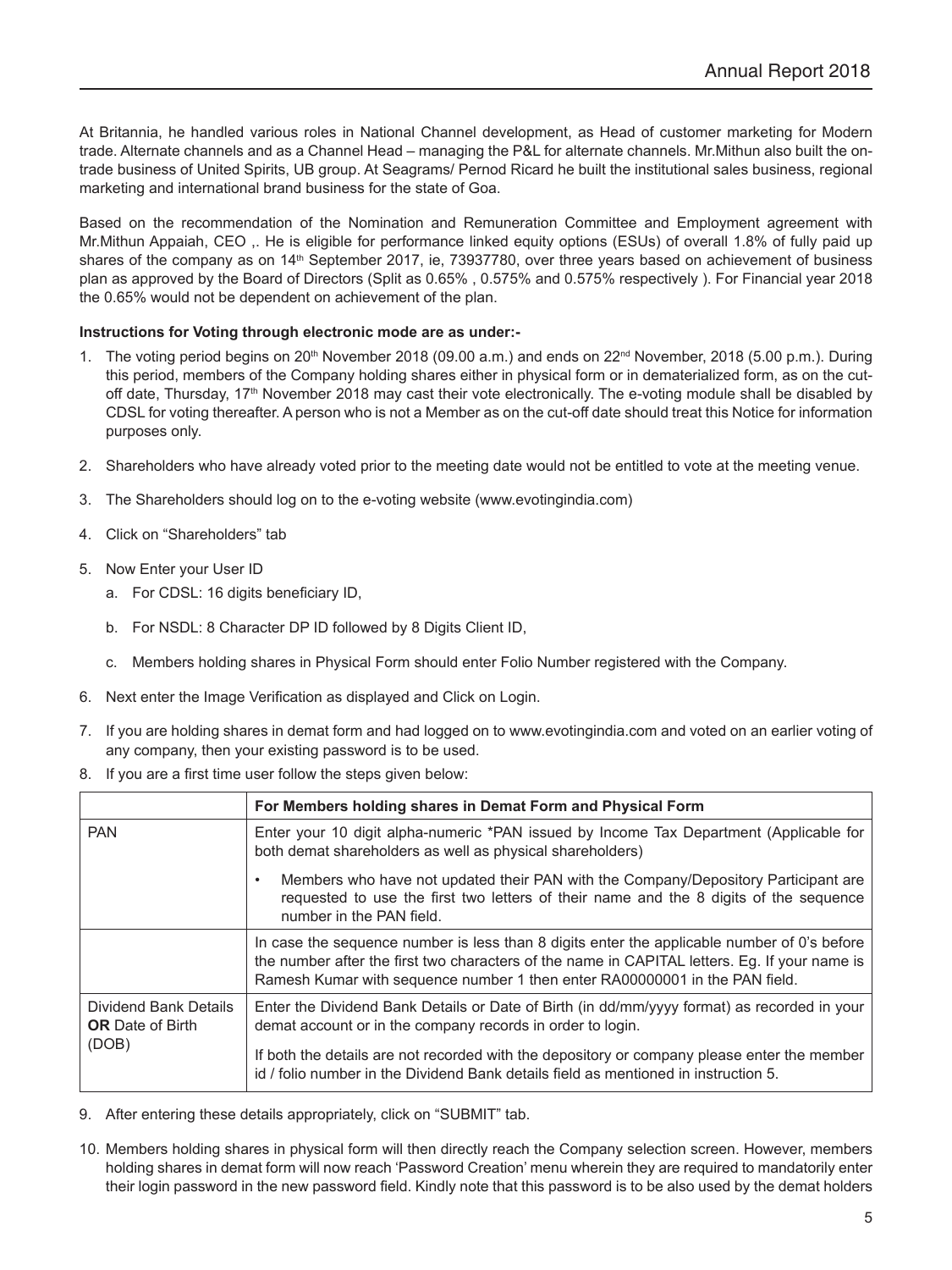for voting for resolutions of any other company on which they are eligible to vote, provided that company opts for e-voting through CDSL platform. It is strongly recommended not to share your password with any other person and take utmost care to keep your password confidential.

- 11. For Members holding shares in physical form, the details can be used only for e-voting on the resolutions contained in this Notice.
- 12. Click on the EVSN for the <INNOVATIVE FOODS LIMITED> to vote.
- 13. On the voting page, you will see "RESOLUTION DESCRIPTION" and against the same the option "YES/NO" for voting. Select the option YES or NO as desired. The option YES implies that you assent to the Resolution and option NO implies that you dissent to the Resolution.
- 14. Click on the "RESOLUTIONS FILE LINK" if you wish to view the entire Resolution details.
- 15. After selecting the resolution you have decided to vote on, click on "SUBMIT". A confirmation box will be displayed. If you wish to confirm your vote, click on "OK", else to change your vote, click on "CANCEL" and accordingly modify your vote.
- 16. Once you "CONFIRM" your vote on the resolution, you will not be allowed to modify your vote or cast the vote again.
- 17. You can also take a print of the votes cast by clicking on "Click here to print" option on the Voting page.
- 18. If a demat account holder has forgotten the login password then Enter the User ID and the image verification code and click on Forgot Password & enter the details as prompted by the system.
- 19. Note for Non Individual Shareholders and Custodians:
	- a) Non-Individual shareholders (i.e. other than Individuals, HUF, NRI etc.) and Custodian are required to log on to www.evotingindia.com and register themselves as Corporates.
	- b) A scanned copy of the Registration Form bearing the stamp and sign of the entity should be emailed to helpdesk. evoting@cdslindia.com.
	- c) After receiving the login details a Compliance User should be created using the admin login and password. The Compliance User would be able to link the account(s) for which they wish to vote on.
	- d) The list of accounts linked in the login should be mailed to helpdesk.evoting@cdslindia.com and on approval of the accounts they would be able to cast their vote.
	- e) A scanned copy of the Board Resolution and Power of Attorney (POA) which they have issued in favour of the Custodian, if any, should be uploaded in PDF format in the system for the scrutinizer to verify the same.
- 21. In case you have any queries or issues regarding e-voting, you may refer the Frequently Asked Questions ("FAQs") and e-voting manual available at www.evotingindia.com, under help section or write an email to helpdesk.evoting@ cdslindia.com.
- 22. The following person shall be responsible to address grievances concerned with facility for remote e-voting:

Contact Name – Mr. RakeshDalvi, Designation - Deputy Manager,Address - 16th Floor, PhirozeJeejeebhoy Towers, Dalal Street, Fort, Mumbai - 400001.Contact No.18002005533. Email id - helpdesk.evoting@cdslindia.com.

> **By the Order of the Board of Directors, For Innovative Foods Limited**

**Sd/- Date : 10.10.2018 P.Manoj Kumar Place: Kochi Whole-Time Director DIN: 03527923**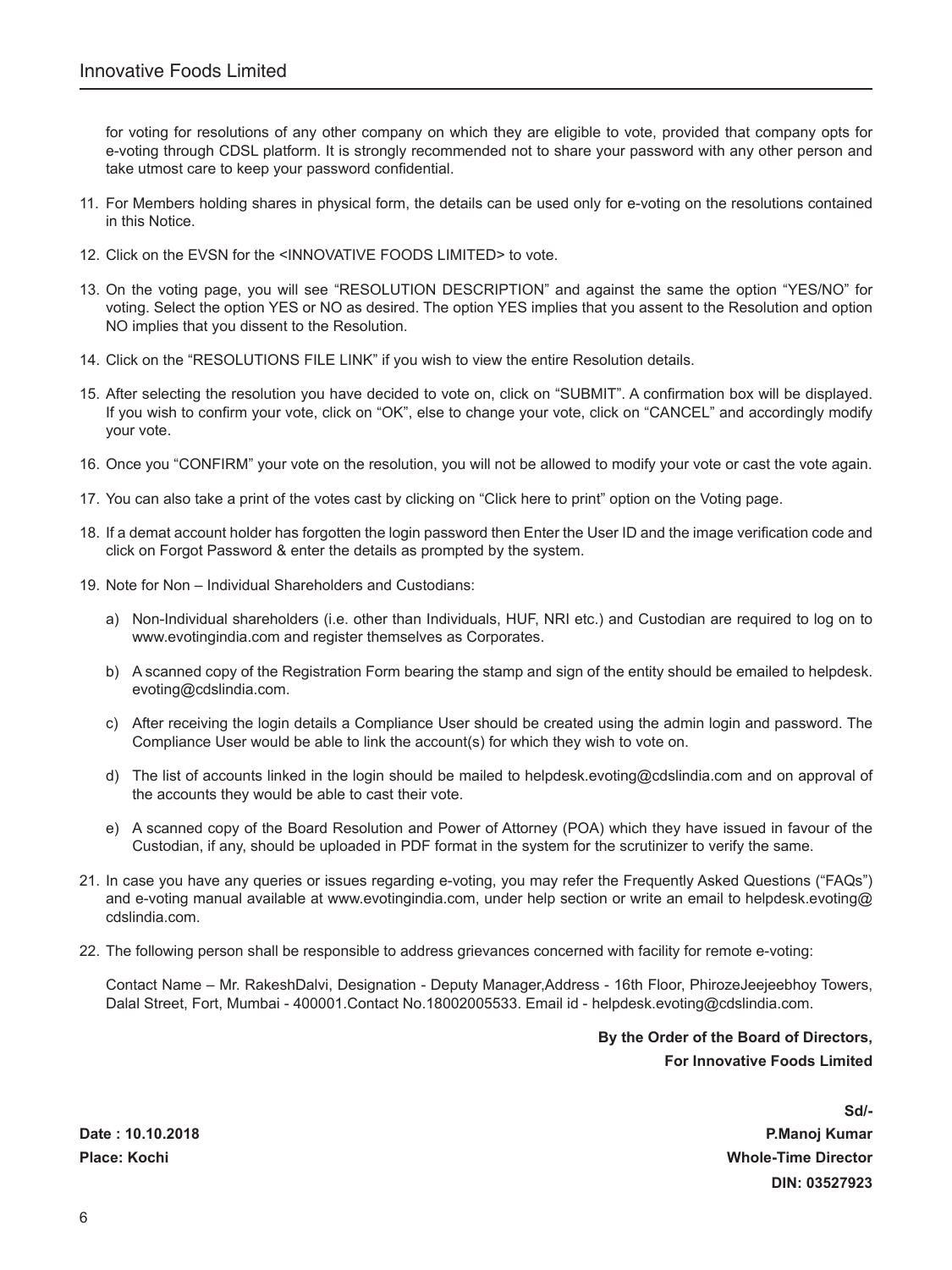# **DIRECTORS REPORT**

**To,**

# **Members of Innovative Foods Limited**

# **Dear Members,**

The Directors are pleased to present the 29<sup>th</sup> Annual Report of the company with the audited financial statements of the Company for the Year ended March 31, 2018 ("Year").

# **1. FINANCIAL HIGHLIGHTS**

The financial performance of the company for the year ending  $31<sup>st</sup>$  March 2018 is given below,

| <b>Financial highlights</b> |                             |                            |  |  |
|-----------------------------|-----------------------------|----------------------------|--|--|
| <b>Particulars</b>          | 31.03.2018 (Rs. In Million) | 31.03.2017(Rs. In Million) |  |  |
| Turnover                    | 567.30                      | 547.67                     |  |  |
| Other Income                | 8.45                        | 32.18                      |  |  |
| <b>Total Revenue</b>        | 574.21                      | 573.17                     |  |  |
| <b>Total Expense</b>        | 829.59                      | 671.57                     |  |  |
| Profit/Loss before Tax      | (255.37)                    | (98.40)                    |  |  |
| Profit/Loss after Tax       | (255.37)                    | (98.40)                    |  |  |

# **2. DIVIDEND**

Since the company's operations for the year under review has resulted in loss , no dividend can be recommended for the year.

# **3. ANNUAL RETURN**

Pursuant to the provisions of Section 92 (3 ) and Section 134(3)(a) of Companies Act 2013, Company had placed the copy of Annual return on the website of the company and the web link for the same is http://www.sumeru.net/media.php

# **4. NUMBER OF BOARD MEETINGS CONDUCTED DURING THE FINANCIAL YEAR UNDER REVIEW.**

The Company had seven Board meetings, during the financial year under review as detailed below:-

| Name of Director              | Date of Board Meeting |            |            |            |            |            |
|-------------------------------|-----------------------|------------|------------|------------|------------|------------|
|                               | 30.06.2017            | 06.08.2017 | 18.08.2017 | 03.11.2017 | 08.01.2018 | 14.03.2018 |
| Mr.V.S.Sitaram                | P                     | <b>LOA</b> | R          | <b>NA</b>  | <b>NA</b>  | <b>NA</b>  |
| Mr.P.Manoj Kumar              | P                     | <b>LOA</b> | P          | P          | P          | P          |
| Mr. Arjun Ananth              | P                     | P          | P          | P          | P          | P          |
| Mr.Sreenivasulu<br>Vudayagiri | <b>LOA</b>            | <b>LOA</b> | <b>LOA</b> | <b>LOA</b> | P          | <b>LOA</b> |
| Mr.Deepak Mittal              | P                     | P          | <b>LOA</b> | P          | P          | P          |
| Ms.Riya Battacharya           | P                     | P          | <b>LOA</b> | <b>LOA</b> | <b>LOA</b> | <b>LOA</b> |
| Mr. Muhammed<br>Mansoor Ahmed | P                     | P          | P          | P          | <b>LOA</b> | P          |
| Mr.Ajay Baijal                | P                     | P          | P          | P          | <b>LOA</b> | <b>LOA</b> |

**Board Meetings &Attendance details of Directors in the meeting**

P =Present , LOP =Leave of Absence, R=Resigned, NA=Not Applicable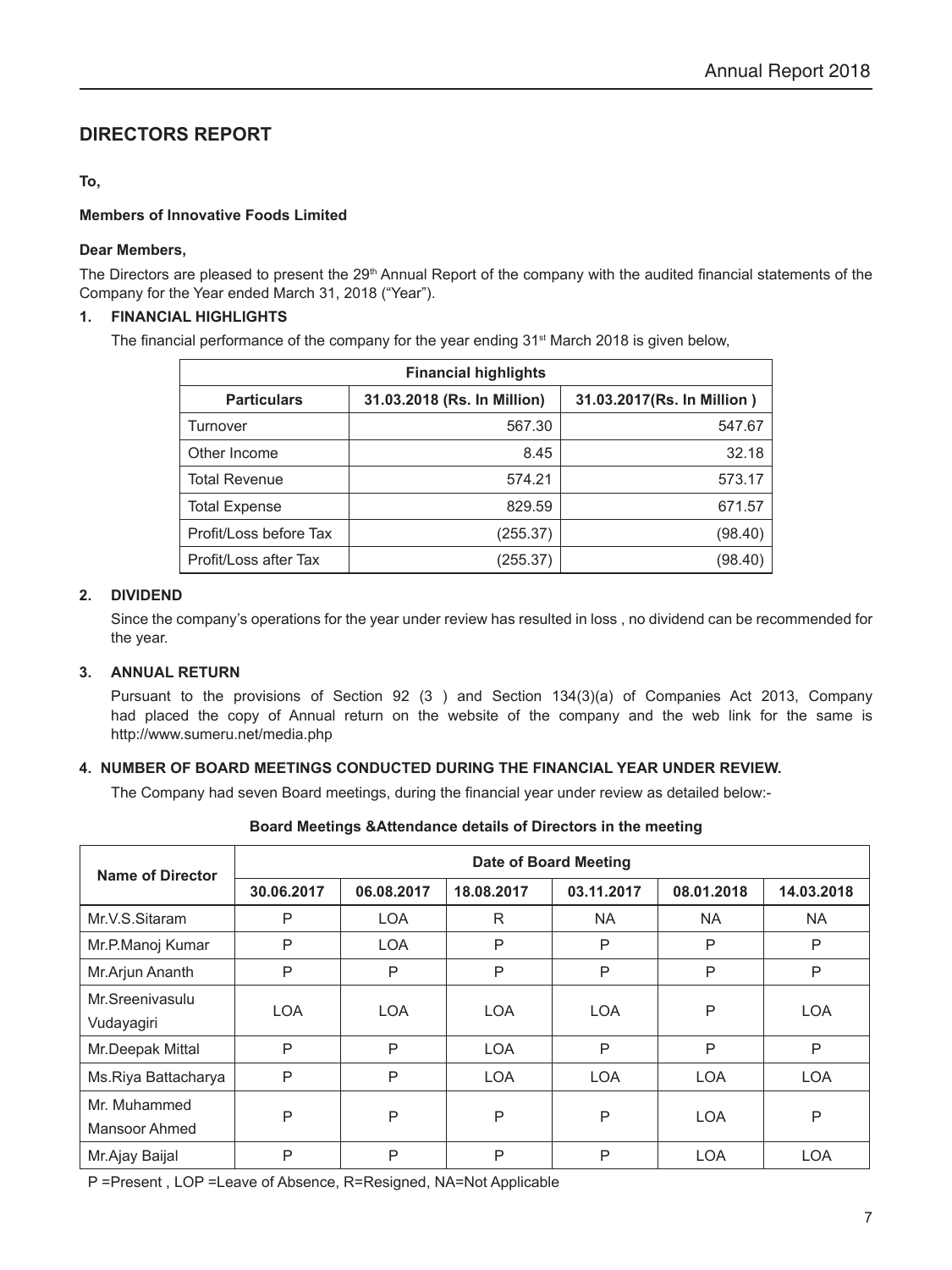# **5. DIRECTORS RESPONSIBILITY STATEMENTS.134(3)c**

In accordance with the provisions of Section 134(5) of the Companies Act, 2013 the Board hereby submits its responsibility Statement:—

- (i) In the preparation of the annual accounts, the applicable accounting standards had been followed along with proper explanation relating to material departures;
- (ii) The directors had selected such accounting policies and applied them consistently and made judgments and estimates that are reasonable and prudent so as to give a true and fair view of the state of affairs of the company at the end of the financial year and of the profit and loss of the company for that period;
- (iii) The directors had taken proper and sufficient care for the maintenance of adequate accounting records in accordance with the provisions of this Act for safeguarding the assets of the company and for preventing and detecting fraud and other irregularities;
- (iv) The directors had prepared the annual accounts on a going concern basis; and
- (v) The directors had devised proper systems to ensure compliance with the provisions of all applicable laws and that such systems were adequate and operating effectively.

# **6. DETAILS IN RESPECT OF FRAUDS REPORTED BY AUDITORS UNDER SUB-SECTION (12) OF SECTION 143 OTHER THAN THOSE WHICH ARE REPORTABLE TO THE CENTRAL GOVERNMENT**

There were no Frauds Reported during the year.

# **7. DECLARATION GIVEN BY INDEPENDENT DIRECTORS UNDER SUB-SECTION (6) OF SECTION 149**

The Company has received declaration from Independent Directors under Sub-Section (6) of Section 149.

# **8. BOARD COMMITTEES**

# **a. Audit Committee**

The audit committee of the company constitutes the following members:

| From 27.04.16 to 01.05.2017 |                                          | Reconstituted on 02.05.2017 |
|-----------------------------|------------------------------------------|-----------------------------|
|                             | Mr.Mohamed Masoor Ahamed                 | Mr.Mohamed Masoor Ahamed    |
|                             | $\triangleright$ Mr. Krishnan Naganathan | Mr.Ajay Baijal              |
|                             | Mr. Venkat Shankar                       | Mr. Arjun Ananth            |

# **b. Nomination Remuneration Committee**

The Nomination and Remuneration Committee of the company consisted of the following members

| From 27.04.16 to 01.05.2017 | Reconstituted on 02.05.2017 |
|-----------------------------|-----------------------------|
| Mr.Mohamed Masoor Ahamed    | Mr. Mohamed Masoor Ahamed   |
| Mr.Krishnan Naganathan      | Mr. Ajay Baijal             |
| Mr. Venkat Shankar          | Mr. Arjun Ananth            |

# **c. Stakeholder relationship Committee**

The Nomination and Remuneration Committee of the company consisted of the following members

| From 12.08.16 to 01.05.2017 | Reconstituted on 02.05.2017 | Reconstituted on 18.08.2017 |
|-----------------------------|-----------------------------|-----------------------------|
| Mr. V.S. Sitaram            | Mr. Arjun Ananth            | Mr. Arjun Ananth            |
| Mr.Manoj Kumar.P.           | Mr. V.S.Sitaram             | Mr.Manoj Kumar.P.           |
| Mr.Somasekhar.V.G.          | Mr.Manoj Kumar.P.           | Ms.Riya Battacharya         |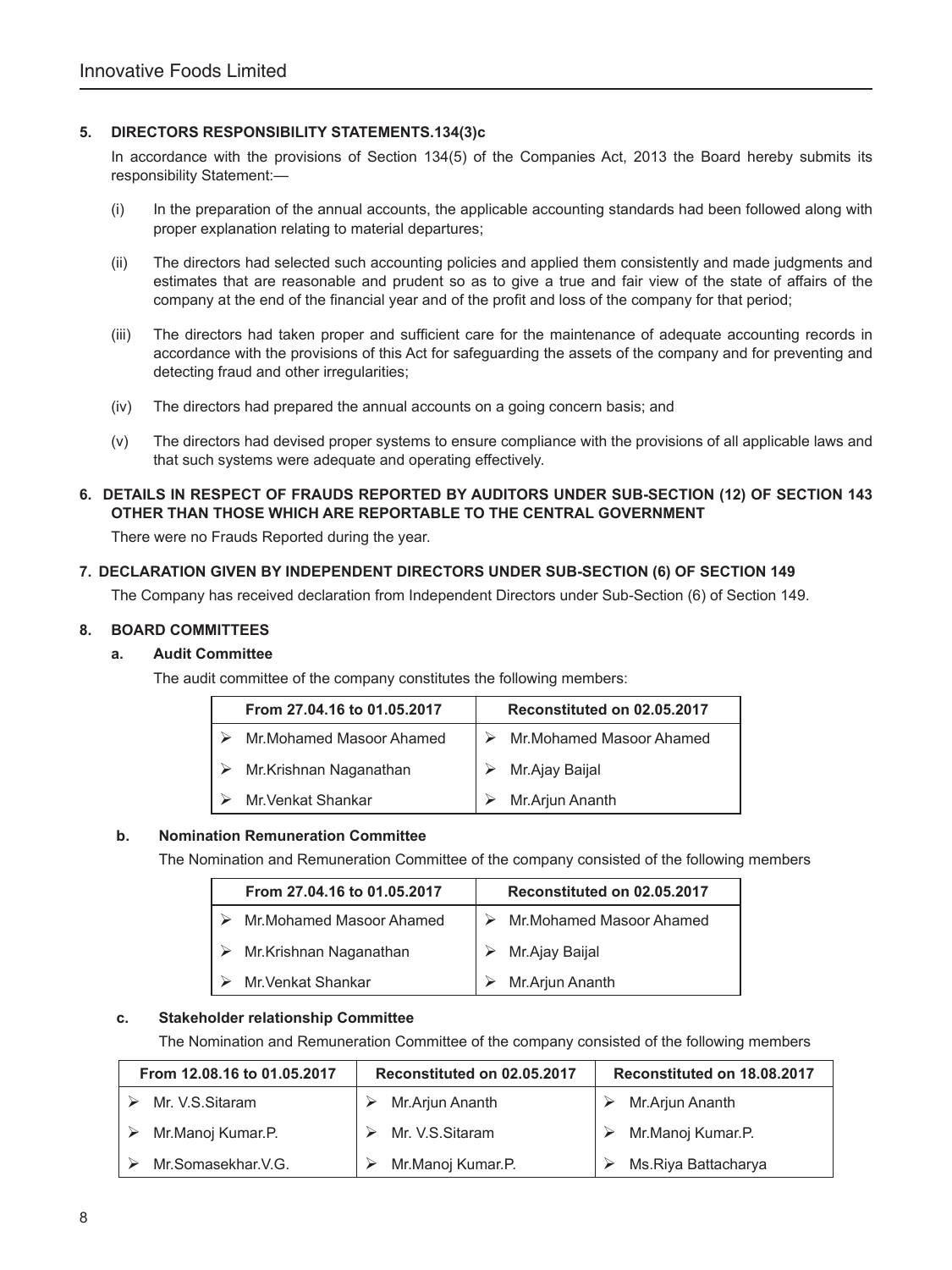### **9. EXPLANATION OR COMMENTS ON QUALIFICATIONS, RESERVATIONS OR ADVERSE REMARKS OR DISCLAIMERS MADE BY THE AUDITORS AND THE PRACTICING COMPANY SECRETARY IN THEIR REPORTS.**

The qualifications, reservations or adverse remarks made by the Practicing Company Secretary in their report and the comments of the Directors :

- a. Point no 1 and no 2 : Appointed Company Secretary and Chief Financial Officer on 14<sup>th</sup> September 2017
- b. Point no.3 : Necessary steps are taken by the company

### **10. PARTICULARS OF LOANS, GUARANTEES OR INVESTMENTS UNDER SECTION 186**

The Company has not given any Loans, guarantees as well as no investment under Sec 186 of Companies Act 2013.

## **11. PARTICULARS OF CONTRACTS OR ARRANGEMENTS WITH RELATED PARTIES UNDER SEC 188(1) COMPANIES ACT 2013: NIL**

Form AOC 2 Attached as Annexure 1

### **12. TRANSFER TO RESERVES**

The Company does not have any profits for the year. Hence no transfer to reserves.

# **13. TRANSFER OF UNCLAIMED DIVIDEND TO INVESTOR EDUCATION AND PROTECTION FUND**

In terms of Section 125(2) of the Companies Act, 2013, no unclaimed or unpaid Dividend relating to the financial year is due for remittance to the Investor Education and Protection Fund established by the Central Government.

### **14. MATERIAL CHANGES AND COMMITMENT IF ANY AFFECTING THE FINANCIAL POSITION OF THE COMPANY OCCURRED BETWEEN THE END OF THE FINANCIAL YEAR TO WHICH THIS FINANCIAL STATEMENTS RELATE AND THE DATE OF THE REPORT**

No material changes and commitments affecting the financial position of the Company occurred between the end of the financial year to which this financial statements relate and the date of this report

# **15 CONSERVATION OF ENERGY, TECHNOLOGY ABSORPTION, FOREIGN EXCHANGE EARNINGS AND OUTGO**

The information pertaining to conservation of energy, technology absorption, Foreign exchange Earnings and outgo as required under Section 134 (3)(m) of the Companies Act, 2013 read with Rule 8(3) of the Companies (Accounts) Rules, 2014 is furnished in **Annexure 3** and is attached to this report.

# **16. RISK MANAGEMENT POLICY:-**

The Company has a proper risk management policy towards operations and administrative affairs of the Company. The Whole-time Directors will review the Policy at regular intervals of time and ensure proper Implementation of the policy formulated.

## **17 CORPORATE SOCIAL RESPONSIBILTY U/S 135 OF THE COMPANIES ACT 2013**

CSR activity is not applicable to the company.

### **18. ANNUAL EVALUATION:- .**

A separate exercise is carried out to evaluate the performance of individual Directors, who were evaluated on parameters such as levels of engagement and contribution, attendance of Board Meetings and Committee Meetings, independence of judgments, safeguarding the interest of the Company etc.

# **19. DISCLOSURE UNDER OTHER PROVISIONS OF COMPANIES ACT 2013**

### **i) Share Capital –**

- A) Issue of equity shares with differential rights NIL
- B) Issue of sweat equity shares NIL
- C) Issue of employee stock options– NIL
- D) Provision of money by company for purchase of its own shares by employees or by trustees for the benefit of employees – NIL
- E) Private Placement of Equity shares-NIL

The Company has not issued any sweat equity shares, during the financial year under review.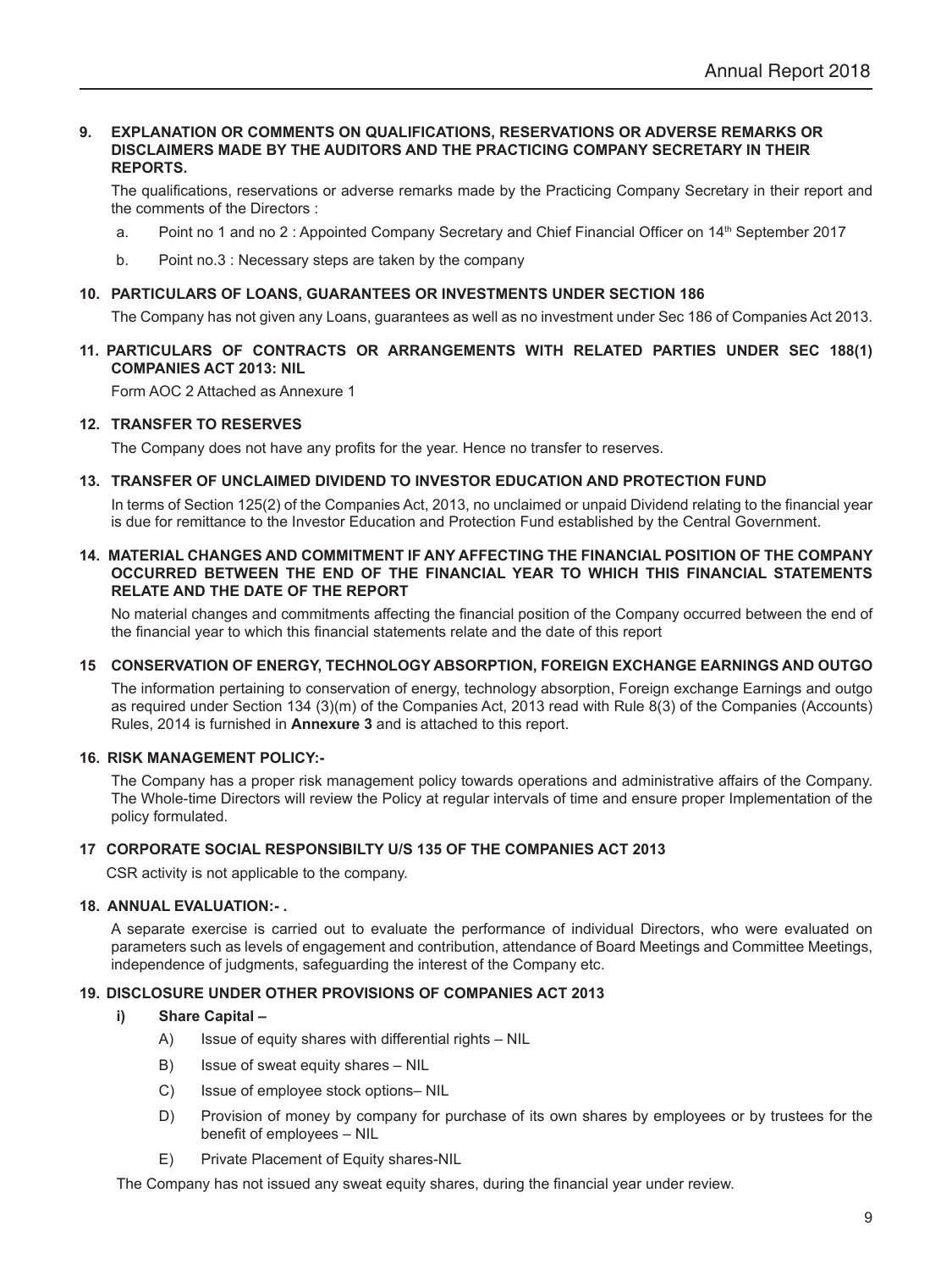# **20. REPORT ON VIGIL MECHANISM. S.177(9) & (10)**

The company is not required to establish a vigil mechanism.

## **21. DISCLOSURE S. 197(14)**

Disclosure about receipt of any commission by MD/WTD from the company and also receiving commission/ remuneration from its holding or subsidiary: NIL.

# **22. MANAGERIAL REMUNERATION:**

Details of the employee(s) of the Company as required pursuant to Rule 5 of the Companies (Appointment and Remuneration of Managerial Personnel) Rules, 2014.

- Rule 5(1): Not applicable since the company is not listed
- Rule 5(2): There are no employees in the company drawing remuneration of more than Rs One crore and two lakh rupees per annum as well as eight lakh and fifty thousand rupees per month as stipulated in the Rule.

# **23. CORPORATE GOVERNANCE CERTIFICATE:**

The Company is not a listed Company. Hence corporate governance as stipulated in Clause 49 of the Listing agreement is not applicable.

### **24. STATUTORY AUDITORS**

It is proposed to ratify and re-appoint the existing Statutory Auditors of the company M/s. BSR & Associates LLP, Chartered Accountants (Firm Registration No.: 116231W / W-100024) 3<sup>rd</sup>Floor, Syama Business Centre, NH Bypass Road, Vyttila, Kochi - 682 019 for the financial year 2018-19 at remuneration as fixed by the board of Directors.

The Company has received a letter from M/s. BSR & Associates LLP, Chartered Accountants, to the effect that their appointment as Statutory Auditors, if made, would be compliance under section(s) 139 and 141(3)g and applicable provisions of the companies Act 2013 and they are not disqualified for such appointment.

# **25. MATTERS REQUIRED TO DISCLOSED IN ACCORDANCE WITH RULE 8 OF THE COMPANIES (ACCOUNTS) RULES, 2014.**

- **a) Financial Performance-Rule 8(1):-**Already given
- **b) Contracts or arrangements with related parties Rule- 8(2) :-**ANNEXURE 1
- **c) Conservation of energy, Technology absorption, Foreign exchange earnings and Outgo- Rule 8(3)**:ANNEXURE 2
- **d) Annual evaluation Report made by the Board Rule 8(4)**Already given

### **Rule 8(5)**

- **(i) the financial summary or highlights ;**Already given
- **(ii) the change in the nature of business, if any;** There is no change in the nature of the company's business during the financial year under review
- (iii) **the details of directors or key managerial personnel who were appointed or have resigned during the year**; There are no changes among the directors or key managerial personnel of the company other than those given below:

| SI no | <b>Name of Directors</b> |                          | During year 17-18 |
|-------|--------------------------|--------------------------|-------------------|
|       |                          | Appointment              | Resignation       |
|       | Mr.V.S.Sitaram           | $\overline{\phantom{0}}$ | 13.08.2017        |

Disqualifications of directors-NIL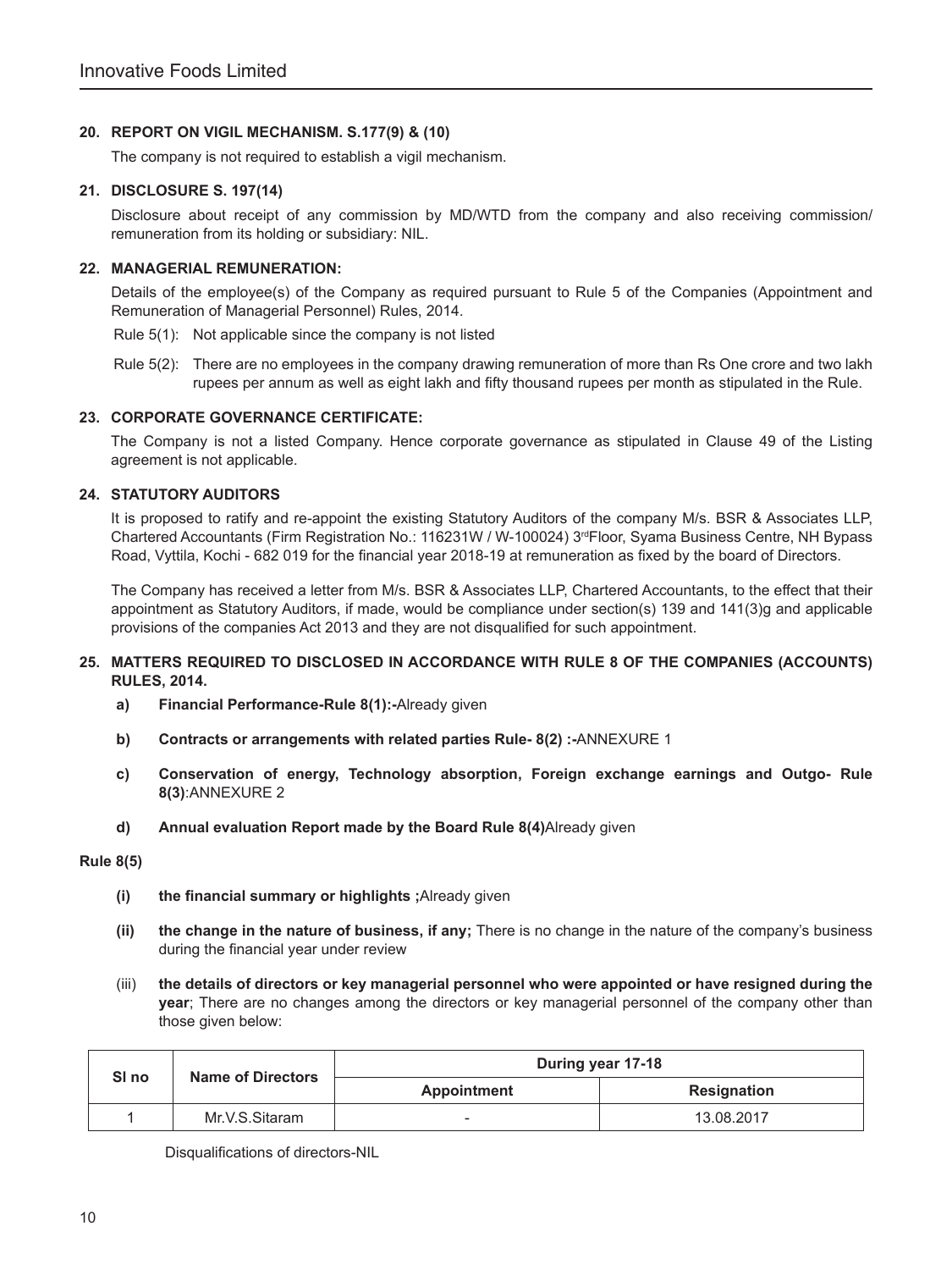- (iv) **the names of companies which have become or ceased to be its subsidiaries, joint ventures or associate companies during the year**; The company has no subsidiaries/ joint ventures/ associates
- (v) **the details relating to deposits, covered under Chapter V of the Act,**
	- a) accepted during the year; NIL
	- b) remained unpaid or unclaimed as at the end of the year; NIL
	- c) whether there has been any default in repayment of deposits or payment of interest thereon during the year and if so, number of such cases and the total amount involved- NIL
- (i) at the beginning of the year; NIL
- (ii) maximum during the year; NOT APPLICABLE
- (iii) at the end of the year; NOT APPLICABLE
- (vi) **the details of deposits which are not in compliance with the requirements of Chapter V of the Act;** NIL
- (vii) **the details of significant and material orders passed by the regulators or courts or tribunals impacting the going concern status and company's operations in future;** There are no significant orders by Regulators impacting the going concern status of the company and company's operations in future
- **viii) Details in respect of adequacy of internal controls with reference to the financial statements** : The company has adequate internal financial controls such as defining authority to authorize financial transactions, Internal Audit and monthly review of financial statement mechanism in vogue. Further the company is not a listed company hence reporting on this clause does not arises

### **26. DISCLOSURES ABOUT CSR POLICY. Rule 9**

CSR activity is not applicable to the company.

### **27. DISCLOSURE UNDER THE SEXUAL HARASSMENT OF WOMEN AT WORKPLACE (PROVISION, PROHIBITION AND REDRESSAL) ACT, 2013.**

The Company has in place an Anti-Sexual Harassment Policy in line with the requirements of The Sexual Harassment of Women at the Workplace (Prevention, Prohibition &Redressal) Act, 2013. Internal Complaints Committee (ICC) has been set up to redress complaints received regarding sexual harassment. All employees (permanent, contractual, temporary, trainees) are covered under this policy. The following is a summary of sexual harassment complaints received and disposed off during each calendar year.

No of complaints received : NIL

No of complaints disposed off : N.A

# **28. ACKNOWLEDGEMENTS**

Your Directors place on record their sincere thanks to bankers, business associates, consultants, and various Government Authorities for their continued support extended to your Companies activities during the year under review. Your Directors also acknowledges gratefully the shareholders for their support and confidence reposed on your Company.

### **By order of the Board of Directors**

|                  | Sd/-                | $Sd$ -              |
|------------------|---------------------|---------------------|
| Date: 10.10.2018 | P. Manoj Kumar      | <b>Arjun Ananth</b> |
| Place : Kochi    | Whole-time Director | Nominee Director    |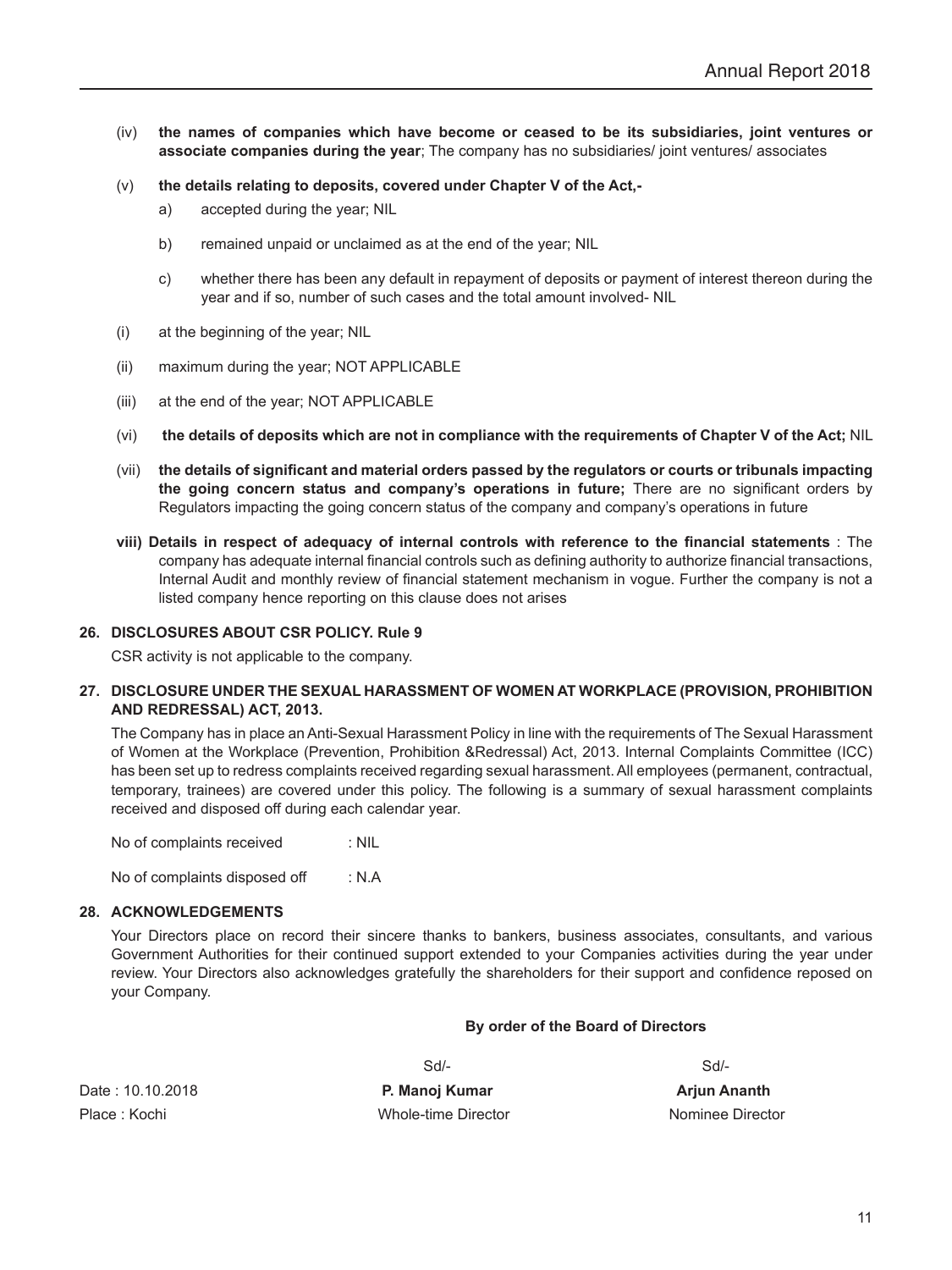# **ANNEXURE TO DIRECTORS' REPORT FOR THE YEAR ENDED MARCH 31, 2018**

**The Members Innovative Foods Limited Kochi**

My Secretarial Audit Report of even date is to be read along with this letter.

- 1. Maintenance of secretarial records is the responsibility of the management of the company. My responsibility is to express an opinion on these secretarial records based on my audit.
- 2. I have followed the audit practices and processes as were appropriate to obtain reasonable assurance about the correctness of the contents of the Secretarial records. The verification was done on test basis to ensure that correct facts are reflected in secretarial records. I believe that the processes and practices, I followed provide a reasonable basis for my opinion.
- 3. I have not verified the correctness and appropriateness of financial records and Books of Accounts of the company.
- 4. Wherever required, I have obtained the Management representation about the compliance of laws, rules and regulations and happening of events, etc.
- 5. The compliance of the provisions of Corporate and other applicable laws, rules, regulations, standards is the responsibility of management. My examination was limited to the verification of procedures on test basis.
- 6. The Secretarial Audit Report is neither an assurance as to the future viability of the company nor of the efficacy or effectiveness with which the management has conducted the affairs of the company.

sd/-

**A.S.Narayanan** Company Secretary in Practice Place: Aluva ACS M No: 6972 Date: 10.10.2018 CP No:8147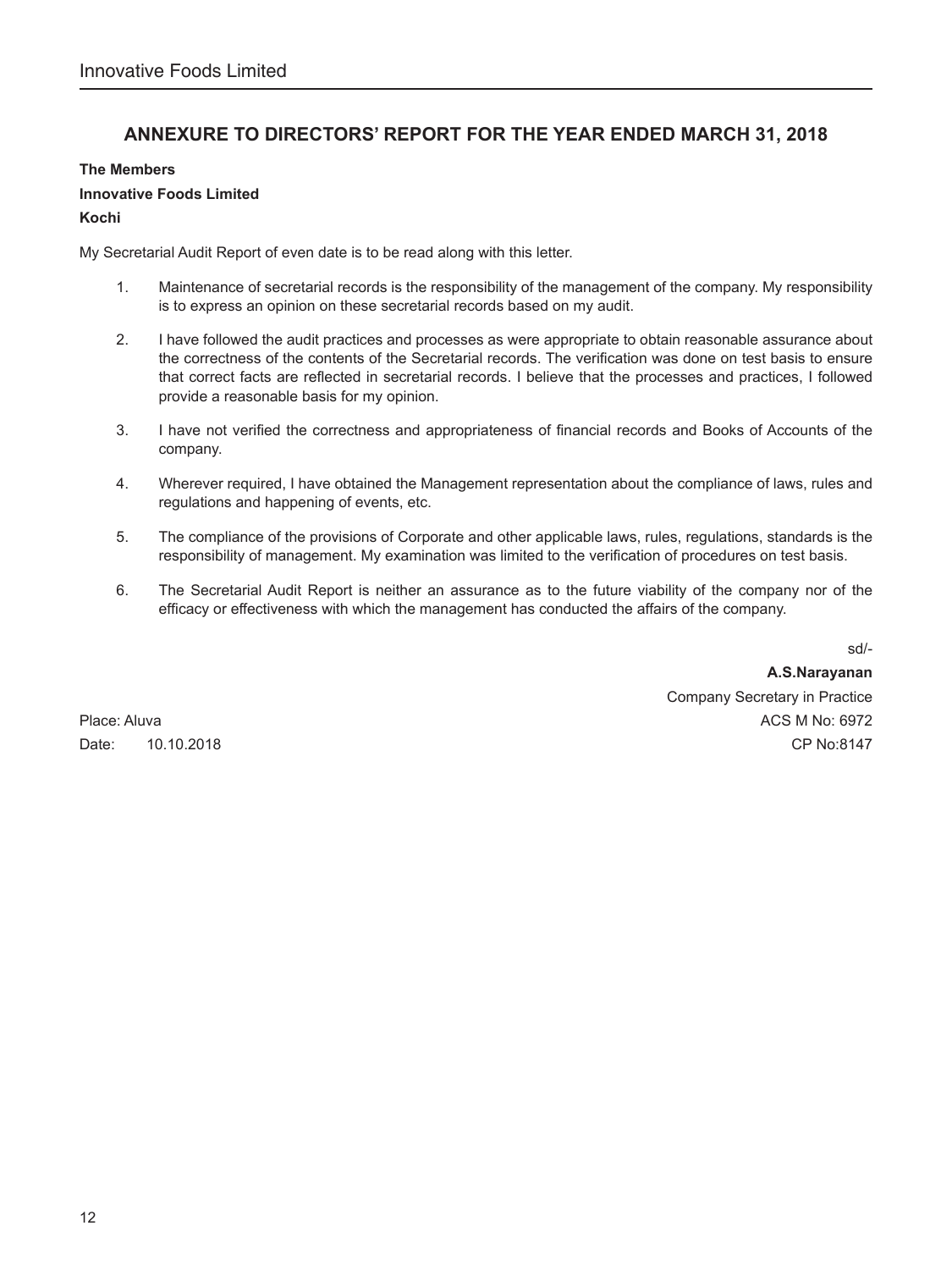# **FORM NO. MR -3**

# **SECRETARIAL AUDIT REPORT FOR THE FINANCIAL YEAR ENDED ON 31 MARCH 2018**

[Pursuant to section 204(1) of the Companies Act, 2013 and rule No.9 of the Companies (Appointment and Remuneration of Managerial Personnel) Rules 2014]

To

# **The Members Innovative Foods Limited Kochi**

I have conducted the secretarial audit of the compliance of applicable statutory provisions and the adherence to good corporate practices by Innovative Foods Limited (herein after called the company). Secretarial Audit was conducted for the financial year ended on 31.03.2018 in a manner that provided me a reasonable basis for evaluating the corporate conducts/ statutory compliances and expressing my opinion thereon.

Based on my verification of the Company's books, papers, minute books, forms and returns filed and other records maintained by the company and also the information provided by the Company, its officers, agents and authorized representatives during the conduct of secretarial audit, I hereby report that in my

opinion, the company has, during the audit period covering the financial year ended on 31.03.2018 complied with the statutory provisions listed hereunder and also that the Company has proper Board-processes and compliance-mechanism in place to the extent, in the manner and subject to the reporting made hereinafter:

I have examined the books, papers, minute books, forms and returns filed and other records maintained by the Company for the financial year ended on 31st March, 2018, according to the provisions of:

- i. The Companies Act, 1956 and the rules made there under to the extent applicable;
- ii. The Companies Act, 2013 (the Act) and the rules made there under;
- iii. The Securities Contracts (Regulation) Act, 1956 ('SCRA') and the rules made there under; Not applicable
- iv. The Depositories Act, 1996 and the Regulations and Bye-laws framed there under; ---- Not applicable
- v. Foreign Exchange Management Act 1999 and the rules and regulations made there under to the extent of Foreign Direct Investment, Overseas Direct Investment and External Commercial Borrowings;
- vi. The following Regulations and Guidelines prescribed under the Securities and Exchange Board of India Act, 1992 ('SEBI Act'):Not applicable as this is an unlisted company
	- a) The Securities and Exchange Board of India (Substantial Acquisition of Shares and Takeovers) Regulations, 2011
	- b) The Securities and Exchange Board of India (Prohibition of Insider Trading) Regulations, 1992
	- c) The Securities and Exchange Board of India (Issue of Capital and Disclosure Requirements) Regulations, 2009
	- d) The Securities and Exchange Board of India (Employee Stock Option Scheme and Employee Stock Purchase Scheme)Guidelines, 1999
	- e) The Securities and Exchange Board of India (Issue and Listing of Debt Securities) Regulations, 2008
	- f) The Securities and Exchange Board of India (Registrars to an Issue and Share Transfer Agents) Regulations, 1993 regarding the Companies Act and dealing with client;
	- g) The Securities and Exchange Board of India (Delisting of Equity Shares) Regulations, 2009; and
	- h) The Securities and Exchange Board of India (Buyback of Securities) Regulations, 1998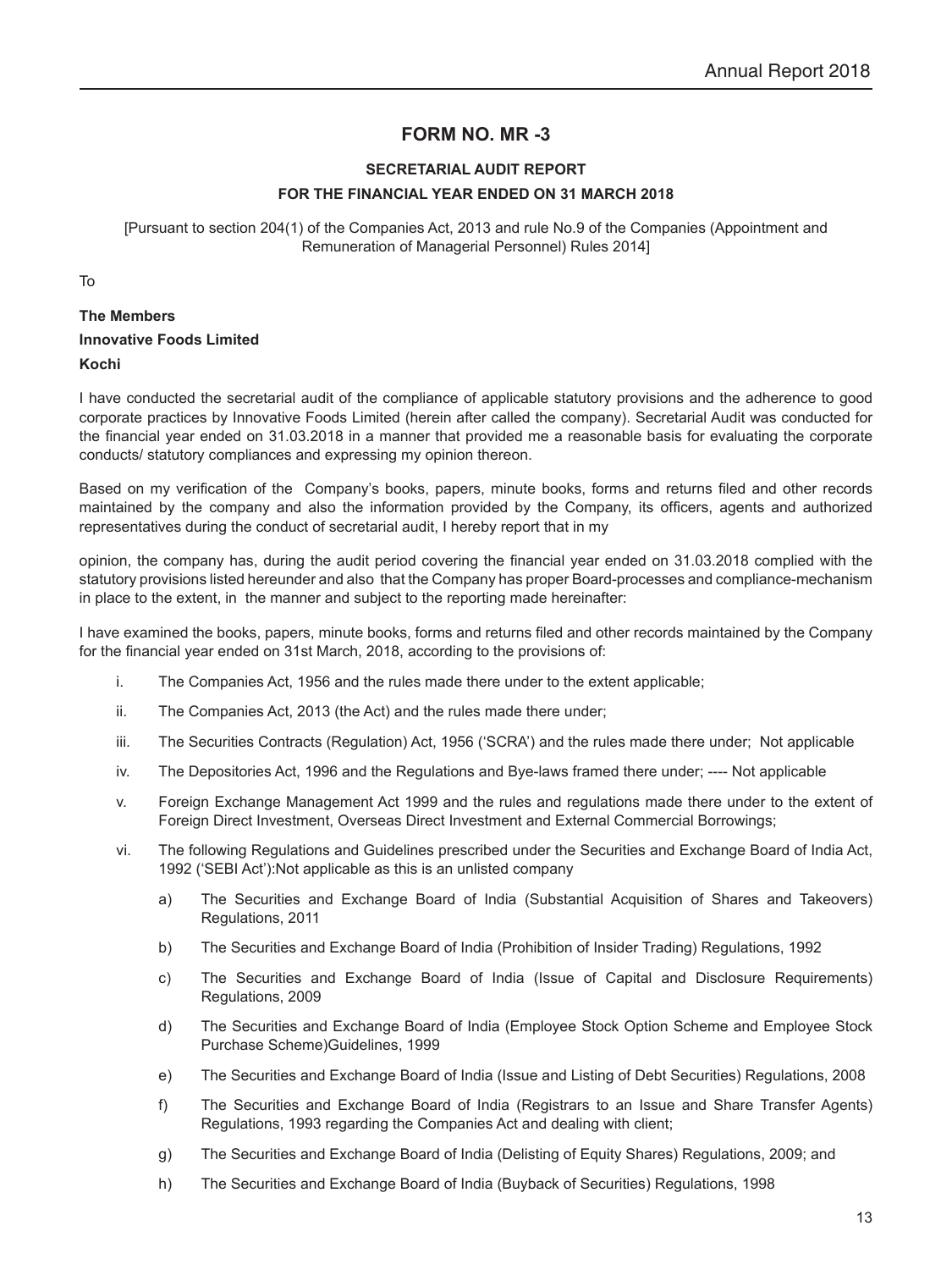- vii. The following laws, regulations, directions, orders are applicable specifically tothe company:-
	- 1. Environmental Protection Act, 1986
	- 2. Food Safety and Standards Act 2006
	- 3. Sale of Goods Act, 1930

I have also examined compliance with the applicable clauses of the following:

# Secretarial Standards

The company has generally complied with Secretarial Standards 1 & 2 (pertaining to conduct of Meetings of Board, its Committees and General Meetings), during the period under review though in a number of areas, there is scope for improvement in compliance.

During the period under review the Company has complied with the provisions of the Act, Rules, Regulations, Guidelines, Standards, etc. mentioned above subject to the following observations:

- 1. The company did not have Chief Financial Officer (Key Managerial Personnel) during the period from 1st April to 13<sup>th</sup> September 2017.
- 2. The company did not have Whole-time Company Secretary (Key Managerial Personnel) during the period from 1st April to 13<sup>th</sup> September 2017.
- 3. I understand that the entries in the statutory register need to be updated and maintained in proper form.

# **I further report that**

The Board of Directors of the Company is constituted with proper balance of Executive Directors, Non-Executive Directors and Independent Directors.

The Board is yet to decide on the directors liable to retire by rotation as required under Section 152(6) of the Act. The number of retiring and non-retiring directors is not in accordance with the provisions of clauses (a) and (c) of sub-section 6 of section 152 of the Act. At the extra ordinary general meeting held on 16<sup>th</sup> March 2017, the Company has inserted an article inter-alia stating that the directors nominated by the promoters will not be liable to retire by rotation and as a result the Company will not be able to comply with the relevant provisions with regard to the determination of directors liable to retire by rotation.

Adequate notice and detailed notes on agenda were not seen given to all directors in respect of certain Board Meetings. It is understood that a system however exists for seeking and obtaining further information and clarifications on the agenda items before the meeting and for meaningful participation at the meeting.

Majority decision is carried through and recorded as part of the minutes. I understand that there were no dissenting views for being captured in the minutes.

**I further report that** there are adequate systems and processes in the company commensurate with the size and operations of the company to monitor and ensure compliance with applicable laws, rules, regulations and guidelines.

I further report that during the period covered under the Audit, the company has made the following specific actions having a major bearing on the company's affairs in pursuance of the above referred laws, rules, regulations, guidelines, referred to above.

a. The members at the Annual General Meeting held on 27<sup>th</sup> September 2017 have passed a special resolution for approval of the appointment of Mr.P.Manoj Kumar as Whole time Director of the company from April 13, 2017 to April 13,2020 on the terms and conditions specified in the Resolution.

sd/-

**A.S.Narayanan** Company Secretary in Practice Place: Aluva ACS M No: 6972 Date: 10.10.2018 CP No:8147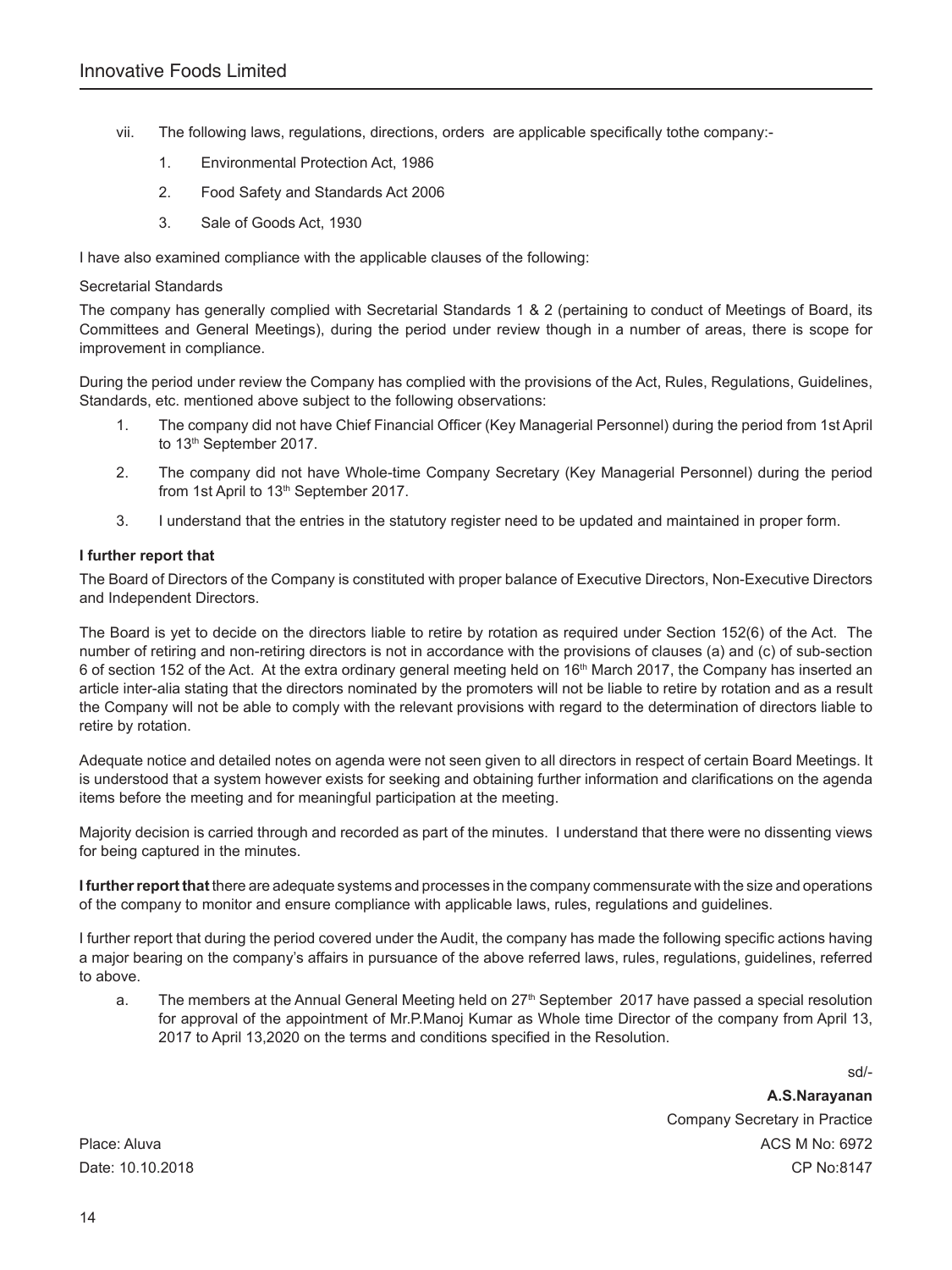# **ANNEXURE -1**

# **Form AOC – 2**

(Pursuant to clause (h) of sub-section (3) of section 134 of the Act and Rule 8(2) of the Companies (Accounts) Rules, 2014)

**Form for disclosure of particulars of contracts/arrangements entered into by the company with related parties referred to in sub-section (1) of section 188 of the Companies Act, 2013 including certain arm's length transactions under third proviso thereto.**

## **1. Details of contracts or arrangements or transactions not at arm's length basis**

| (a) | Name(s) of the related party and nature of relationship                                                              | <b>NIL</b> |
|-----|----------------------------------------------------------------------------------------------------------------------|------------|
| (b) | Nature of contracts / arrangements / transactions                                                                    | <b>NIL</b> |
| (c) | Duration of the contracts / arrangements/transactions                                                                | <b>NIL</b> |
| (d) | Salient terms of the contracts or arrangements or transactions including the value, if any                           | <b>NIL</b> |
| (e) | Justification for entering into such contracts or arrangements or transactions                                       | <b>NIL</b> |
| (f) | date(s) of approval by the Board                                                                                     | <b>NIL</b> |
| (g) | Amount paid as advances, if any                                                                                      | <b>NIL</b> |
| (h) | Date on which the special resolution was passed in general meeting as required under first proviso<br>to section 188 | <b>NIL</b> |

### **2. Details of contracts or arrangements or transactions at arm's length basis :**

| Name(s) of the<br>related party and<br>nature of relationship                                  | Nature of<br>contracts /<br>arrangements<br>/ transactions | Salient terms of<br>the contracts or<br>arrangements or<br>transactions including<br>the value, if any | date(s) of<br>approval by<br>the Board | Volume of<br><b>Transactions</b><br>as on<br>31.03.2018 | Outstanding<br>balance<br>(Receivables/<br>(payables)) as on<br>31.03.2018 |
|------------------------------------------------------------------------------------------------|------------------------------------------------------------|--------------------------------------------------------------------------------------------------------|----------------------------------------|---------------------------------------------------------|----------------------------------------------------------------------------|
| Mr.P.Manoj Kumar<br>Whole-Time Director                                                        | Remuneration<br>Paid                                       | Remuneration                                                                                           | 30.03.2017                             | 5324242                                                 | (14213)                                                                    |
| Mr.V.S.Sitaram<br>Whole-Time Director<br>& CEO (up to<br>06.08.2017)                           | Remuneration<br>Paid                                       | Remuneration                                                                                           | 12.08.2016                             | 26869972                                                | (7500000)                                                                  |
| Mr. Mithun Appaiah<br>CEO (From<br>14.09.2017)                                                 | Remuneration<br>Paid                                       | Remuneration                                                                                           | 18.08.2017                             | 3317345                                                 | 138385                                                                     |
| Mr.Ramanpreet Sohi<br>CFO (from 14.09.2017)                                                    | Remuneration<br>Paid                                       | Remuneration                                                                                           | 18.08.2017                             | 3969648                                                 |                                                                            |
| Ms.Rincy Abubakkar<br>Company Secretary<br>(From 14.09.2017)                                   | Remuneration<br>Paid                                       | Remuneration                                                                                           | 18.08.2017                             | 347740                                                  |                                                                            |
| <b>Oriental Cuisines PVT</b><br><b>LTD</b><br>(Entity controlled by<br>Peepul Capital III LLC) | Normal Course<br>of business                               | Revenue from operations                                                                                | 10.10.2018                             | 23064802                                                | 6044231                                                                    |
| <b>Coastline Gourmet</b><br><b>PVTITD</b><br>(Entity controlled by<br>Peepul Capital III LLC)  | Normal Course<br>of business                               | Revenue from operations                                                                                | 10.10.2018                             | 2411573                                                 | 440652                                                                     |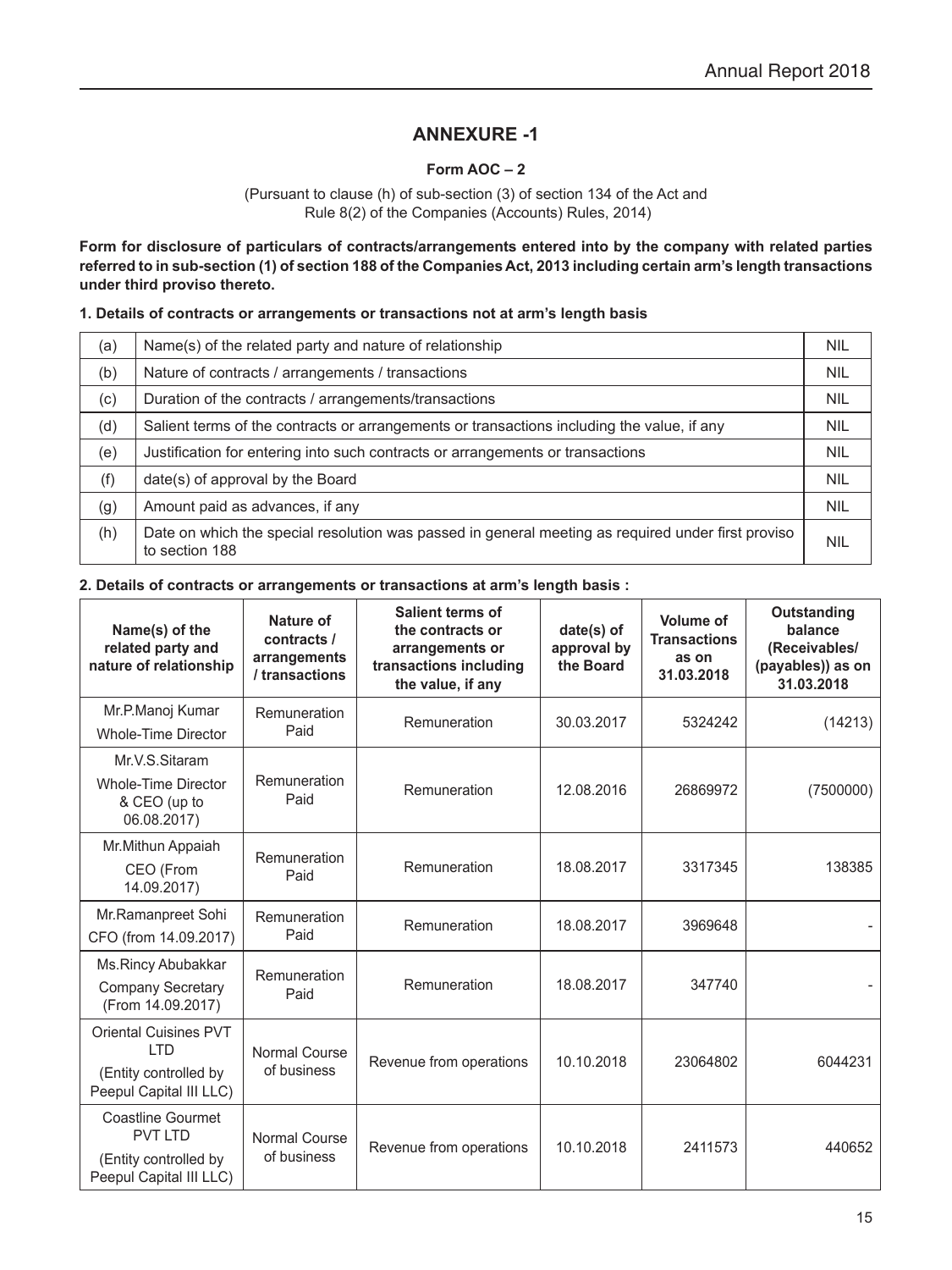# **ANNEXURE -2**

# **Conservation of energy**

| j.  | the steps taken or impact on reservation of<br>energy;                                                                                                                                          | Power factor Improvement- reduce power consumption-<br>Incentive of avg-Rs:24185/- per month.                                |
|-----|-------------------------------------------------------------------------------------------------------------------------------------------------------------------------------------------------|------------------------------------------------------------------------------------------------------------------------------|
| ii. | the steps taken by the company for utilizing<br>alternate sources of energy;                                                                                                                    | BioGAS Plant-Biogas from process waste- Cooking fuel for<br>canteen                                                          |
| iii | the capital investment on energy conservation<br>equipment                                                                                                                                      | Rs: 25000/-                                                                                                                  |
| B   | Technology absorption-                                                                                                                                                                          |                                                                                                                              |
| i.  | the efforts made towards technology absorption;                                                                                                                                                 | The company does not use any foreign technology.                                                                             |
| ii. | the benefits derived like product improvement,<br>cost reduction, product development or import<br>substitution:                                                                                | <b>NIL</b>                                                                                                                   |
| iii | in case of imported technology (imported during<br>the last three years reckoned from the beginning<br>of the financial year)-                                                                  | <b>NA</b>                                                                                                                    |
|     | (a) the details of technology imported;                                                                                                                                                         | <b>NA</b>                                                                                                                    |
|     | (b) the year of import:                                                                                                                                                                         | <b>NA</b>                                                                                                                    |
|     | (c) whether the technology been fully absorbed;                                                                                                                                                 | <b>NA</b>                                                                                                                    |
|     | (d) if not fully absorbed, areas where absorption<br>has not taken place, and the reasons thereof; and                                                                                          | <b>NA</b>                                                                                                                    |
| iv  | the expenditure incurred on Research and<br>Development.                                                                                                                                        | <b>NA</b>                                                                                                                    |
| C   | Foreign exchange earnings and Outgo- The<br>Foreign Exchange earned in terms of actual<br>inflows during the year and the Foreign Exchange<br>outgo during the year in terms of actual outflows | <b>Foreign Exchange Earnings:</b><br>1.<br>FOB value of exports: Rs.5892834/-<br>2.<br>Foreign Exchange Outgo: Rs.61239307/- |

# **By order of the Board of Directors**

Date : 10.10.2018 **P. Manoj Kumar Arjun Ananth** 

Sd/-

Place : Kochi **Whole-time Director** Nominee Director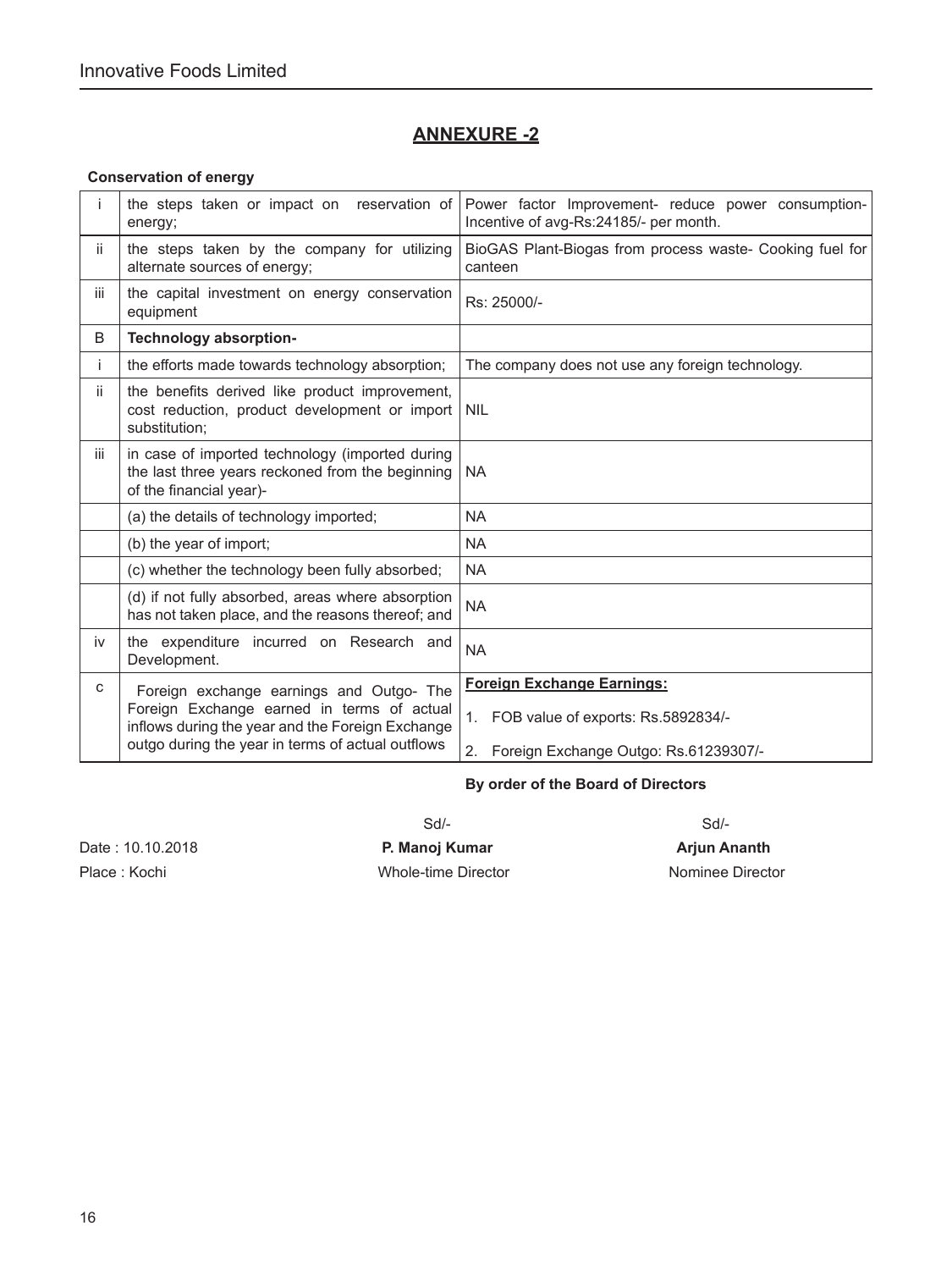# **INDEPENDENT AUDITORS' REPORT**

### **To the members of Innovative Foods Limited**

### **Report on the Audit of the Financial Statements (prepared as per Accounting Standards)**

We have audited the accompanying financial statements (prepared as per Accounting Standards) of Innovative Foods Limited (the "Company"), which comprise the balance sheet as at 31 March 2018, the statement of profit and loss and the cash flow statement for the year then ended, and a summary of the significant accounting policies and other explanatory information.

### **Management's responsibility for the Financial Statements**

The Company's management and Board of Directors is responsible for the matters stated in Section 134(5) of the Companies Act, 2013 ("the Act") with respect to the preparation and presentation of these financial statements that give a true and fair view of the state of affairs, loss and cash flows of the Company in accordance with the accounting principles generally accepted in India, including the Accounting Standards specified under section 133 of the Act.

This responsibility also includes maintenance of adequate accounting records in accordance with the provisions of the Act for safeguarding the assets of the Company and for preventing and detecting frauds and other irregularities; selection and application of appropriate accounting policies; making judgments and estimates that are reasonable and prudent; and design, implementation and maintenance of adequate internal financial controls, that were operating effectively for ensuring the accuracy and completeness of the accounting records, relevant to the preparation and presentation of the financial statements that give a true and fair view and are free from material misstatement, whether due to fraud or error.

In preparing the financial statements, management is responsible for assessing the Company's ability to continue as a going concern, disclosing, as applicable, matters related to going concern and using the going concern basis of accounting unless management either intends to liquidate the Company or to cease operations, or has no realistic alternative but to do so.

### **Auditor's responsibility**

Our responsibility is to express an opinion on these financial statements based on our audit.

We have taken into account the provisions of the Act, the accounting and auditing standards and matters which are required to be included in the audit report under the provisions of the Act and the Rules made thereunder.

We conducted our audit of the financial statements in accordance with the Standards on Auditing specified under Section 143(10) of the Act. Those Standards require that we comply with ethical requirements and plan and perform the audit to obtain reasonable assurance about whether the financial statements are free from material misstatement.

An audit involves performing procedures to obtain audit evidence about the amounts and the disclosures in the financial statements. The procedures selected depend on the auditor's judgment, including the assessment of the risks of material misstatement of the financial statements, whether due to fraud or error. In making those risk assessments, the auditor considers internal financial control relevant to the Company's preparation of the financial statements that give a true and fair view in order to design audit procedures that are appropriate in the circumstances. An audit also includes evaluating the appropriateness of the accounting policies used and the reasonableness of the accounting estimates made by the Company's Directors, as well as evaluating the overall presentation of the financial statements.

We are also responsible to conclude on the appropriateness of management's use of the going concern basis of accounting and, based on the audit evidence obtained, whether a material uncertainty exists related to events or conditions that may cast significant doubt on the entity's ability to continue as a going concern. If we conclude that a material uncertainty exists, we are required to draw attention in the auditors' report to the related disclosures in the financial statements or, if such disclosures are inadequate, to modify the opinion. Our conclusions are based on the audit evidence obtained up to the date of the auditors' report. However, future events or conditions may cause an entity to cease to continue as a going concern.

We believe that the audit evidence we have obtained is sufficient and appropriate to provide a basis for our audit opinion on the financial statements.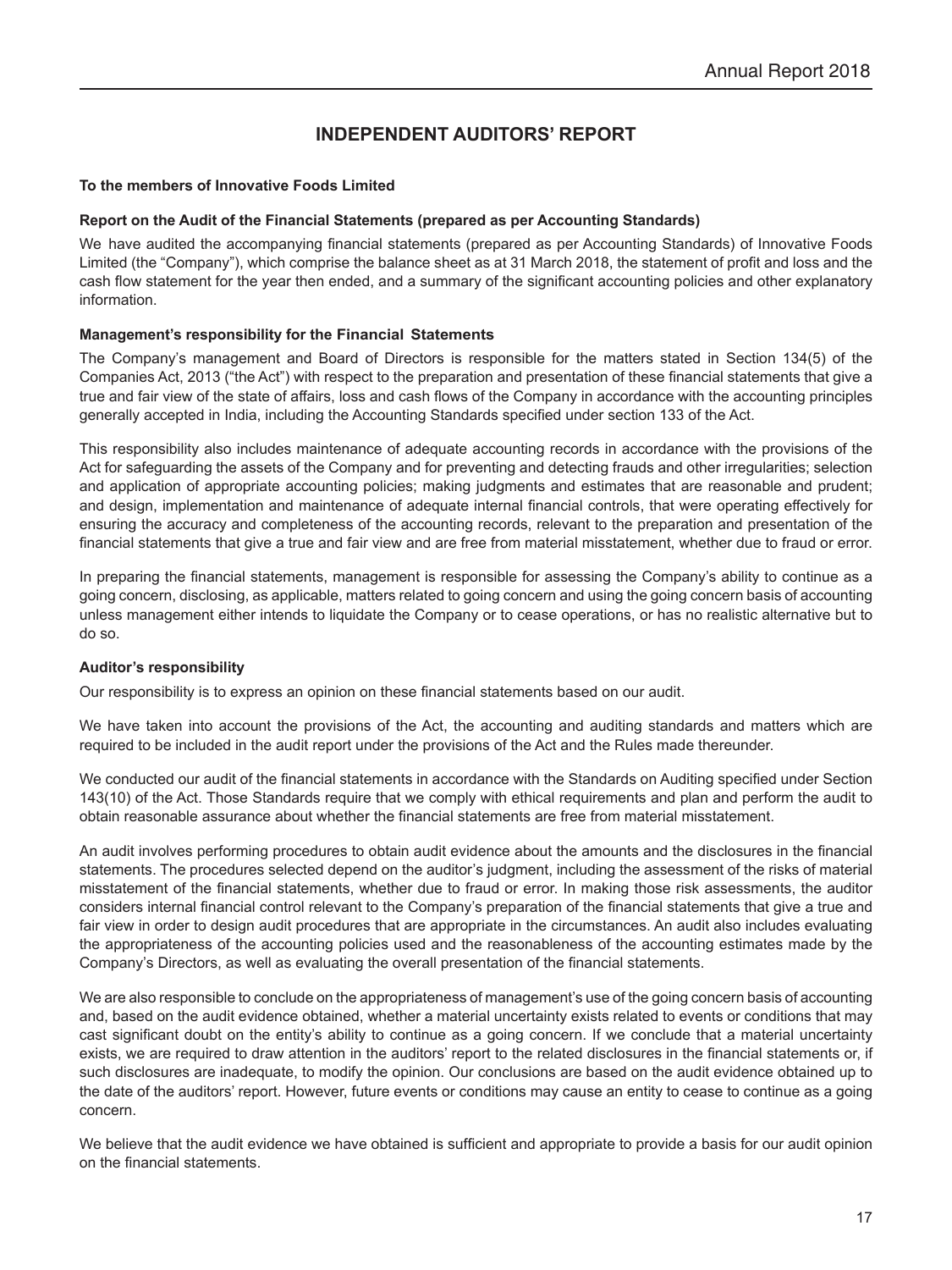# **Opinion**

In our opinion and to the best of our information and according to the explanations given to us, the aforesaid financial statements give the information required by the Act in the manner so required and give a true and fair view in conformity with the accounting principles generally accepted in India of the state of affairs of the Company as at 31 March 2018, its loss and its cash flows for the year ended on that date.

### **Report on other legal and regulatory requirements**

- 1. As required by the Companies (Auditor's Report) Order, 2016 ("the Order") issued by the Central Government of India in terms of Section 143(11) of the Act, we give in "Annexure A", a statement on the matters specified in paragraphs 3 and 4 of the Order, to the extent applicable.
- 2. As required by Section 143 (3) of the Act, we report that:
	- (a) we have sought and obtained all the information and explanations which to the best of our knowledge and belief were necessary for the purposes of our audit;
	- (b) in our opinion proper books of account as required by law have been kept by the Company so far as it appears from our examination of those books;
	- (c) the balance sheet, the statement of profit and loss and the cash flow statement dealt with by this report are in agreement with the books of account;
	- (d) in our opinion, the aforesaid financial statements comply with the Accounting Standards specified under Section 133 of the Act;
	- (e) on the basis of the written representations received from the directors as on 31 March 2018 taken on record by the Board of Directors, none of the directors is disqualified as on 31 March 2018 from being appointed as a director in terms of Section 164 (2) of the Act;
	- (f) with respect to the adequacy of the internal financial controls with reference to financial statements of the Company and the operating effectiveness of such controls, refer to our separate report in Annexure B; and
	- (g) with respect to the other matters to be included in the Auditor's Report in accordance with Rule 11 of the Companies (Audit and Auditors) Rules, 2014, in our opinion and to the best of our information and according to the explanations given to us:
		- i. the Company has disclosed the impact of pending litigations on its financial position in its financial statements – Refer Note 2.28 to the financial statements;
		- ii. the Company did not have any long term contracts including derivative contracts for which there were any material foreseeable losses; and
		- iii. there were no amounts, which were required to be transferred to the Investor Education and Protection Fund by the Company.

# *for* **B S R & Associates LLP**

*Chartered Accountants* Firm registration number: 116231W/W-100024

# **Baby Paul**

Kochi *Partner* 10 October 2018 Membership number: 218255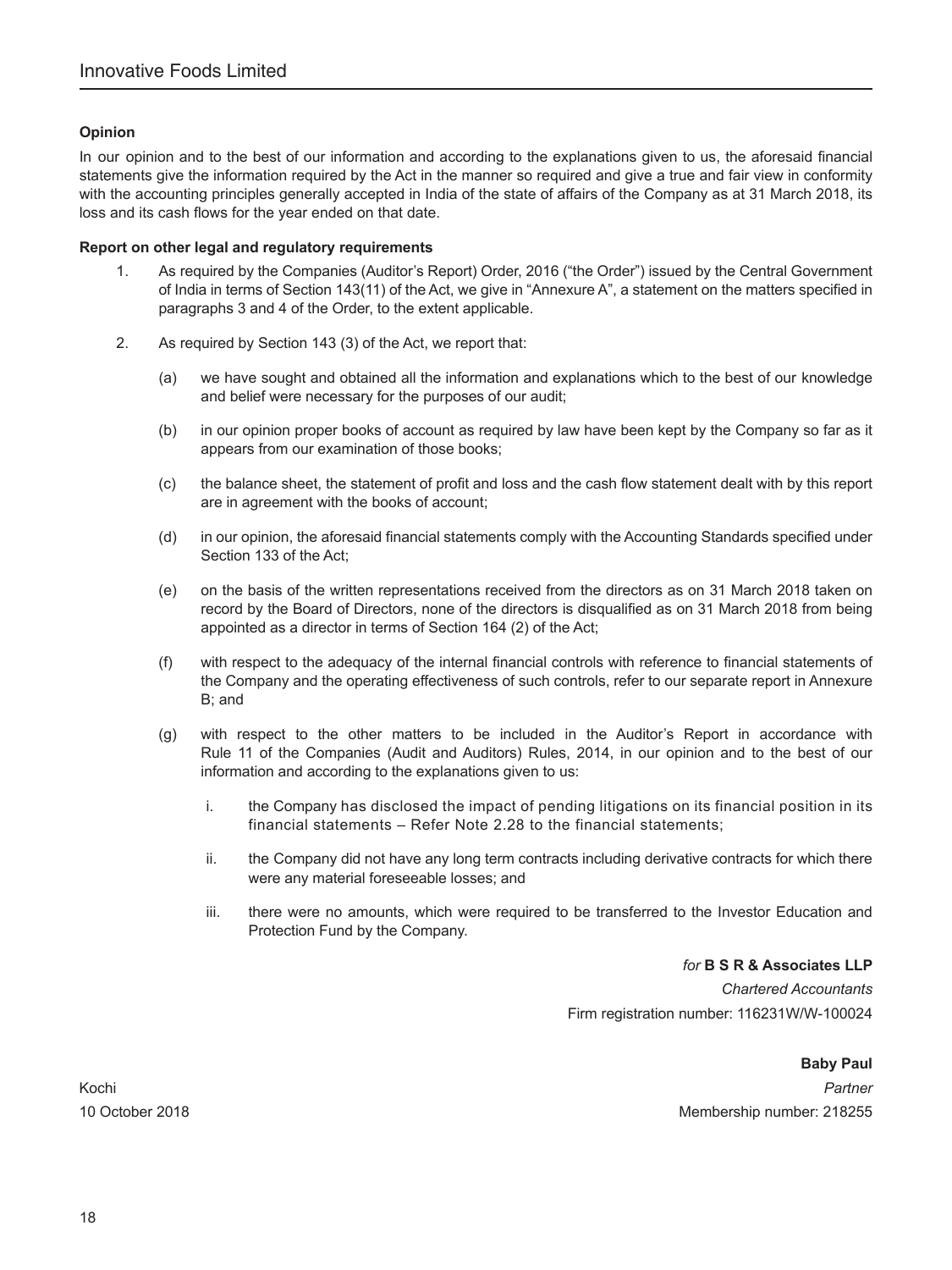# **ANNEXURE - A TO THE INDEPENDENT AUDITORS' REPORT**

The Annexure referred to in our Independent Auditor's Report to the members of the Company on the financial statements for the year ended 31 March 2018, we report that:

- (i) (a) The Company has maintained proper records showing full particulars, including quantitative details and situation of fixed assets.
	- (b) The Company has a regular programme of physical verification of its fixed assets by which fixed assets are verified in a phased manner over a period of two years. In accordance with this programme, certain fixed assets were verified during the year and no material discrepancies were noticed on such verification. In our opinion, this periodicity of physical verification is reasonable having regard to the size of the Company and the nature of its assets.
	- (c) According to the information and explanations given to us and on the basis of our examination of the records of the Company, the title deeds of immovable properties are held in the name of the Company.
- (ii) The inventory, except stocks lying with third parties, has been physically verified by the management during the year. In our opinion, the frequency of such verification is reasonable. The discrepancies noticed on verification between the physical stock and the book records were not material. For stocks lying with third parties at the year-end, written confirmations have been obtained for significant account balances.
- (iii) The Company has not granted any loans secured or unsecured, to companies, firms, limited liability partnerships or other parties covered in the register maintained under section 189 of the Companies Act, 2013 ('the Act'). Thus paragraph 3 (iii) of the Order is not applicable.
- (iv) According to the information and explanations given to us, the Company has not granted loans, investments, guarantees, and security to companies, firms or other parties and section 185 and 186 of the Act is not applicable to the Company. Thus, paragraph 3(iv) of the Order is not applicable.
- (v) The Company has not accepted any deposits from the public and thus paragraph 3(v) of the said Order is not applicable.
- (vi) We have broadly reviewed the books of account relating to materials, labour and other items of cost maintained by the Company pursuant to the rules prescribed by the Central Government for the maintenance of cost records under section 148(1) of the Act and we are of the opinion that prima facie the prescribed accounts and records have been made and maintained. However, we have not made a detailed examination of the records.
- (vii) (a) According to the information and explanations given to us and on the basis of our examination of the records of the Company, amounts deducted/ accrued in the books of account in respect of undisputed statutory dues including provident fund, employees' state insurance, income-tax, sales tax, service tax, customs duty, excise duty, value added tax, goods and services tax, cess and other material statutory dues have been generally been regularly deposited during the year by the Company with the appropriate authorities.

According to the information and explanations given to us, no undisputed amounts payable in respect of provident fund, employees' state insurance, income-tax, sales tax, service tax, customs duty, excise duty, value added tax, goods and services tax, cess and other material statutory dues were in arrears as at 31 March 2018 for a period of more than six months from the date they became payable.

(b) According to the information and explanations given to us, there are no dues of customs duty, excise duty, service tax, goods and services tax and cess which have not been deposited with the appropriate authorities on account of any dispute. According to the information and explanations given to us, the following dues of provident fund, employees' state insurance, income tax and sales tax / value added tax have not been deposited on account of dispute.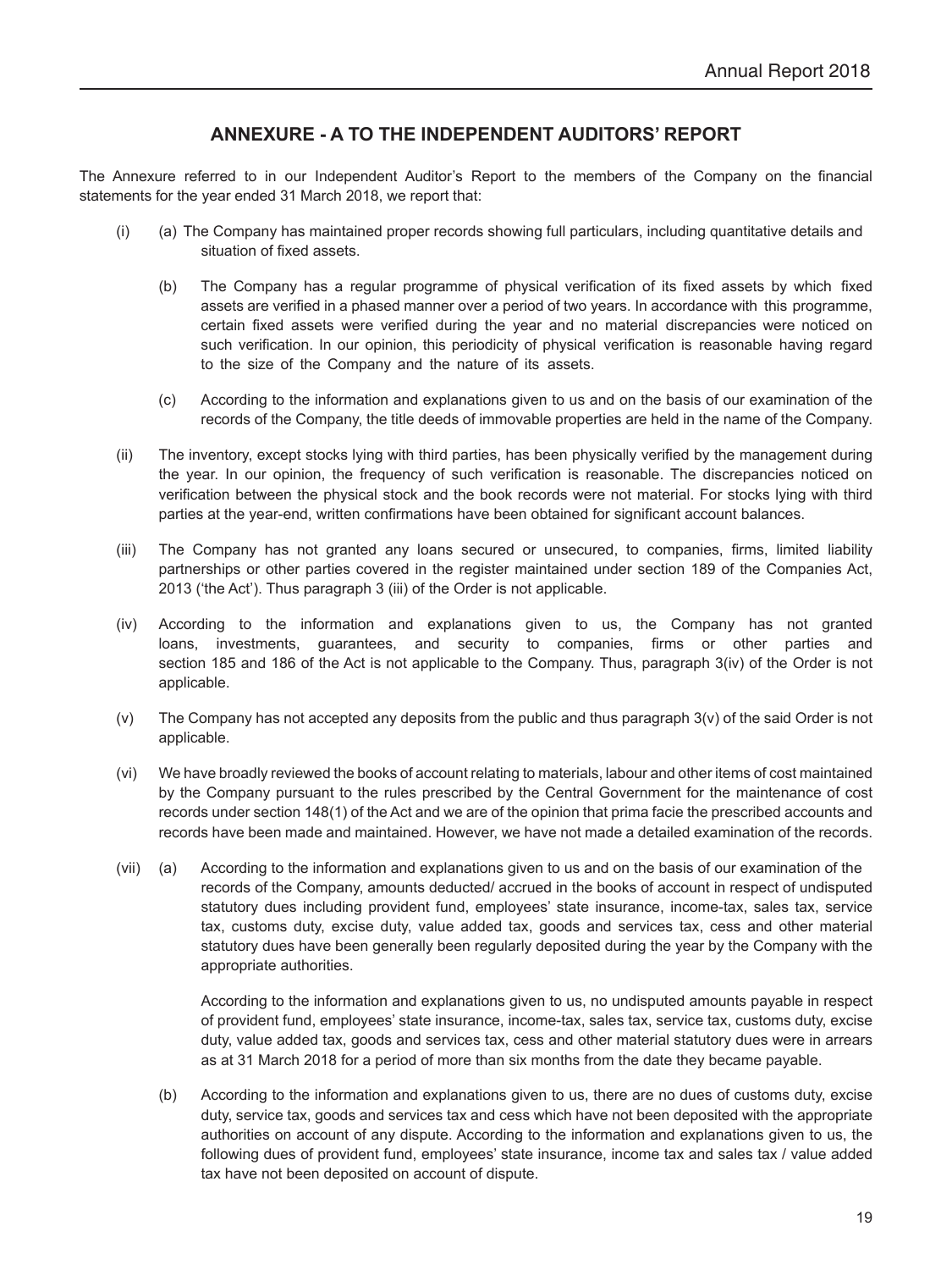| Name of the statute                                                              | Nature of<br>dues                                             | <b>Amount</b><br>(in Rs.) | Period to which<br>the amount relates | Forum where dispute is pending                          |
|----------------------------------------------------------------------------------|---------------------------------------------------------------|---------------------------|---------------------------------------|---------------------------------------------------------|
| Income Tax Act, 1961                                                             | Income tax and<br>interest                                    | 53,690                    | FY 2007-08                            | The Assistant Commissioner<br>Income-Tax, Kochi         |
| The Kerala Value<br>Added Tax, 2003                                              | Sales tax<br>demand                                           | 4,971,379                 | FY 2010-11                            | The Sales Tax Appellate Tribunal,<br>Ernakulam          |
| The Kerala Value<br>Added Tax, 2003                                              | Sales tax and<br>interest                                     | 2,951,049                 | FY 2013-14                            | The Deputy Commissioner<br>(Appeals), Ernakulam         |
| The Kerala Value<br>Added Tax, 2003                                              | Sales tax and<br>interest                                     | 1,571,623                 | FY 2009-10                            | The Sales Tax Appellate Tribunal,<br>Ernakulam          |
| Andhra Pradesh Value<br>Added Tax Act, 2005                                      | Sales tax and<br>interest                                     | 244,420                   | FY 2009-10                            | Commercial Tax Officer, Hyderabad                       |
| Maharashtra Value<br>Added Tax Act, 2002                                         | Sales tax and<br>interest                                     | 1,041,950                 | FY 2013-14                            | Deputy Commissioner of Sales Tax<br>- Appeals, Mumbai   |
| Central Sales Tax Act.<br>1956                                                   | Sales tax and<br>interest                                     | 3,282,629                 | FY 2013-14                            | Deputy Commissioner of Sales Tax<br>- Appeals, Mumbai   |
| Employees' State<br>Insurance Act, 1948                                          | Employee's<br>state insurance<br>contribution<br>and interest | 407,000                   | FY 2002-03<br>to 2005-06              | Employees' State Insurance<br>Appellate Tribunal        |
| Employees'<br><b>Provident Fund</b><br>and Miscellaneous<br>Provisions Act, 1952 | Provident fund<br>contribution<br>and interest                | 2,176,000                 | Various                               | <b>Employee Provident Fund Appellate</b><br>Tribunal    |
| Employees'<br><b>Provident Fund</b><br>and Miscellaneous<br>Provisions Act, 1952 | Provident fund<br>contribution<br>and interest                | 1,445,400                 | FY 2016-17                            | <b>Employees Provident Fund</b><br>commissioner, Cochin |

- (viii) In our opinion and according to the information and explanations given to us, the Company has not defaulted in the repayment of loans or borrowings to banks. The Company did not have any loans or borrowings from financial institutions, government or debenture holders during the year.
- (ix) According to the information and explanations given to us and based on examination of the records of the Company, the term loans obtained during the year were applied for the purpose for which they were obtained. The Company has not raised any money by way of initial public offer or further public offer (including debt instruments) during the year.
- (x) According to the information and explanations given to us, no material fraud by the Company or on the Company by its officers or employees has been noticed or reported during the course of our audit.
- (xi) According to the information and explanations give to us and based on our examination of the records of the Company, the Company has paid managerial remuneration in accordance with the requisite approvals mandated by the provisions of section 197 read with Schedule V to the Act.
- (xii) In our opinion and according to the information and explanations given to us, the Company is not a nidhi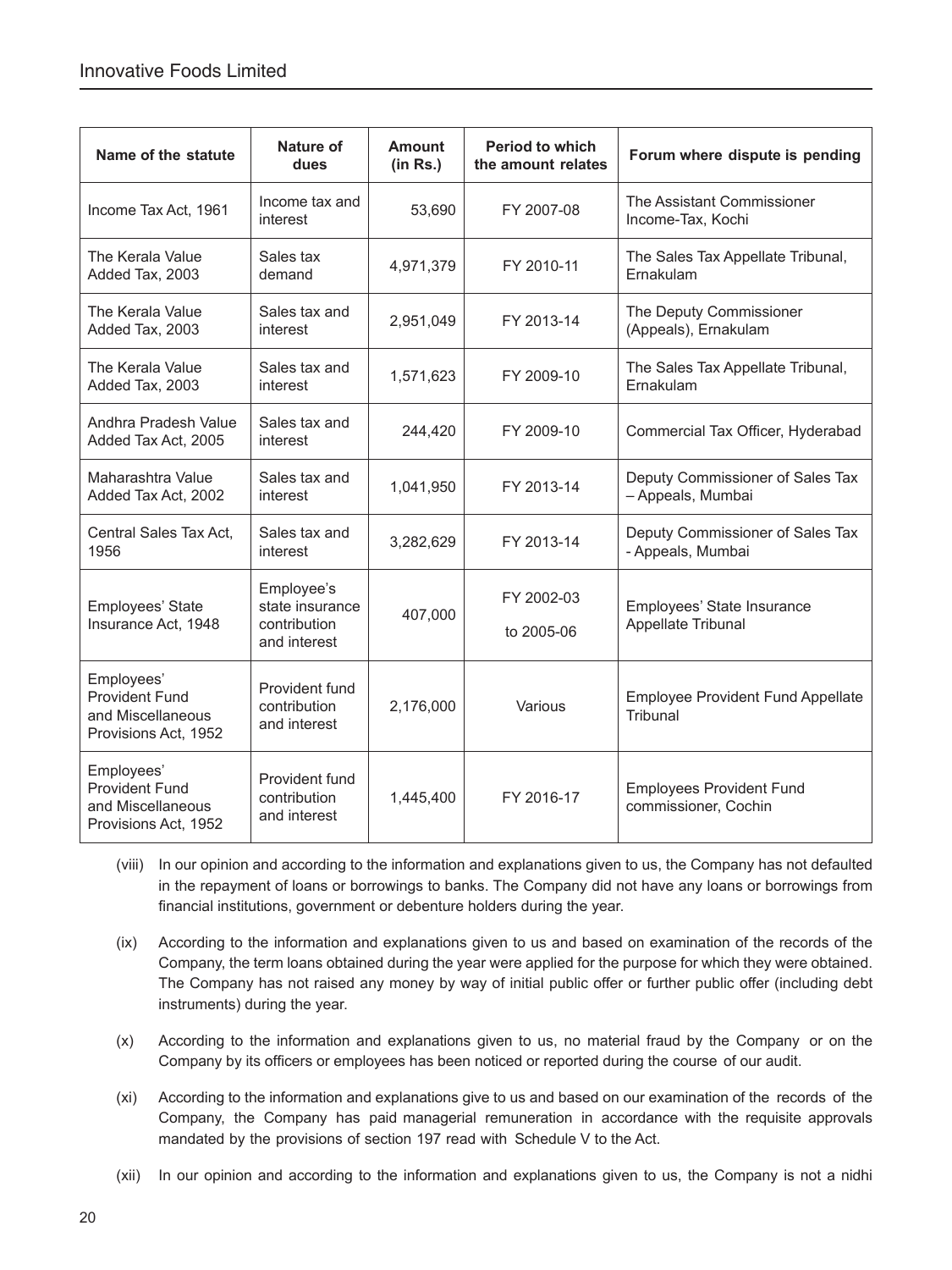company. Thus, paragraph 3(xii) of the Order is not applicable.

- (xiii) According to the information and explanations given to us and based on our examination of the records of the Company, transactions with the related parties are in compliance with Sections 177 and 188 of the Act, where applicable, and details of such transactions have been disclosed in the financial statements as required by the applicable accounting standards.
- (xiv) In our opinion and according to the information and explanations given to us and based on our examination of the records of the Company, the Company has not made any preferential allotment or private placement of shares or fully or partly convertible debentures during the year.
- (xv) According to the information and explanations given to us and based on our examination of the records of the Company, the Company has not entered into non-cash transactions with directors or persons connected with him.
- (xvi) The Company is not required to be registered under section 45-IA of the Reserve Bank of India Act 1934.

### *for* **B S R & Associates LLP**

*Chartered Accountants* Firm registration number: 116231W/W-100024

### **Baby Paul**

Kochi *Partner* 10 October 2018 Membership number: 218255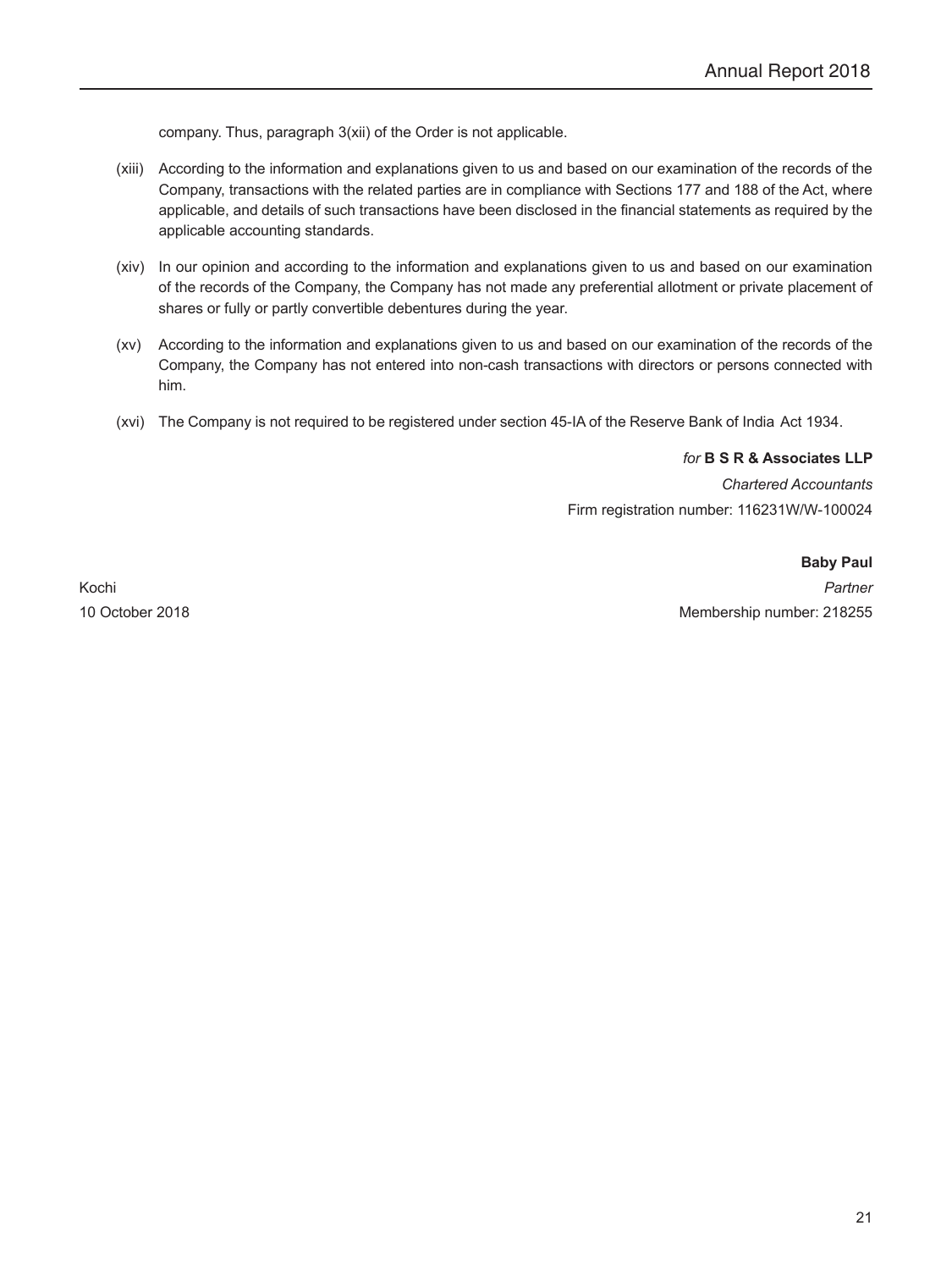# **ANNEXURE B TO THE INDEPENDENT AUDITORS' REPORT**

# **Report on the internal financial controls under clause (i) of sub-section 3 of section 143 of the Companies Act, 2013 ("the Act")**

We have audited the internal financial controls with reference to financial statements of Innovative Foods Limited ("the Company") as of 31 March 2018 in conjunction with our audit of the financial statements of the Company for the year ended on that date.

# **Management's responsibility for internal financial controls**

The Company's management is responsible for establishing and maintaining internal financial controls based on the internal control with reference to financial statements criteria established by the Company considering the essential components of internal control stated in the Guidance Note on Audit of Internal Financial Controls over Financial Reporting issued by the Institute of Chartered Accountants of India ('ICAI'). These responsibilities include the design, implementation and maintenance of adequate internal financial controls that were operating effectively for ensuring the orderly and efficient conduct of its business, including adherence to company's policies, the safeguarding of its assets, the prevention and detection of frauds and errors, the accuracy and completeness of the accounting records, and the timely preparation of reliable financial information, as required under the Companies Act, 2013.

# **Auditors' responsibility**

Our responsibility is to express an opinion on the Company's internal financial controls with reference to financial statements based on our audit. We conducted our audit in accordance with the Guidance Note on Audit of Internal Financial Controls over Financial Reporting (the "Guidance Note") and the Standards on Auditing, issued by ICAI and deemed to be prescribed under section 143(10) of the Companies Act, 2013, to the extent applicable to an audit of internal financial controls, both applicable to an audit of Internal Financial Controls and, both issued by the Institute of Chartered Accountants of India. Those Standards and the Guidance Note require that we comply with ethical requirements and plan and perform the audit to obtain reasonable assurance about whether adequate internal financial controls with reference to financial statements was established and maintained and if such controls operated effectively in all material respects.

Our audit involves performing procedures to obtain audit evidence about the adequacy of the internal financial controls system with reference to financial statements and their operating effectiveness. Our audit of internal financial controls with reference to financial statements included obtaining an understanding of internal financial controls with reference to financial statements, assessing the risk that a material weakness exists, and testing and evaluating the design and operating effectiveness of internal control based on the assessed risk. The procedures selected depend on the auditor's judgment, including the assessment of the risks of material misstatement of the financial statements, whether due to fraud or error.

We believe that the audit evidence we have obtained is sufficient and appropriate to provide a basis for our audit opinion on the Company's internal financial controls system with reference to financial statements.

### **Meaning of internal financial controls with reference to financial statements**

A company's internal financial control with reference to financial statements is a process designed to provide reasonable assurance regarding the reliability of financial reporting and the preparation of financial statements for external purposes in accordance with generally accepted accounting principles. A company's internal financial control with reference to financial statements includes those policies and procedures that (1) pertain to the maintenance of records that, in reasonable detail, accurately and fairly reflect the transactions and dispositions of the assets of the company; (2) provide reasonable assurance that transactions are recorded as necessary to permit preparation of financial statements in accordance with generally accepted accounting principles, and that receipts and expenditures of the company are being made only in accordance with authorisations of management and directors of the company; and (3) provide reasonable assurance regarding prevention or timely detection of unauthorised acquisition, use, or disposition of the company's assets that could have a material effect on the financial statements.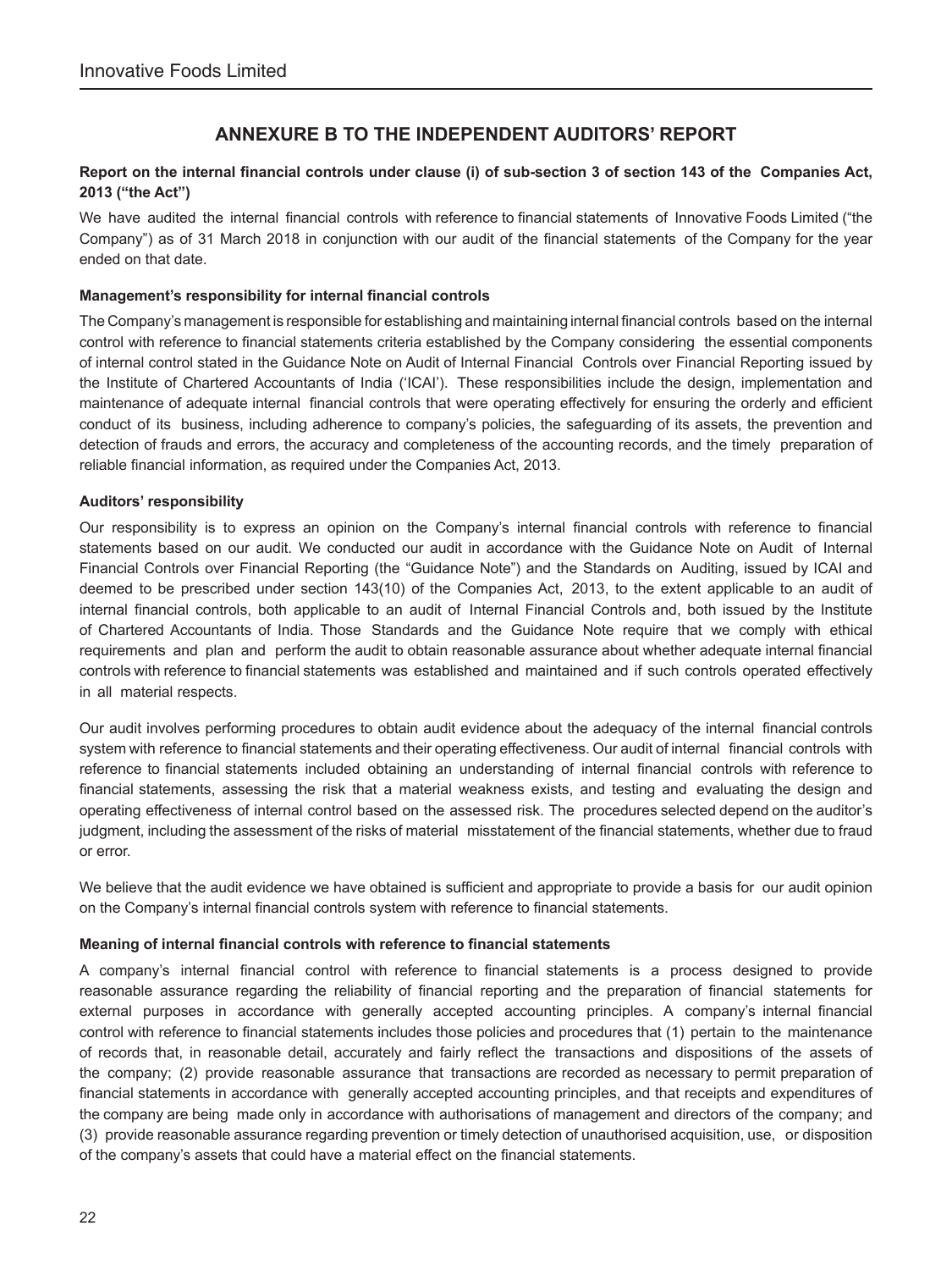# **Inherent limitations of internal financial controls with reference to financial statements**

Because of the inherent limitations of internal financial controls with reference to financial statements, including the possibility of collusion or improper management override of controls, material misstatements due to error or fraud may occur and not be detected. Also, projections of any evaluation of the internal financial controls with reference to financial statements to future periods are subject to the risk that the internal financial control with reference to financial statements may become inadequate because of changes in conditions, or that the degree of compliance with the policies or procedures may deteriorate.

# **Opinion**

In our opinion, the Company has, in all material respects, an adequate internal financial controls system with reference to financial statements and such internal financial controls with reference to financial statements were operating effectively as at 31 March 2018, based on the internal control with reference to financial statements criteria established by the Company considering the essential components of internal control stated in the Guidance Note on Audit of Internal Financial Controls Over Financial Reporting issued by the Institute of Chartered Accountants of India.

## *for* **B S R & Associates LLP**

*Chartered Accountants* Firm registration number: 116231W/W-100024

**Baby Paul** Kochi *Partner* 10 October 2018 Membership number: 218255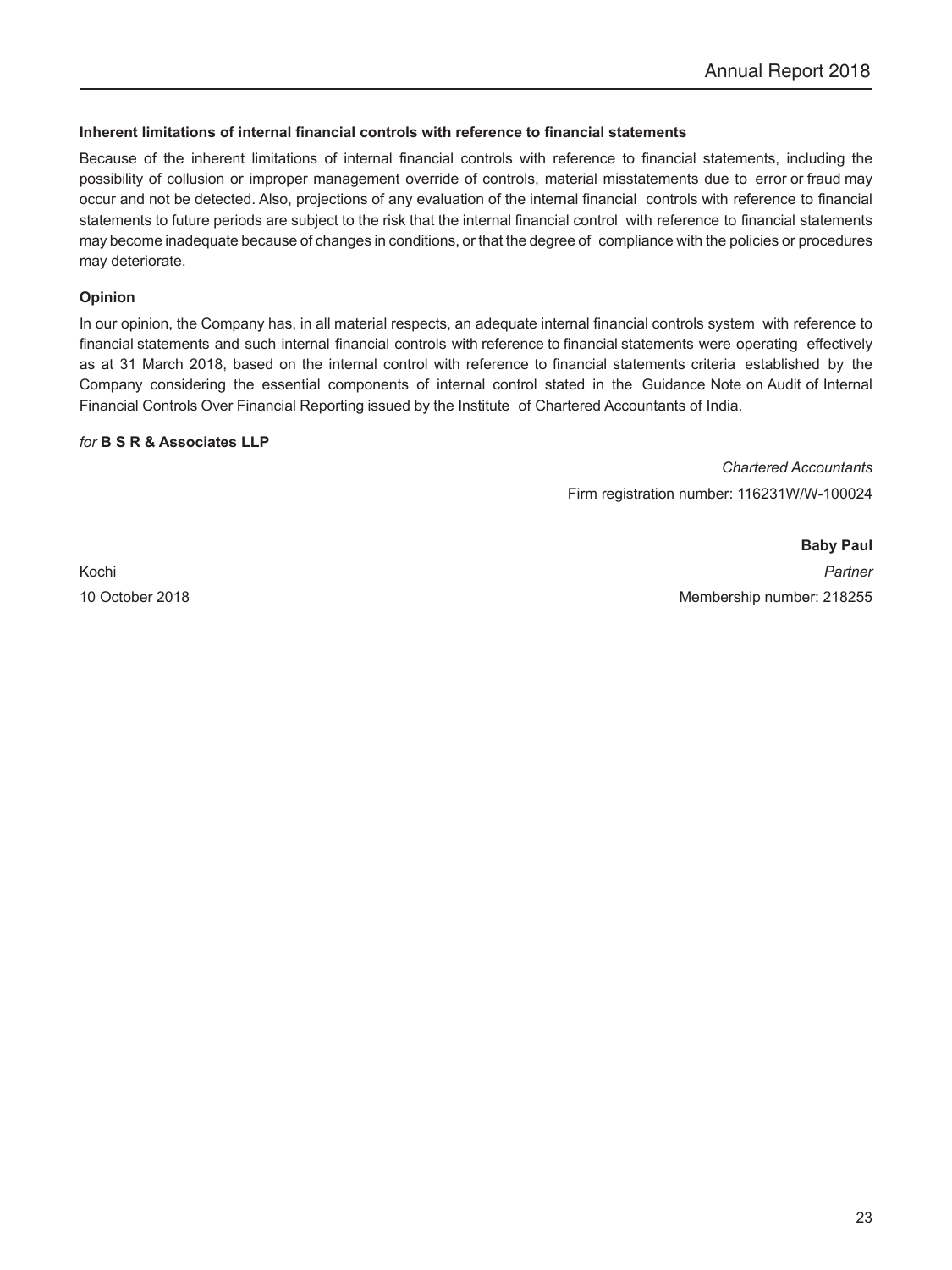# **BALANCE SHEET AS AT 31 MARCH 2018**

(All amounts in Indian rupees, except share data and where otherwise stated)

|                                                                   | <b>Notes</b> | As at           | As at           |
|-------------------------------------------------------------------|--------------|-----------------|-----------------|
|                                                                   |              | 31 March 2018   | 31 March 2017   |
| <b>Equity and liabilities</b>                                     |              |                 |                 |
| <b>Shareholders' funds</b>                                        |              |                 |                 |
| Share capital                                                     | 2.1          | 739,377,800     | 739,377,800     |
| Reserves and surplus                                              | 2.2          | (507, 667, 284) | (252, 293, 475) |
|                                                                   |              | 231,710,516     | 487,084,325     |
|                                                                   |              |                 |                 |
| <b>Non-current liabilities</b>                                    |              |                 |                 |
| Long-term borrowings                                              | 2.3          | 87,087,733      |                 |
| Other long-term liabilities                                       | 2.4          | 30,473,690      | 5,319,061       |
| Long-term provisions                                              | 2.5          | 2,458,980       | 3,082,554       |
|                                                                   |              | 120,020,403     | 8,401,615       |
|                                                                   |              |                 |                 |
| <b>Current liabilities</b>                                        |              |                 |                 |
| Short-term borrowings                                             | 2.6          | 85,902,032      | 26,075,507      |
| Trade payables                                                    | 2.7          |                 |                 |
| Total outstanding dues of micro enterprises and small enterprises |              | 1,675,570       | 1,640,504       |
| Total outstanding dues of creditors other than micro enterprises  |              |                 |                 |
| and small enterprises                                             |              | 50,355,674      | 39,181,406      |
| Other current liabilities                                         | 2.8          | 130,509,399     | 90,411,475      |
| Short-term provisions                                             | 2.9          | 6,648,408       | 7,374,824       |
|                                                                   |              | 275,091,083     | 164,683,716     |
|                                                                   |              | 626,822,002     | 660,169,656     |
|                                                                   |              |                 |                 |
| <b>Assets</b>                                                     |              |                 |                 |
| <b>Non-current assets</b>                                         |              |                 |                 |
| Property, plant and equipment                                     | 2.10         | 246,476,604     | 92,163,815      |
| Intangible assets                                                 | 2.11         | 1,578,185       | 2,100,293       |
| Capital work-in progress                                          |              | 17,910,129      | 2,420,645       |
| Long-term loans and advances                                      | 2.12         | 24,489,606      | 29,073,222      |
| Other non-current assets                                          | 2.13         | 24,924,884      | 2,069,708       |
|                                                                   |              | 315,379,408     | 127,827,683     |
|                                                                   |              |                 |                 |
| <b>Current assets</b>                                             |              |                 |                 |
| Inventories                                                       | 2.14         | 88,354,679      | 66,190,206      |
| Trade receivables                                                 | 2.15         | 113,941,395     | 99,922,964      |
| Cash and bank balances                                            | 2.16         | 48,575,509      | 353,919,545     |
| Short-term loans and advances                                     | 2.17         | 42,619,468      | 10,058,927      |
| Other current assets                                              | 2.18         | 17,951,543      | 2,250,331       |
|                                                                   |              | 311,442,594     | 532, 341, 973   |
|                                                                   |              | 626,822,002     | 660,169,656     |
| <b>Significant accounting policies</b>                            | 1            |                 |                 |

The notes referred to above form an integral part of the financial statements

As per our report of even date attached

*for* **B S R & Associates LLP** *Chartered Accountants* Firm registration number: 116231W /W-100024

**Baby Paul** *Partner* Membership No.: 218255

Kochi 10 October 2018 *for* and on behalf of the Board of Directors of **Innovative Foods Limited** CIN : U51909KL1989PLC005465

**Arjun Ananth** *Nominee Director* DIN : 01207540

**Rincy Abubakkar** *Company Secretary* Membership No.: ACS51777

**P Manoj Kumar** *Whole-time Director* DIN : 03527923

**Mithun Appaiah** *Chief Executive Officer*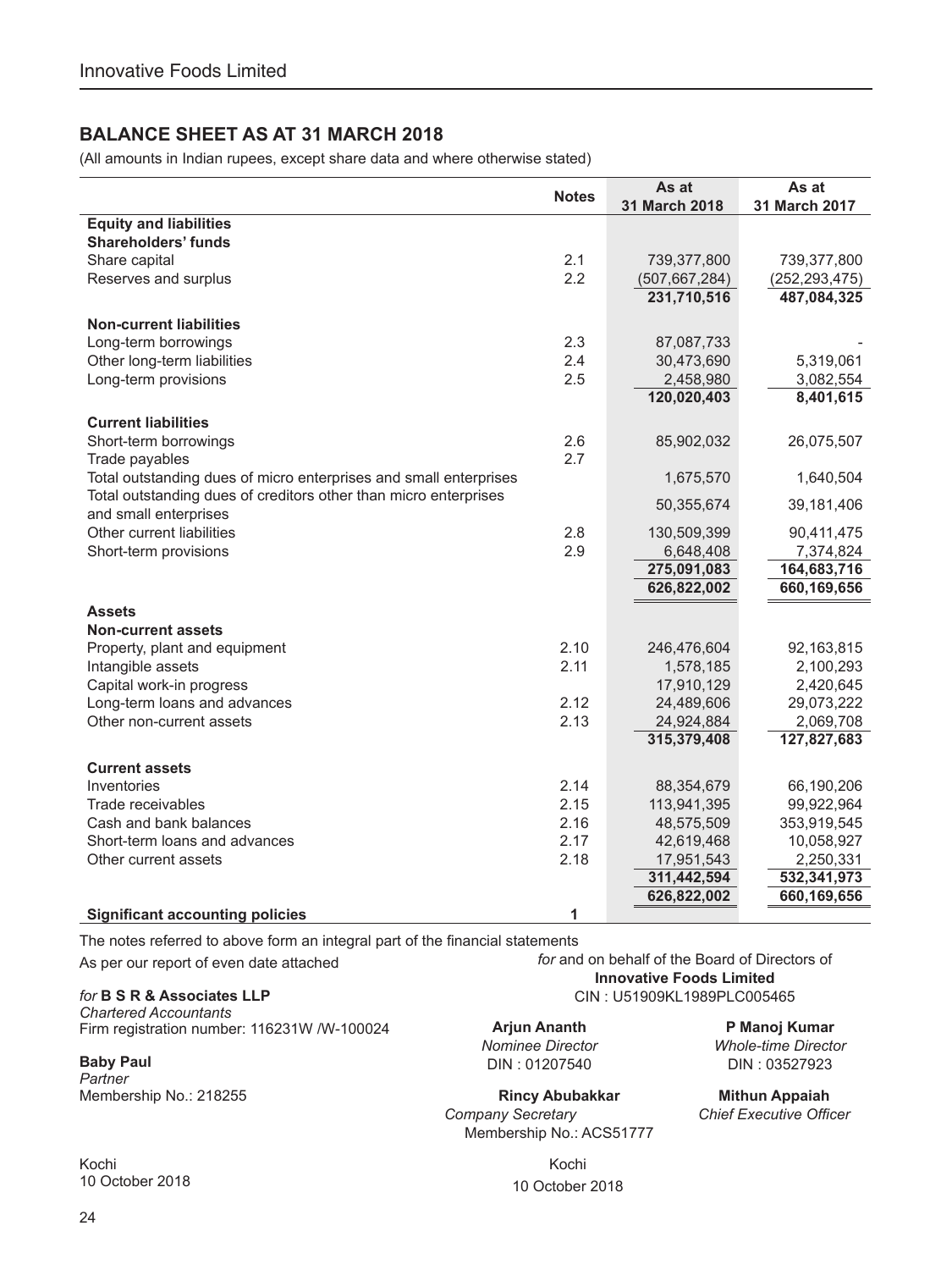# **STATEMENT OF PROFIT AND LOSS FOR THE YEAR ENDED 31 MARCH 2018**

(All amounts in Indian rupees, except share data and where otherwise stated)

|                                                                                  | <b>Notes</b> | Year ended<br>31 March 2018 | Year ended<br>31 March 2017 |
|----------------------------------------------------------------------------------|--------------|-----------------------------|-----------------------------|
| <b>Revenue from operations</b>                                                   |              |                             |                             |
| Sales, net of sales returns                                                      | 2.19         | 567,308,229                 | 547,671,402                 |
| Less: excise duty                                                                |              | 1,545,402                   | 6,678,464                   |
| Net sales                                                                        |              | 565,762,827                 | 540,992,938                 |
| Other income                                                                     | 2.20         | 8,449,515                   | 32,176,191                  |
| <b>Total revenue</b>                                                             |              | 574,212,342                 | 573,169,129                 |
| <b>Expenses</b>                                                                  |              |                             |                             |
| Cost of materials consumed                                                       | 2.21         | 246,430,946                 | 223,925,274                 |
| Purchase of stock-in-trade                                                       | 2.22         | 72,196,118                  | 73,271,029                  |
| Changes in inventories of finished goods, work-in-progress and<br>stock-in-trade | 2.23         | (1,236,903)                 | (1,466,295)                 |
| Employee benefits expense                                                        | 2.24         | 178,063,085                 | 115,867,765                 |
| Finance costs                                                                    | 2.25         | 7,001,140                   | 2,099,337                   |
| Depreciation and amortisation                                                    | 2.26         | 17,338,261                  | 12,609,094                  |
| Other expenses                                                                   | 2.27         | 309,793,504                 | 245,260,379                 |
| <b>Total expenses</b>                                                            |              | 829,586,151                 | 671,566,583                 |
| Loss before taxes                                                                |              | (255, 373, 809)             | (98, 397, 454)              |
| Income tax                                                                       |              |                             |                             |
| Loss after taxes                                                                 |              | (255, 373, 809)             | (98, 397, 454)              |
| <b>Loss per share</b> (equity share of par value Rs 10 each)                     |              |                             |                             |
| Basic and diluted                                                                | 2.29         | (3.45)                      | (1.62)                      |
| <b>Significant accounting policies</b>                                           | 1            |                             |                             |

The notes referred above form an integral part of the financial statements

As per our report of even date attached

### *for* **B S R & Associates LLP** *Chartered Accountants* Firm registration number: 116231W /W-100024

**Baby Paul** *Partner* Membership No.: 218255

Kochi 10 October 2018 *for* and on behalf of the Board of Directors of **Innovative Foods Limited** CIN : U51909KL1989PLC005465

**Arjun Ananth** *Nominee Director* DIN : 01207540

**Rincy Abubakkar** *Company Secretary* Membership No.: ACS51777

**P Manoj Kumar** *Whole-time Director* DIN : 03527923

**Mithun Appaiah** *Chief Executive Officer*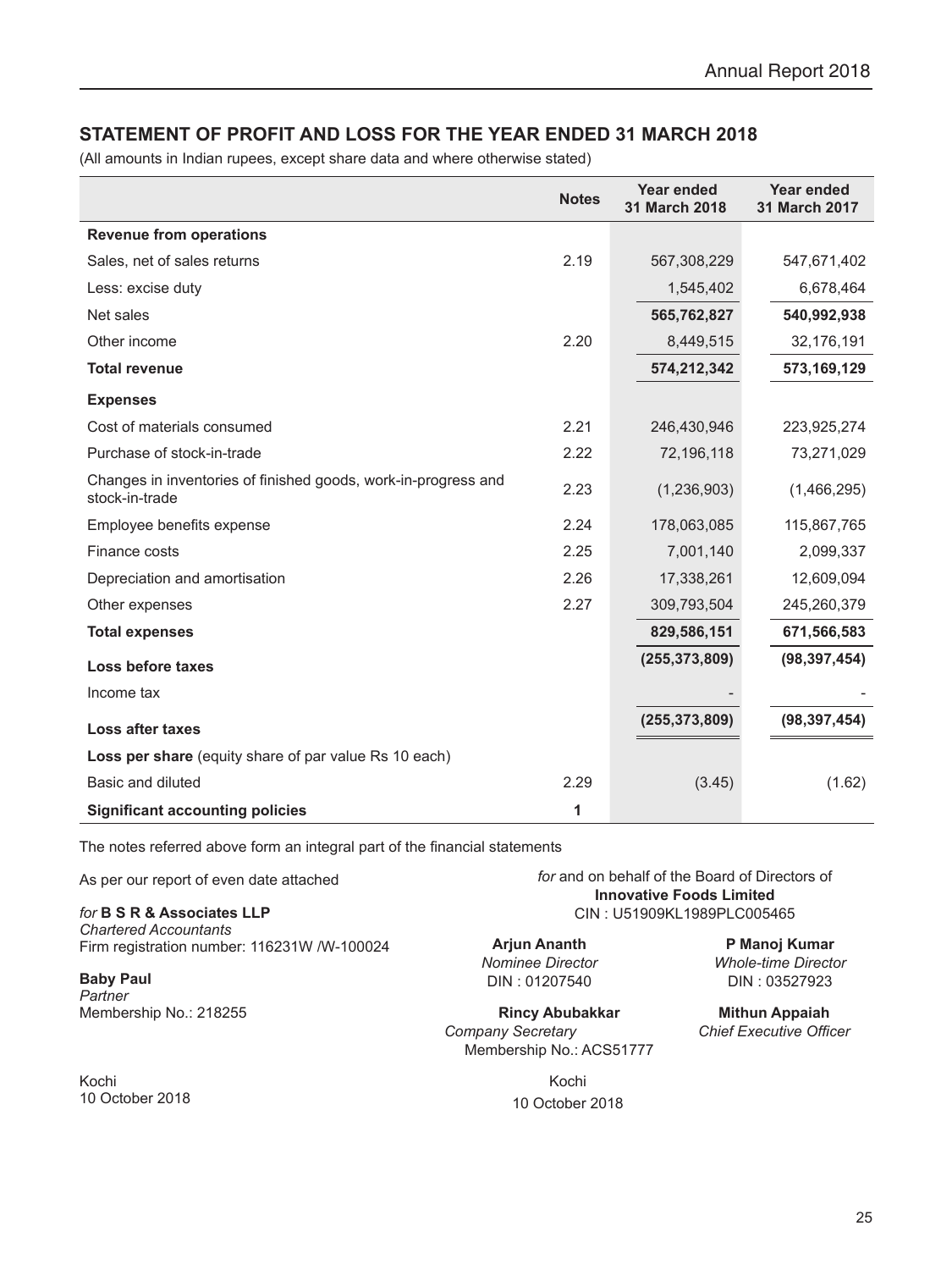# **CASH FLOW STATEMENT FOR THE YEAR ENDED 31 MARCH 2018**

(All amounts in Indian rupees, except share data and where otherwise stated)

|                                                                    | Year ended<br>31 March 2018 | Year ended<br>31 March 2017 |
|--------------------------------------------------------------------|-----------------------------|-----------------------------|
| Cash flows from operating activities                               |                             |                             |
| Loss before taxes                                                  | (255, 373, 809)             | (98, 397, 454)              |
| Adjustments for:                                                   |                             |                             |
| Depreciation and amortisation                                      | 17,338,261                  | 12,609,094                  |
| Interest income                                                    | (6,343,196)                 | (16, 331, 119)              |
| Finance cost                                                       | 7,001,140                   | 2,099,337                   |
| Amortisation of government grants                                  | (40, 917)                   |                             |
| Unrealised foreign exchange loss, net                              | (471, 633)                  | 404,821                     |
| Profit on sale of property, plant and equipment                    |                             | (11, 193, 291)              |
| Operating cash flows before working capital changes                | (237, 890, 154)             | (110,808,612)               |
| (Increase) in trade receivables                                    | (13,013,659)                | (34, 596, 043)              |
| (Increase) in inventories                                          | (22, 164, 473)              | (5,442,653)                 |
| (Increase) in loans and advances and other assets                  | (75, 127, 489)              | (2,639,922)                 |
| Increase in liabilities and provisions                             | 39,448,737                  | 37,676,256                  |
| Net cash used in operating activities before taxes                 | (308, 747, 038)             | (115, 810, 974)             |
| Income taxes paid (net                                             | (920, 013)                  | (1,650,582)                 |
| Net cash used in operating activities (A)                          | (309, 667, 051)             | (117, 461, 556)             |
| Cash flows from investing activities                               |                             |                             |
| Purchase of property, plant and equipment                          | (169, 209, 267)             | (42, 699, 548)              |
| Proceeds from sale of property, plant and equipment                |                             | 23,800,000                  |
| Receipts of government grants                                      | 8,210,000                   |                             |
| Interest received                                                  | 8,740,317                   | 15, 153, 793                |
| Net cash used in investing activities (B)                          | (152, 258, 950)             | (3,745,755)                 |
| Cash flows from financing activities                               |                             |                             |
| Proceeds from issue of shares                                      |                             | 200,000,007                 |
| Long term borrowings availed, net                                  | 104,000,000                 |                             |
| Short term borrowings availed, net                                 | 59,583,105                  | 5,057,843                   |
| Interest paid                                                      | (7,001,140)                 | (2,099,337)                 |
| Net cash generated from financing activities (C)                   | 156,581,965                 | 202,958,513                 |
| Net increase/ (decrease) in cash and cash equivalents (A+B+C)      | (305, 344, 036)             | 81,751,202                  |
| Cash and cash equivalents at the beginning of year                 | 353,919,545                 | 272,168,343                 |
| Cash and cash equivalents at the end of the year (refer note 2.16) | 48,575,509                  | 353,919,545                 |
| <b>Significant accounting policies</b><br>1                        |                             |                             |

The notes referred above form an integral part of the financial statements

As per our report of even date attached

*for* **B S R & Associates LLP**

*Chartered Accountants* Firm registration number: 116231W /W-100024

**Baby Paul** *Partner* Membership No.: 218255

Kochi 10 October 2018 *for* and on behalf of the Board of Directors of **Innovative Foods Limited** CIN : U51909KL1989PLC005465

**Arjun Ananth** *Nominee Director* DIN : 01207540

**Rincy Abubakkar** *Company Secretary* Membership No.: ACS51777

DIN : 03527923 **Mithun Appaiah** *Chief Executive Officer*

**P Manoj Kumar** *Whole-time Director*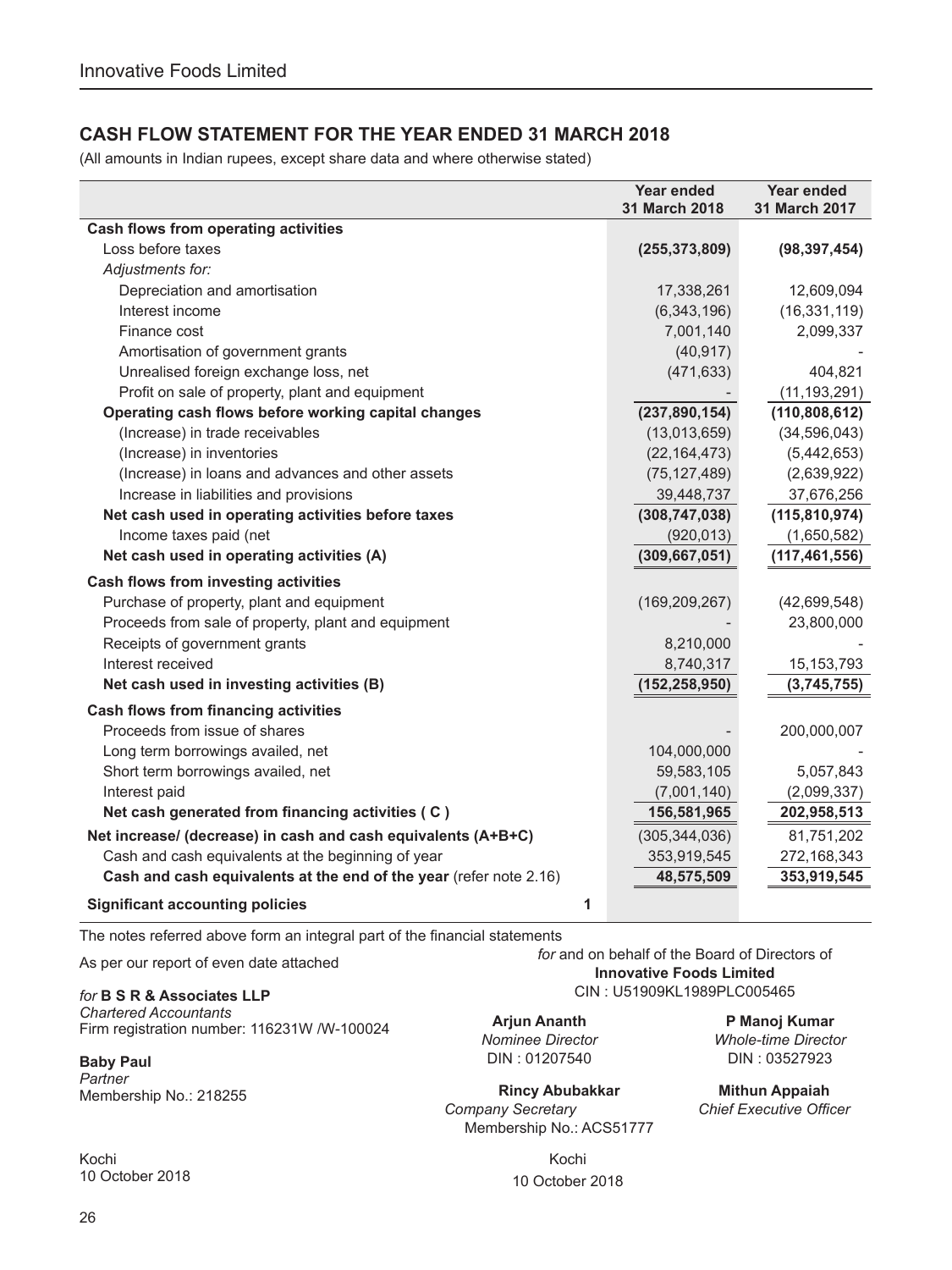# **NOTES TO THE FINANCIAL STATEMENTS**

(All amounts in Indian rupees, except share data and where otherwise stated)

# **1. Significant accounting policies**

# **1.1 Background**

Innovative Foods Limited ('the Company') was incorporated in 1989 as Innovative Marine Foods Limited and subsequently changed its name to Innovative Foods Limited. The Company is engaged in the business of manufacture and trading of frozen ready to eat / ready to cook products. The registered office of the Company is at Kochi, Kerala. During the year 2015-16, 98.96% shareholding in the Company was acquired by Peepul Capital Fund III, LLC, Mauritius, the holding company from the erstwhile holding company Avacero Equity Holdings Limited, Mauritius.

# **1.2 Basis of accounting and preparation of financial statements**

These financial statements are prepared in accordance with Indian Generally Accepted Accounting Principles (GAAP) under the historical cost convention on accrual basis. GAAP comprises mandatory accounting standards as prescribed under Section 133 of the Companies Act, 2013 ('Act') read with Rule 7 of the Companies (Accounts) Rules, 2014 and the relevant provisions of the Act, as applicable, Accounting Standards issued by the Institute of Chartered Accountants of India and other generally accepted accounting principles in India. Accounting policies have been consistently applied except where a newly issued accounting standard is initially adopted or a revision to an existing accounting standard requires a change in the accounting policy hitherto in use. All amounts included in the financial statements are reported in Indian rupees, except share and per share data, and have been rounded off to nearest rupee.

# **1.3 Going concern**

The paid-up equity share capital and the accumulated losses of the Company as 31 March 2018 were Rs. 739,377,800 and Rs. 770,174,113 respectively. The Company has incurred cash losses during the current and previous financial year.

Management, however, believes that the Company will be able to continue its operations on a going concern basis and meet all its liabilities as they fall due for payment in the foreseeable future, at least for a period of twelve months from the balance sheet date based on business strategies and operating plans which will enable the Company to generate positive operating cash flows in the future.

The financial statements have accordingly been prepared on a going concern basis.

# **1.4 Use of estimates**

The preparation of the financial statements in conformity with GAAP requires management to make estimates and assumptions that affect the reported balances of assets and liabilities and disclosures relating to contingent liabilities as at the date of the financial statements and reported amounts of income and expenses during the period. Examples of such estimates include provisions for doubtful debts, future obligations under employee retirement benefit plans, income taxes, post-sales customer support and the useful lives of fixed tangible assets and intangible assets.

Accounting estimates could change from period to period. Actual results could differ from those estimates. Appropriate changes in estimates are made as the Management becomes aware of changes in circumstances surrounding the estimates. Changes in estimates are reflected in the financial statements in the period in which changes are made and, if material, their effects are disclosed in the notes to the financial statements.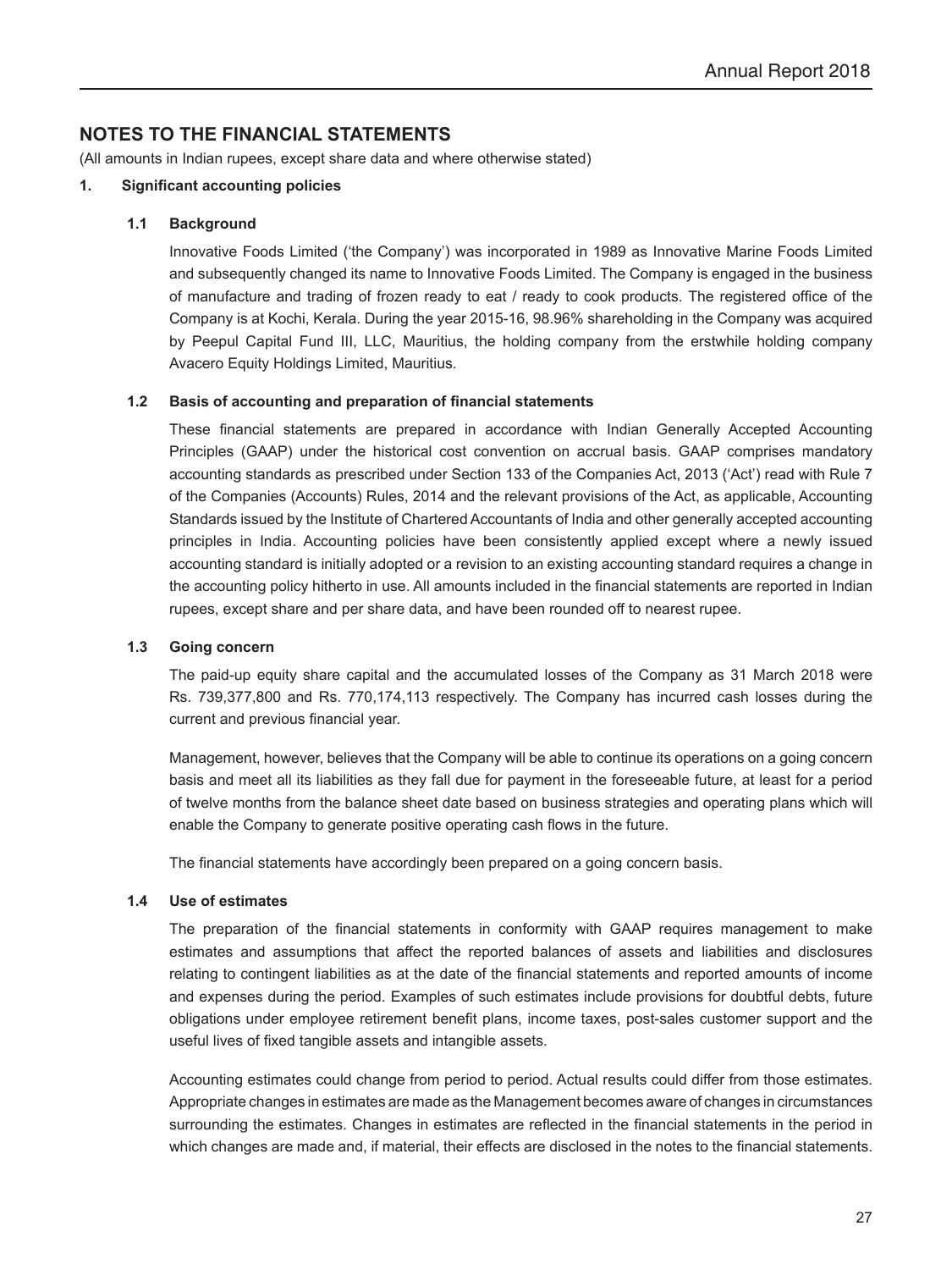(All amounts in Indian rupees, except share data and where otherwise stated)

# **1.5 Revenue recognition**

Revenue from sale of goods (including sale of scrap) is recognized on transfer of all significant risks and rewards of ownership to the buyer. The amount recognized as sale is exclusive of sales tax, discounts and sales returns. Revenue from sale of goods is presented both gross and net of excise duty.

Interest on deployment of surplus funds is recognized using the time proportionate method, based on the transactional interest rates.

# **1.6 Property, plant and equipment and intangible assets**

Property, plant and equipment are carried at the cost of acquisition or construction less accumulated depreciation. The cost of property, plant and equipment includes freight, duties, taxes and other incidental expenses related to the acquisition of those property, plant and equipment. In respect of major projects involving construction, related directly attributable costs form part of the value of assets capitalised. Borrowing cost directly attributable to the acquisition/ construction of those property, plant and equipments which necessarily take a substantial period of time to get ready for their intended use is capitalized. Intangible assets are recorded at the consideration paid for acquisition of such assets and are carried at cost less accumulated amortisation and impairment. Intangible assets are recorded at their acquisition cost.

Advances paid towards the acquisition of property, plant and equipment, outstanding at each balance sheet date are shown under long-term loans and advances. The cost of property, plant and equipment not ready for its intended use at each balance sheet date are disclosed as capital work-in-progress.

# **1.7 Depreciation and amortisation**

Depreciation on property, plant and equipment is provided on the straight-line method over the useful lives of assets estimated by the Management. Depreciation for assets purchased / sold during a period is proportionately charged. Leasehold improvements are amortised over the lease term or useful lives of assets, whichever is lower. Intangible assets are amortised over their estimated useful lives, which range from five years to ten years, respectively, from the date such assets are available for use.

The management estimates the useful lives for the property, plant and equipment as under:

| <b>Class of assets</b>    | Years    |
|---------------------------|----------|
| <b>Buildings: Factory</b> | 30       |
| <b>Buildings: Others</b>  | 60       |
| Plant and machinery*      | $5 - 15$ |
| Computers                 | 3        |
| Servers and networks      | 6        |
| Office equipment          | 5        |
| Furniture and fixtures    | 10       |
| Vehicles                  | 8        |

Depreciation and amortisation methods, useful lives and residual values are reviewed periodically, including at each financial year end.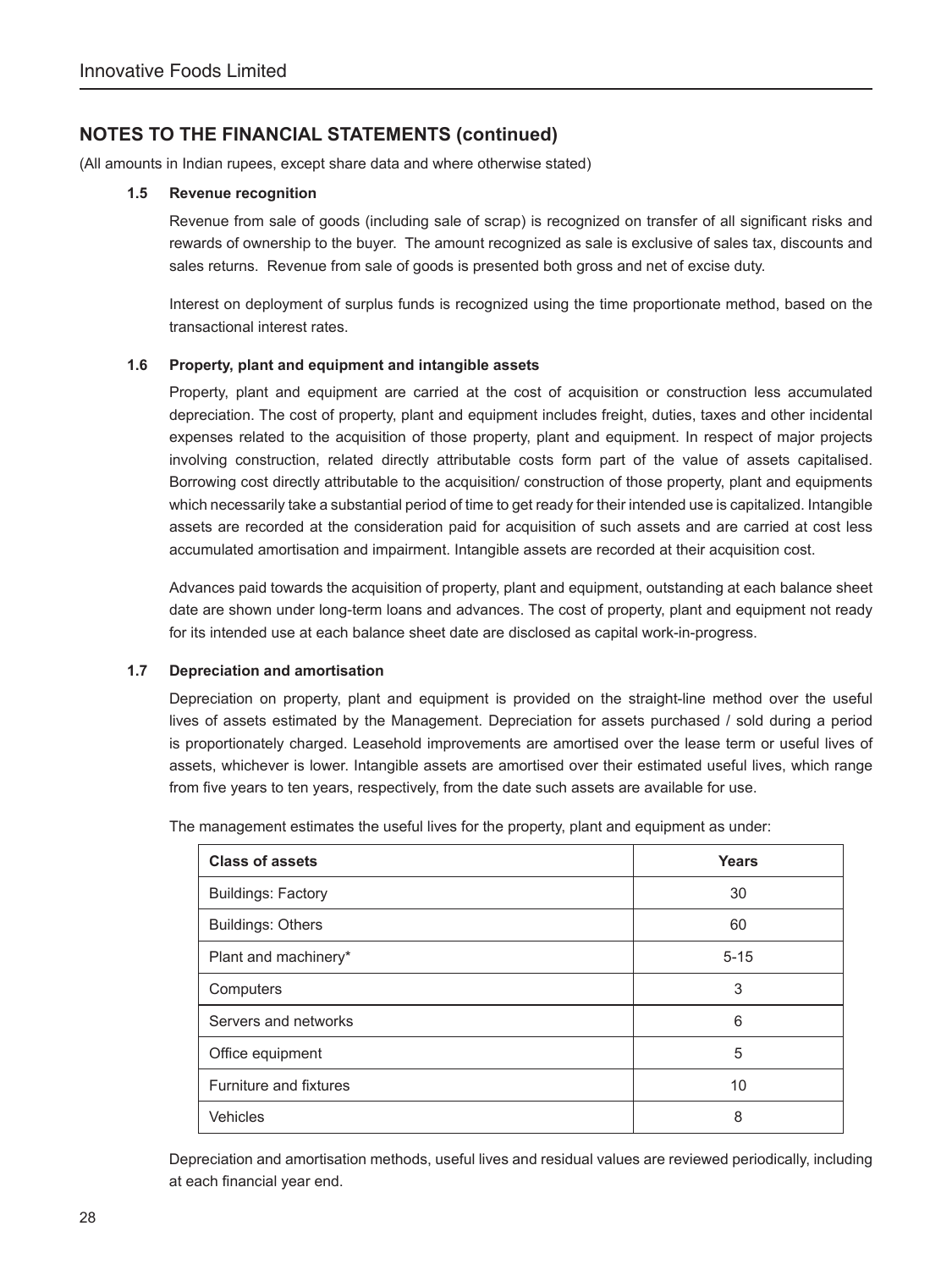(All amounts in Indian rupees, except share data and where otherwise stated)

*\*For these class of assets, based on internal assessment, the management believes that the useful lives as given above best represent the period over which management expects to use these assets. Hence, the useful lives for these assets is different from the useful lives as prescribed under Part C of Schedule II of the Companies Act, 2013*.

### **1.8 Impairment of assets**

The Company assesses at each balance sheet date whether there is any indication that an asset forming part of its cash generating units may be impaired. If any such indications exist, the Company estimates the recoverable amount of the asset or the group of assets comprising a cash generating unit. For an asset or a group of assets that does not generate largely independent cash flows, the recoverable amount is determined for the cash generating unit to which the asset belongs. If such recoverable amount of the asset or the recoverable amount of the cash generating unit to which the asset belongs is less than the carrying amount, the carrying amount is reduced to its recoverable amount. The recoverable amount is the greater of the assets net selling price and value in use. In assessing the value in use, the estimated future cash flows are discounted to their present value at the weighted average cost of capital. The reduction is treated as an impairment loss and is recognized in the statement of profit and loss.

If at the balance sheet date there is an indication that a previously assessed impairment loss no longer exists, the recoverable amount is reassessed and the asset is reflected at the recoverable amount. An impairment loss is reversed only to the extent that the carrying amount of the asset does not exceed the book value that would have been determined; if no impairment loss has been recognized.

# **1.9 Inventories**

Inventories are carried at the lower of cost and net realisable value. Cost comprises purchase price, cost of conversion and other costs incurred in bringing the inventory to its present location and condition. The cost is calculated using the weighted average cost method. Production overheads used for the valuation of finished goods are allocated on the basis of normal capacity of production facilities.

The comparison of cost and net realisable value of inventory is made on an item by item basis. The net realisable value of work in progress is determined with reference to the selling prices of related finished goods. Raw material and other supplies held for use in production of inventories are not written down below cost except in cases where material prices have declined and it is estimated that the cost of the finished goods will exceed their net realisable value.

The provision for inventory obsolescence is assessed annually and is provided as considered necessary.

### **1.10 Foreign currency transactions**

Foreign currency transactions are recorded at the rates of exchange prevailing on the dates of the respective transactions. Exchange differences arising on foreign exchange transactions settled during the period are recognized in the statement of profit and loss of the period.

Foreign currency denominated monetary assets and liabilities are translated at exchange rates in effect at the balance sheet date. The gains or losses resulting from such translations are included in the statement of profit or loss. Non-monetary assets and non-monetary liabilities denominated in a foreign currency and measured at historical cost are translated at the exchange rate prevalent at the date of transaction.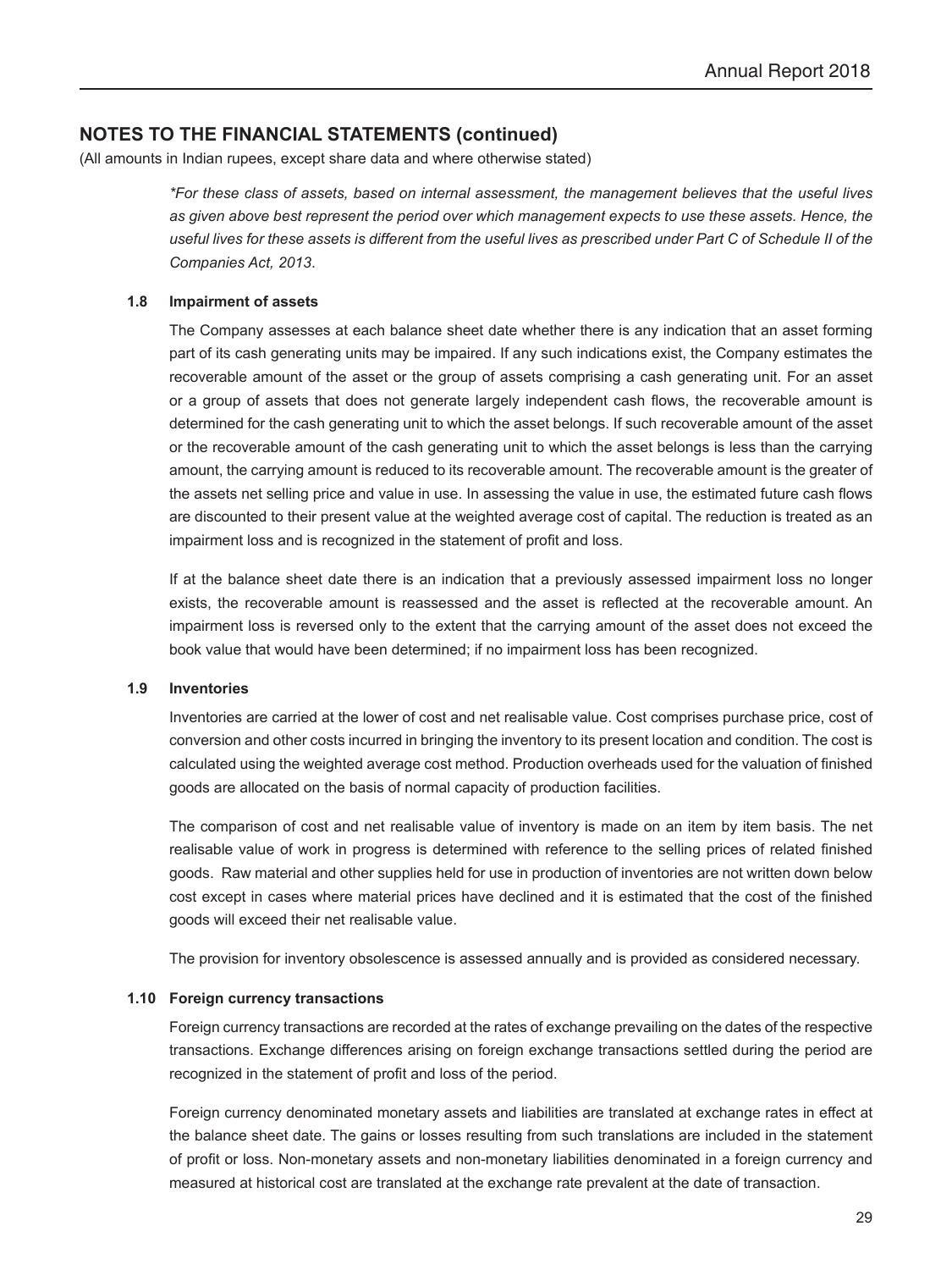(All amounts in Indian rupees, except share data and where otherwise stated)

# **1.11 Employee benefits**

*a) Short-term employee benefits*

Employee benefits payable wholly within twelve months of receiving employee services are classified as short-term employee benefits. These benefits include salaries and wages, bonus and ex-gratia. The undiscounted amount of short-term employee benefits to be paid in exchange for employee services is recognised as an expense as the related service is rendered by employees.

### *b) Post-employment benefits*

*(i) Defined contribution plans*

Contributions payable to the recognized provident fund, which is a defined contribution scheme, is made monthly at predetermined rates to the appropriate authorities and charged to the statement of profit and loss on an accrual basis. There are no other obligations other than the contribution payable to the respective fund.

### *(ii) Defined benefit plans*

Gratuity, a defined benefit scheme, is accrued based on an actuarial valuation at the balancesheet date, carried out by an independent actuary. The present value of the obligation under such defined benefit plan is determined based on an actuarial valuation using the projected unit credit method, which recognizes each period of service as giving rise to additional units of employee benefit entitlement and measures each unit separately to build up the final obligation.

The defined benefit plan surplus or deficit on the balance sheet date comprises fair value of plan assets less the present value of the defined benefit liabilities (using a discount rate by reference to market yields on government bonds at the end of the reporting period).The calculation of defined benefit obligation is performed annually by a qualified actuary using the projected unit credit method.

### *(iii) Compensated absences*

The employees can carry-forward a portion of the unutilised accrued compensated absences and utilise it in future service periods or receive cash compensation on termination of employment. Since the compensated absences do not fall due wholly within twelve months after the end of the period in which the employees render the related service and are also not expected to be utilized wholly within twelve months after the end of such period, the benefit is classified as a longterm employee benefit. The Company records an obligation for such compensated absences in the period in which the employee renders the services that increase this entitlement. The obligation is measured on the basis of independent actuarial valuation using the projected unit credit method.

# **1.12 Income taxes**

The current income tax charge is determined in accordance with the relevant tax regulations applicable to the Company in India.

Deferred tax charge or credit is recognised for the future tax consequences attributable to timing differences that result between the profit offered for income taxes and the profit as per the financial statements. The deferred tax charge or credit and the corresponding deferred tax liabilities or assets are recognised using the tax rates that have been enacted or substantively enacted by the balance sheet date. Deferred tax assets are recognised only to the extent there is reasonable certainty that the assets can be realised in future; however, when there is a brought forward loss or unabsorbed depreciation under taxation laws, deferred tax assets are recognised only if there is virtual certainty of realization of such assets. Deferred tax assets are reviewed at each balance sheet date and written down or written up to reflect the amount that is reasonably/virtually certain to be realised.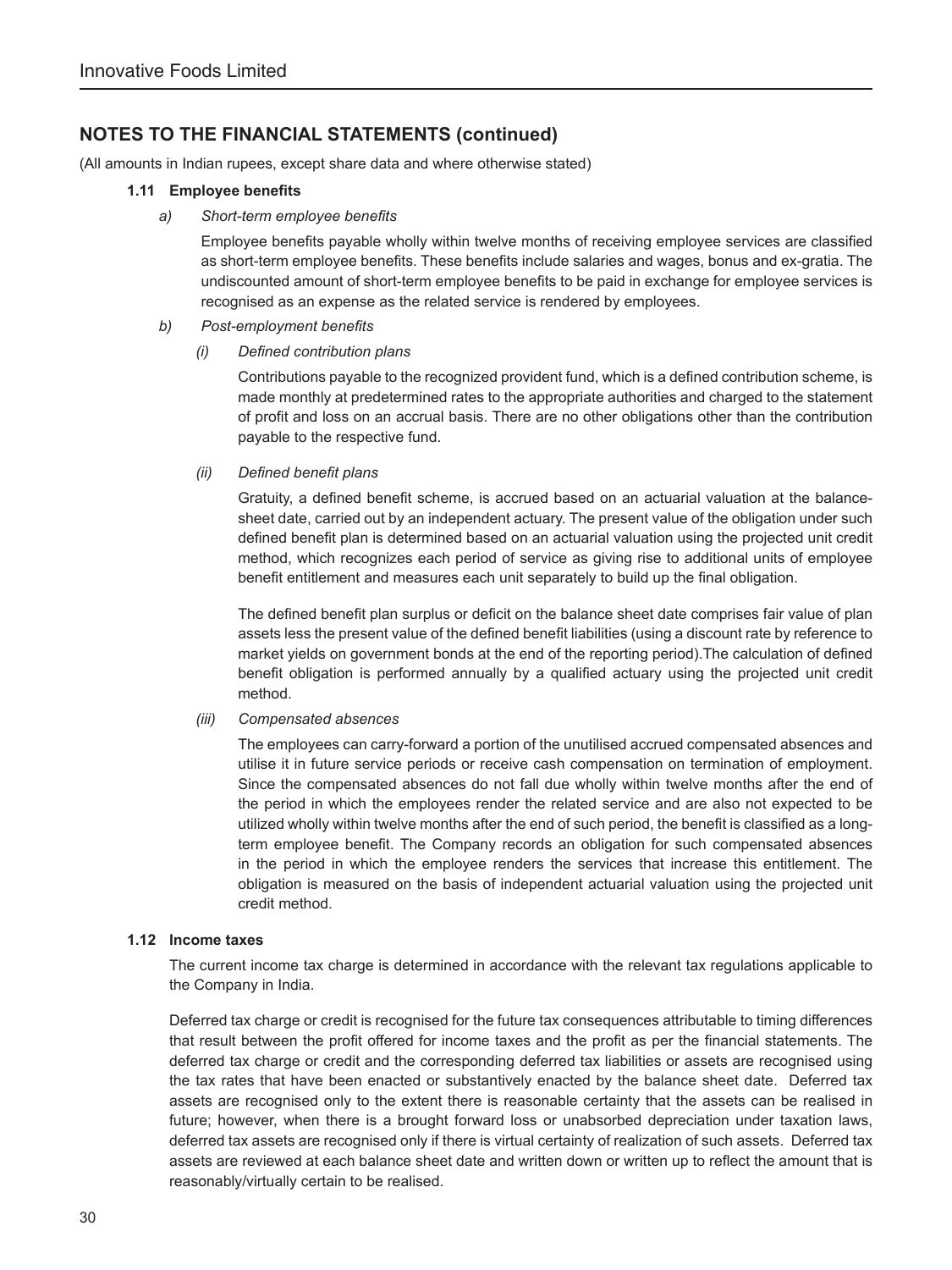(All amounts in Indian rupees, except share data and where otherwise stated)

The Company offsets, on a year on year basis, the current tax assets and liabilities, where it has a legally enforceable right and where it intends to settle such assets and liabilities on a net basis.

# **1.13 Loss per share**

The basic and diluted loss per share is computed by dividing the net loss after tax for the year attributable to equity shareholders by the weighted average number of equity shares outstanding during the year.

The number of shares used in computing diluted earnings per share comprises the weighted average number of shares considered for deriving basic earnings per share and also the weighted average number of equity shares that could have been issued on the conversion of all dilutive potential equity shares. Dilutive potential equity shares are deemed converted as of the beginning of the period unless issued at a later date. In computing dilutive earnings per share, only potential equity shares that are dilutive, i.e. which reduces earnings per share or increases loss per share are included.

# **1.14 Leases**

Leases where the lessor effectively retains substantially all the risks and rewards of ownership of the leased item, are classified as operating leases. Operating lease payments are recognised as an expense in the statement of profit and loss on a straight-line basis over the lease term.

# **1.15 Provisions and contingencies**

The Company recognises a provision when there is a present obligation as a result of a past event that probably requires an outflow of resources and a reliable estimate can be made of the amount of the obligation. A disclosure for a contingent liability is made when there is a possible obligation or a present obligation that may, but probably will not, require an outflow of resources. When the likelihood of outflow of resources, in case of a possible obligation or a present obligation is remote no provision or disclosure is made.

Provision for onerous contracts i.e. contracts where the expected unavoidable cost of meeting the obligations under the contract exceed the economic benefits expected to be received under it, are recognised when it is possible that an outflow of resources embodying economic benefits will be required to settle a present obligation as a result of an obligating event, based on a reliable estimate of such obligation.

# **1.16 Cash flow statement**

Cash flows are reported using the indirect method, whereby net profit / (loss) before tax is adjusted for the effects of transactions of a non-cash nature, any deferrals or accruals of past or future operating cash receipts or payments and items of income or expenses associated with investing or financing cash flows. The cash flows from operating, investing and financing activities of the Company are segregated.

# **1.17 Cash and cash equivalents**

Cash and cash equivalents comprise cash and cash on deposit with banks. The Company considers all highly liquid investments with a remaining maturity at the date of purchase of three months or less and that are readily convertible to known amounts of cash to be cash equivalents.

# **1.18 Government grants**

Government grants are recognised where there is reasonable assurance that the grant will be received and all attached conditions will be complied with. Grants related to specific fixed assets are treated as deferred income which is recognised in the statement of profit or loss on a systematic and rational basis over the useful life of the asset.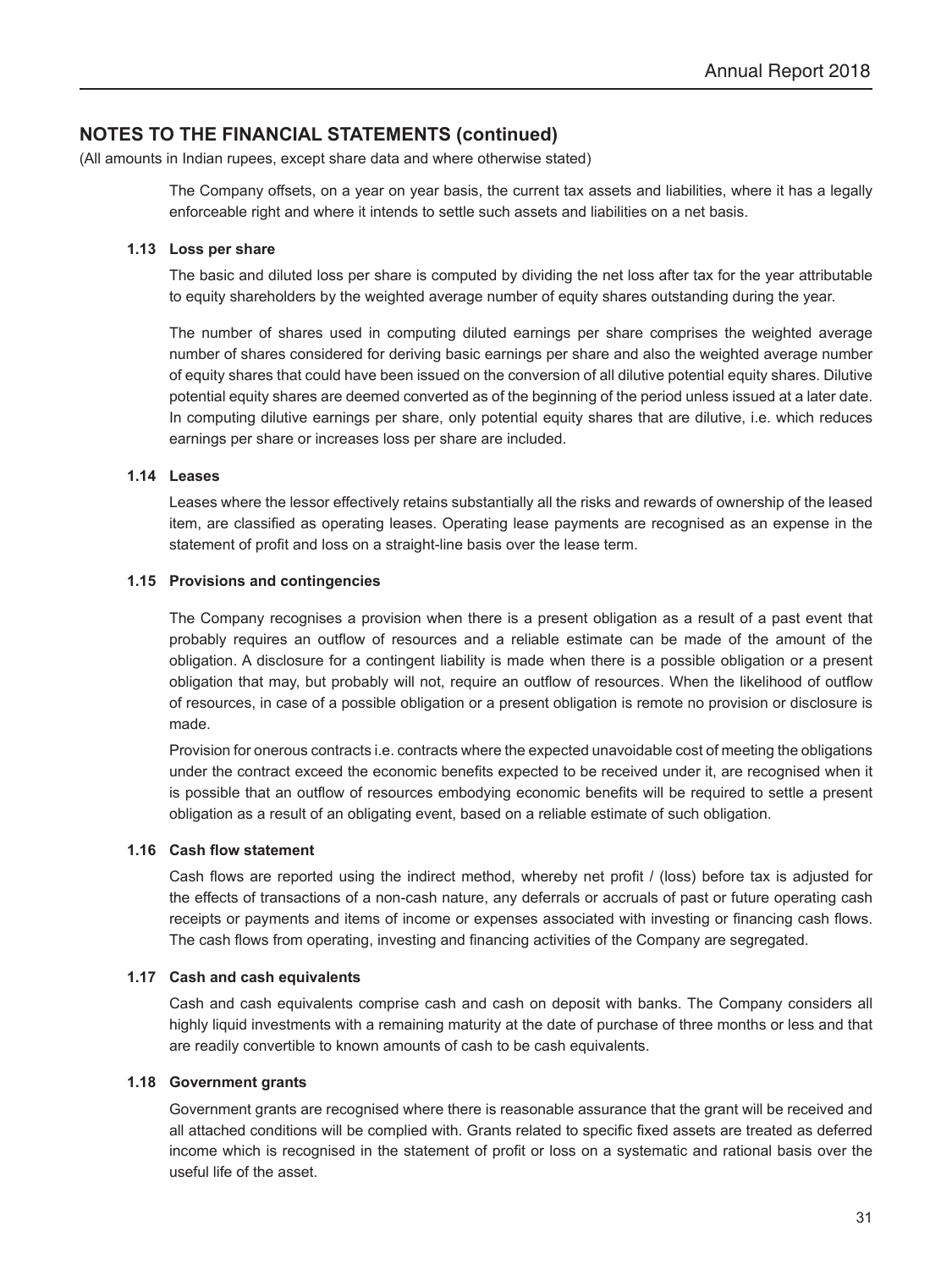(All amounts in Indian rupees, except share data and where otherwise stated)

|   |                                              | As at 31 March 2018 |               |                     | As at 31 March 2017 |
|---|----------------------------------------------|---------------------|---------------|---------------------|---------------------|
| 2 | Share capital                                | Number of<br>shares | Amount        | Number of<br>shares | Amount              |
|   | <b>Authorised</b>                            |                     |               |                     |                     |
|   | Equity shares of Rs. 10 each *               | 115.000.000         | 1.150.000.000 | 115.000.000         | 1.150.000.000       |
|   |                                              | 115,000,000         | 1.150.000.000 | 115,000,000         | 1,150,000,000       |
|   | Issued, subscribed and paid-up               |                     |               |                     |                     |
|   | Equity shares of Rs. 10 each fully paid-up * |                     |               |                     |                     |
|   | At the beginning and end of the year         | 73,937,780          | 739.377.800   | 60,783,260          | 607.832.600         |
|   | Issued during the year                       |                     |               | 13.154.520          | 131.545.200         |
|   | At the end of the year                       | 73,937,780          | 739,377,800   | 73,937,780          | 739,377,800         |

\* The Company has only one class of shares referred to as equity shares having a par value of Rs.10. Accordingly, all equity shares rank equally with regard to dividends and share in the Company's residual assets. The equity shares are entitled to receive dividend as declared from time to time. The voting rights of an equity shareholder on a poll (not on show of hands) are in proportion to its share of the paid-up equity capital of the Company. Voting rights cannot be exercised in respect of shares on which any call or other sums presently payable have not been paid. Failure to pay any amount called up on shares may lead to forfeiture of the shares. On winding up of the Company, the holders of equity shares will be entitled to receive the residual assets of the Company, remaining after distribution of all preferential amounts in proportion to the number of equity shares held.

# **(a) Shares held by ultimate holding company/ holding company and their subsidiaries/ associates**

|                                                                       | As at 31 March 2018 |             | As at 31 March 2017 |             |
|-----------------------------------------------------------------------|---------------------|-------------|---------------------|-------------|
|                                                                       | Number of<br>shares | Amount      | Number of<br>shares | Amount      |
| Equity shares of Rs. 10 each fully paid up<br>held by:                |                     |             |                     |             |
| Peepul Capital Fund III, LLC, Mauritius<br>(Ultimate Holding Company) | 73.168.586          | 731.685.860 | 73.168.586          | 731.685.860 |

# **(b) Details of shareholders holding more than 5% shares of the Company**

|                                                                       | As at 31 March 2018 |           | As at 31 March 2017 |           |
|-----------------------------------------------------------------------|---------------------|-----------|---------------------|-----------|
|                                                                       | Number of<br>shares | % holding | Number of<br>shares | % holding |
| Peepul Capital Fund III, LLC, Mauritius<br>(Ultimate Holding Company) | 73.168.586          | 98.96%    | 73.168.586          | 98.96%    |

# **(c) Details of buyback, bonus shares issued, issue of shares for consideration other than for cash for past 5 years**

The Company has not allotted any fully paid-up equity shares by way of bonus shares nor has bought back any class of equity shares nor has there been any issue of shares for consideration other than for cash during the period of five years immediately preceding the balance sheet date.

# **(d) Other matters**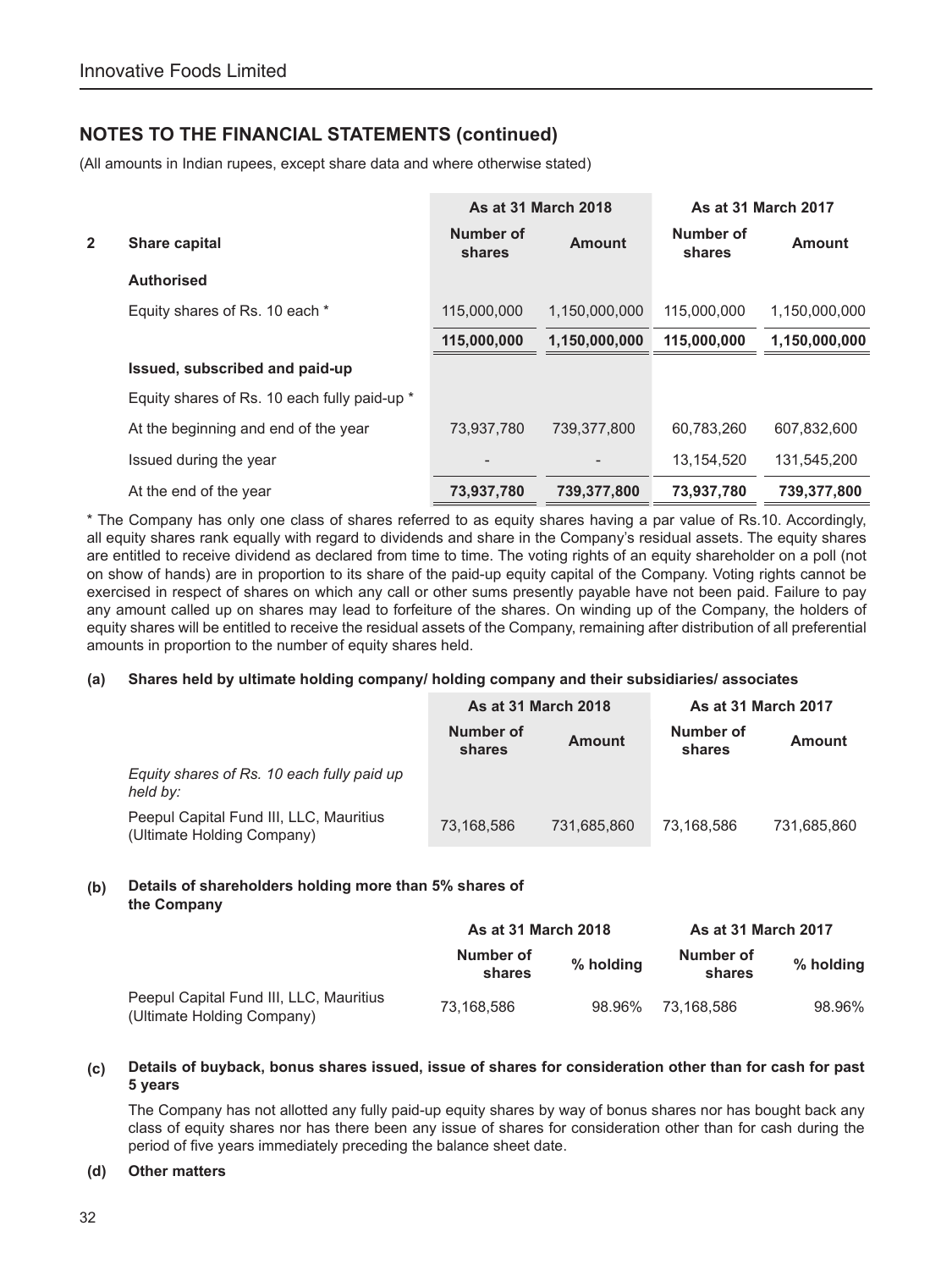(All amounts in Indian rupees, except share data and where otherwise stated)

**Note 1:** 9,758,262 shares of Rs.10 each have been allotted to the erstwhile members of Amalgam Foods and Beverages Limited pursuant to the scheme of amalgamation approved by the Board of Industrial and Financial Reconstruction, by its order dated 8 December 2006 . In addition, 111 shares were issued to certain shareholders of the Company to round off fractional entitlements.

**Note 2:** The issued, subscribed and paid-up share capital of the Company was reduced by 90% from the share capital Rs.185,000,000 as per the scheme approved by the Board for Industrial and Financial Reconstruction, during the year 2006-07 and effective from 30 March 2007.

|     |                                             | As at<br>31 March 2018 | As at<br>31 March 2017 |
|-----|---------------------------------------------|------------------------|------------------------|
| 2.2 | <b>Reserves and surplus</b>                 |                        |                        |
|     | Securities premium                          |                        |                        |
|     | Balance at the beginning of the year        | 262,506,829            | 194,052,022            |
|     | Add: additions during the year              |                        | 68,454,807             |
|     | Balance at the end of the year              | 262,506,829            | 262,506,829            |
|     | Deficit in the statement of profit and loss |                        |                        |
|     | Balance at the beginning of the year        | (514,800,304)          | (416, 402, 850)        |
|     | Add: net loss for the year                  | (255, 373, 809)        | (98, 397, 454)         |
|     | Balance at the end of the year              | (770, 174, 113)        | (514,800,304)          |
|     |                                             | (507, 667, 284)        | (252, 293, 475)        |
|     |                                             | As at<br>31 March 2018 | As at<br>31 March 2017 |
| 2.3 | Long-term borrowings                        |                        |                        |
|     | Secured                                     |                        |                        |
|     | Term loan from banks                        | 87,087,733             |                        |
|     |                                             | 87,087,733             |                        |

*Details of securities, terms and conditions on term loans*

| Lenders' name            | <b>Security terms</b>                                                                                                                                                                                                                                                                  | <b>Tenure</b> | <b>Existing interest</b><br>rate $(p.a)$ |
|--------------------------|----------------------------------------------------------------------------------------------------------------------------------------------------------------------------------------------------------------------------------------------------------------------------------------|---------------|------------------------------------------|
| <b>HDFC Bank Limited</b> | Secured by exclusive charge on factory<br>land and building located at Sy no 287/29<br>& 288/1, 2 & 3 at Ezhupunna village, Sy<br>no 287/17A, 20 at Ezhupunna village,<br>all movable fixed assets of the company<br>(present and future) and stock and<br>receivables of the Company. | 44 months     | 10%                                      |
|                          | Secured by exclusive charge on factory<br>building located at Sy no 20 and 21(part).<br>Srini Food Park, Mogili village, all movable<br>fixed assets for the projects and of Chittoor<br>factory and current assets of Chittoor<br>factory.                                            | 72 months     | 10%                                      |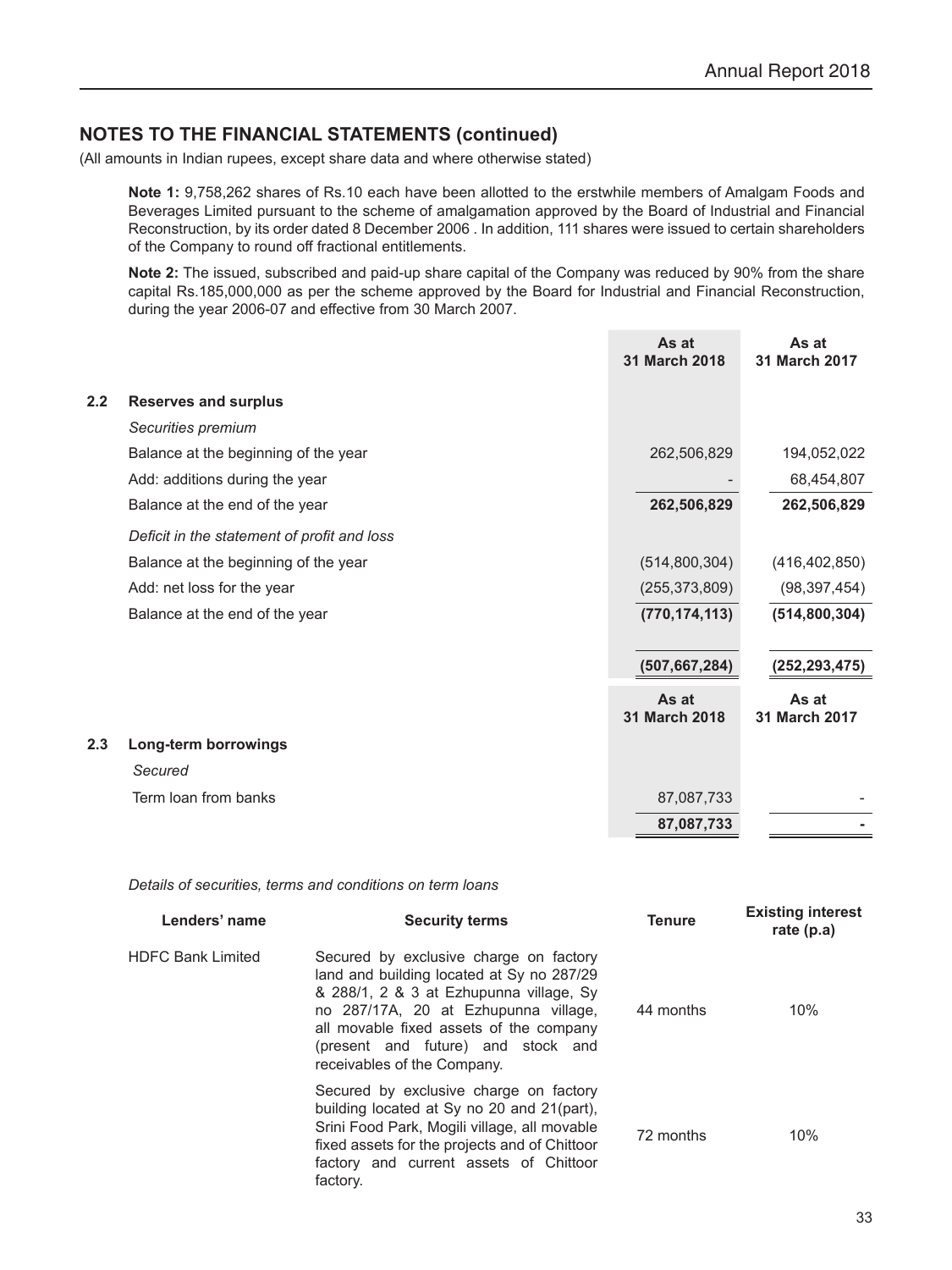(All amounts in Indian rupees, except share data and where otherwise stated)

|     |                                  | As at<br>31 March 2018 | As at<br>31 March 2017 |
|-----|----------------------------------|------------------------|------------------------|
| 2.4 | Other long-term liabilities      |                        |                        |
|     | Deferred grant                   | 22,924,384             |                        |
|     | Security deposits from customers | 7,549,306              | 5,319,061              |
|     |                                  | 30,473,690             | 5,319,061              |
|     |                                  |                        |                        |
| 2.5 | Long-term provisions             |                        |                        |
|     | Provision for employee benefits  |                        |                        |
|     | Compensated absences             | 2,458,980              | 3,082,554              |
|     |                                  | 2,458,980              | 3,082,554              |
| 2.6 | Short term borrowings            |                        |                        |
|     | Secured                          |                        |                        |
|     | Cash credit                      | 85,902,032             | 20,227,747             |
|     | Export bill discounted           |                        | 5,847,760              |
|     |                                  | 85,902,032             | 26,075,507             |

- 1) The cash credit from HDFC Bank carries interest rate of 10.15% per annum and is repayable on demand. Cash credit is secured by :
	- a) exclusive charge on stock, receivables and movable fixed assets of the Company, both present and future; and b) equitable mortgage of factory land and building of the Company located at Ezhupunna.
- 2) Bill discounting facility is availed from HDFC Bank Limited for export invoices raised on Malabar Food Products LLC for the month of January 2017. The discounting arrangement is financed at 10.5% interest per annum and the security is the same as mentioned in Note 1.

# **2.7 Trade payables**

| Total outstanding dues of micro enterprises and small enterprises*                                                                                                                   | 1,675,570  | 1,640,504  |
|--------------------------------------------------------------------------------------------------------------------------------------------------------------------------------------|------------|------------|
| Total outstanding dues of creditors other than micro enterprises<br>and small enterprises                                                                                            | 50,355,674 | 39,181,406 |
|                                                                                                                                                                                      | 52,031,244 | 40,821,910 |
|                                                                                                                                                                                      |            |            |
| * Disclosures as required under the Micro, Small and Medium Enterprises<br>Development Act, 2006 ("the Act") based on the information available<br>with the Company are given below: |            |            |
| The principal amount remaining unpaid to any supplier as at the end of<br>the year                                                                                                   | 1.675.570  | 1.640.504  |
| The interest due on the principal remaining outstanding as at the end<br>of the year                                                                                                 | 617.614    | 456.797    |
| The amount of interest paid under the Act, along with the amounts of the<br>payment made beyond the appointed day during the year                                                    |            |            |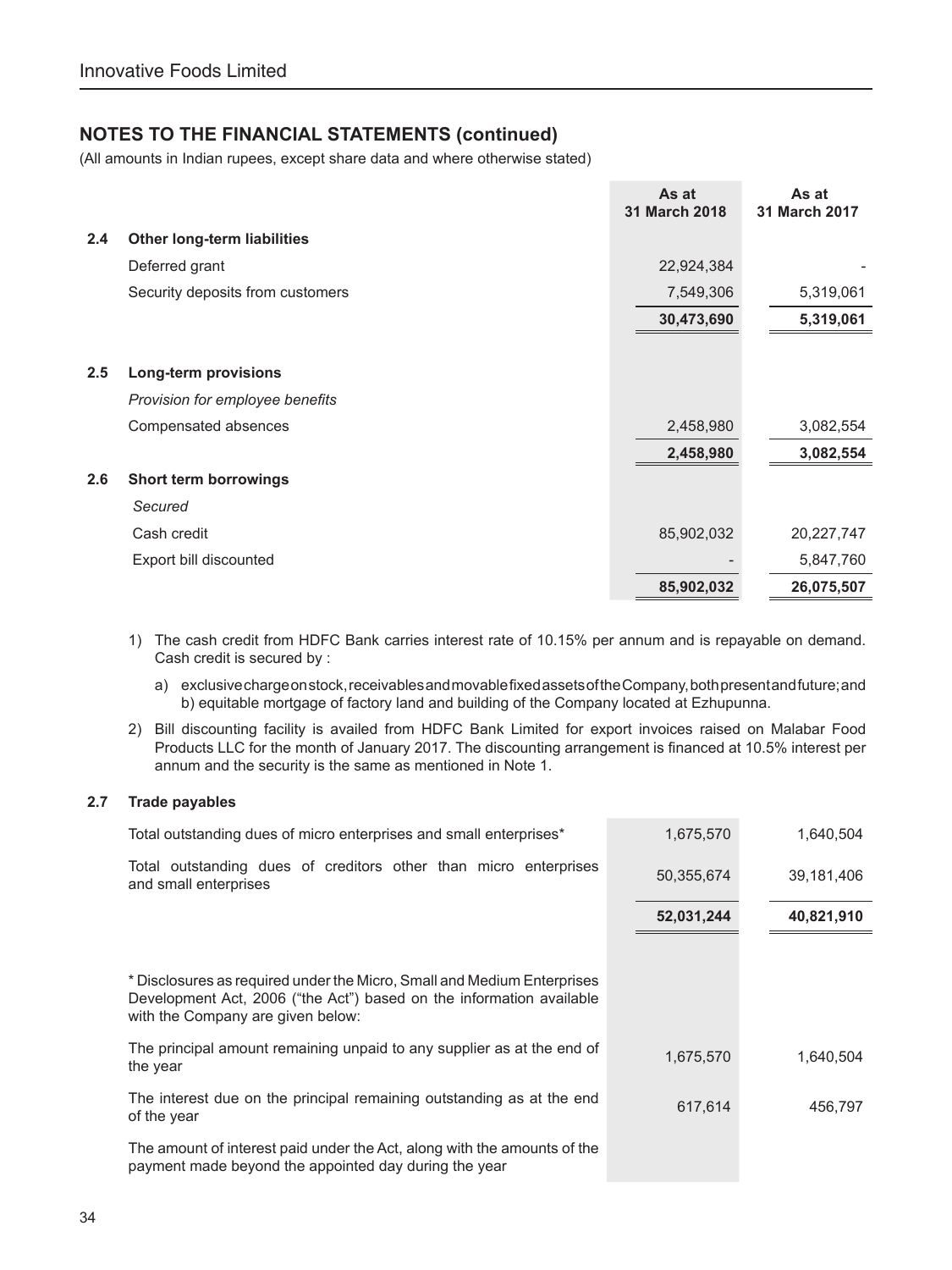| The amount of interest due and payable for the period of delay in making<br>payment (which have been paid but beyond the appointed day during<br>the year) but without adding the interest specified under the Act                                                   | 617,614                                                    | 456,797                                                    |
|----------------------------------------------------------------------------------------------------------------------------------------------------------------------------------------------------------------------------------------------------------------------|------------------------------------------------------------|------------------------------------------------------------|
| The amount of interest accrued and remaining unpaid at the end of the<br>year                                                                                                                                                                                        | 617,614                                                    | 456,797                                                    |
| The amount of further interest remaining due and payable even in the<br>succeeding years, until such date when the interest dues as above are<br>actually paid to the small enterprise, for the purpose of disallowance as<br>a deductible expenditure under the Act | Interest due<br>up to 31 March<br>2018 has been<br>accrued | Interest due<br>up to 31 March<br>2017 has been<br>accrued |
| <b>Other current liabilities</b><br>2.8                                                                                                                                                                                                                              |                                                            |                                                            |
| Current maturities of long term borrowings                                                                                                                                                                                                                           | 16,912,267                                                 |                                                            |
| Accrued expenses and dues to other creditors                                                                                                                                                                                                                         | 65,676,216                                                 | 66,978,060                                                 |
| Advances received from customers                                                                                                                                                                                                                                     | 2,927,165                                                  | 920,992                                                    |
| Dues to creditors for capital goods                                                                                                                                                                                                                                  | 14,874,183                                                 | 4,410,000                                                  |
| Accrued salaries and benefits                                                                                                                                                                                                                                        | 24,943,280                                                 | 12,697,848                                                 |
| Deferred grant                                                                                                                                                                                                                                                       | 1,665,699                                                  |                                                            |
| Withholding taxes and statutory dues                                                                                                                                                                                                                                 | 3,510,589                                                  | 5,404,575                                                  |
|                                                                                                                                                                                                                                                                      | 130,509,399                                                | 90,411,475                                                 |
| 2.9<br><b>Short-term provisions</b>                                                                                                                                                                                                                                  |                                                            |                                                            |
| Provision for employee benefits                                                                                                                                                                                                                                      |                                                            |                                                            |
| Compensated absences                                                                                                                                                                                                                                                 | 605,347                                                    | 605,347                                                    |
| Gratuity                                                                                                                                                                                                                                                             |                                                            | 389,334                                                    |
| Provision for disputed claims (refer note 2.42)                                                                                                                                                                                                                      | 6,043,061                                                  | 6,380,143                                                  |
|                                                                                                                                                                                                                                                                      | 6,648,408                                                  | 7,374,824                                                  |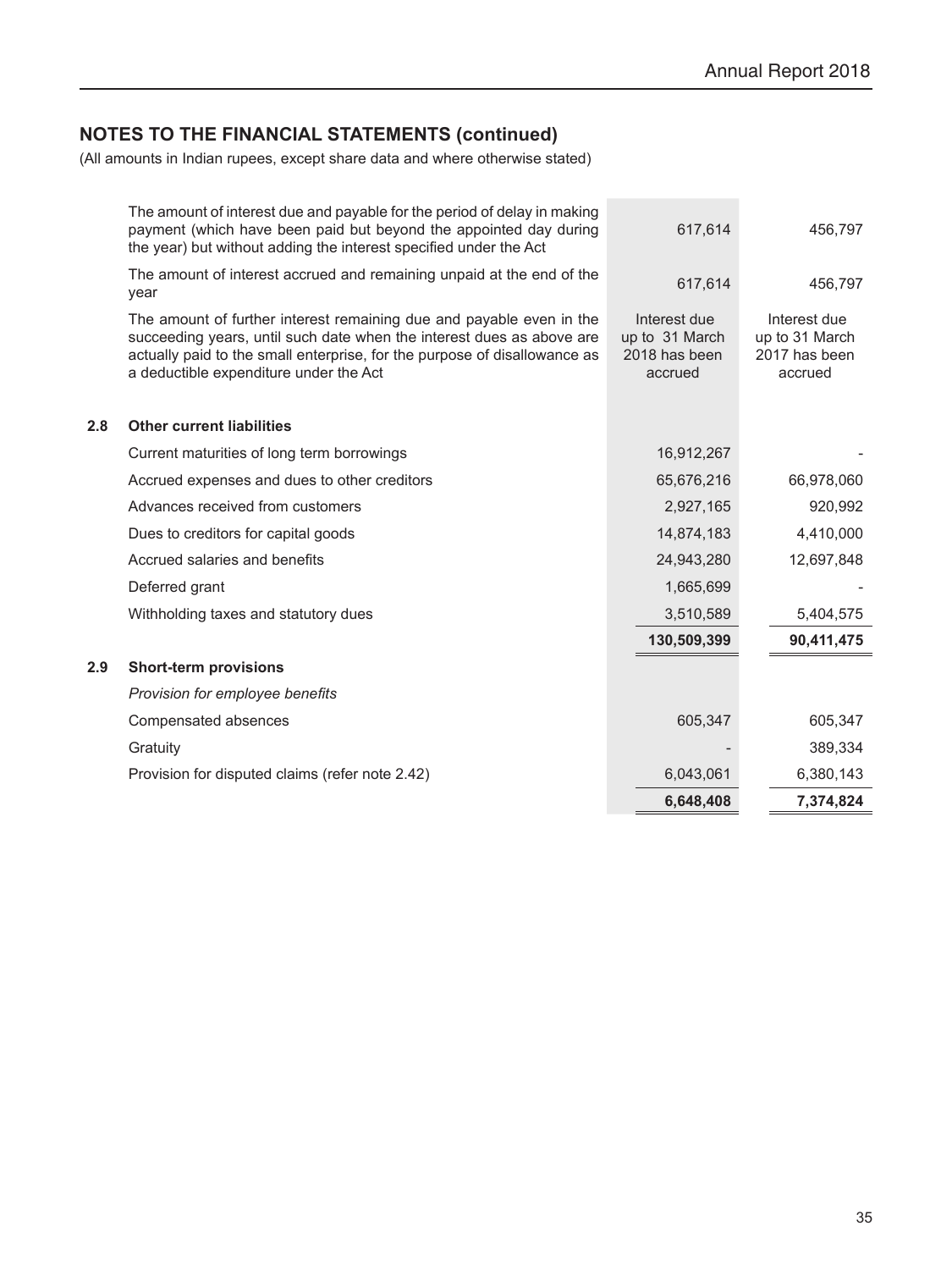NOTES TO THE FINANCIAL STATEMENTS (continued) **NOTES TO THE FINANCIAL STATEMENTS (continued)**

36

(All amounts in Indian rupees, except share data and where otherwise stated) (All amounts in Indian rupees, except share data and where otherwise stated)

| í |
|---|
|   |
|   |
|   |
|   |
|   |
|   |
|   |

|                          |                                | Gross block       |                  |                           |                       | Accumulated depreciation |                  |                           | Net block                 |                           |
|--------------------------|--------------------------------|-------------------|------------------|---------------------------|-----------------------|--------------------------|------------------|---------------------------|---------------------------|---------------------------|
| Particulars              | 1 April 2017<br>As at          | Additions         | <b>Deletions</b> | 31 March<br>As at<br>2018 | 1 April 2017<br>As at | For the<br>year          | <b>Deletions</b> | 31 March<br>As at<br>2018 | 31 March<br>As at<br>2018 | 31 March<br>As at<br>2017 |
|                          |                                |                   |                  |                           |                       |                          |                  |                           |                           |                           |
| Freehold land            | S<br>6,678,51                  | ı                 |                  | 6,678,513                 | ı                     |                          | $\mathbf{I}$     |                           | 6,678,513                 | 6,678,513                 |
|                          | ო<br>10,458,51                 |                   | 3,780,000        | 6,678,513                 |                       |                          | ٠                |                           | 6,678,513                 | 10,458,513                |
| Leasehold land           | 8,772,200                      |                   |                  | 8,772,200                 | 24,677                | 84,178                   |                  | 108,855                   | 8,663,345                 | 8,747,523                 |
|                          |                                | 8,772,200         |                  | 8,772,200                 |                       | 24,677                   | ٠                | 24,677                    | 8,747,523                 |                           |
| Bulidings: Factory       | 35,577,404                     | 56,081,463        |                  | 91,658,867                | 17,728,335            | 783,731                  |                  | 18,512,066                | 73,146,801                | 17,849,069                |
|                          | 40,421,485                     | 4,243,111         | 9,087,192        | 35,577,404                | 19,895,014            | 749,190                  | 2,915,869        | 17,728,335                | 17,849,069                | 20,526,471                |
| <b>Bulidings: Others</b> | 350,546                        | 475,000           |                  | 825,546                   | 19,037                | 9,320                    |                  | 28,357                    | 797,189                   | 331,509                   |
|                          | 350,546                        |                   | $\mathbf{I}$     | 350,546                   | 13,487                | 5,550                    | $\mathbf{I}$     | 19,037                    | 331,509                   | 337,059                   |
| Plant and machinery      | 160,738,995                    | 99,843,848        |                  | 260,582,843               | 107,865,345           | 13,982,528               |                  | 121,847,873               | 138,734,970               | 52,873,650                |
|                          | 155, 199, 790                  | 12,918,864        | 7,379,659        | 160,738,995               | 102,716,742           | 9,872,876                | 4,724,273        | 107,865,345               | 52,873,650                | 52,483,048                |
| Computer                 | 5,920,455                      | 955,796           |                  | 6,876,251                 | 4,684,571             | 583,659                  |                  | 5,268,230                 | 1,608,021                 | 1,235,884                 |
|                          | 4,559,447                      | 1,361,008         | J.               | 5,920,455                 | 4,442,753             | 241,818                  | $\mathbf{I}$     | 4,684,571                 | 1,235,884                 | 116,694                   |
| Office equipments        | 9,451,225                      | 11,005,113        |                  | 20,456,338                | 6,315,433             | 695,235                  |                  | 7,010,668                 | 13,445,670                | 3,135,792                 |
|                          | 8,663,757                      | 787,468           | $\mathbf{I}$     | 9,451,225                 | 5,921,257             | 394,176                  | $\mathbf{I}$     | 6,315,433                 | 3,135,792                 | 2,742,500                 |
| Furniture & Fittings     | 3,114,571                      | 533,020<br>$\sim$ | $\mathbf{I}$     | 5,647,591                 | 2,679,490             | 88,053                   | $\mathbf{I}$     | 2,767,543                 | 2,880,048                 | 435,081                   |
|                          | 3,114,571                      | ٠                 | t,               | 3,114,571                 | 2,590,055             | 89,435                   | f.               | 2,679,490                 | 435,081                   | 524,516                   |
| Vehicles                 | 2,670,662                      | ı                 | $\mathbf{I}$     | 2,670,662                 | 1,793,868             | 354,747                  | $\mathbf{I}$     | 2,148,615                 | 522,047                   | 876,794                   |
|                          | 2,670,662                      |                   | f,               | 2,670,662                 | 1,439,121             | 354,747                  | f.               | 1,793,868                 | 876,794                   | 1,231,541                 |
| <b>Total</b>             | $\overline{ }$<br>233, 274, 57 | 170,894,240       |                  | 404,168,811               | 141, 110, 756         | 16,581,45                | ×,               | 157,692,207               | 246,476,604               | 92,163,815                |
| Previous year            | 225, 438, 771                  | 28,082,651        | 20,246,851       | 233, 274, 571             | 137,018,429           | 11,732,469               | 7,640,142        | 141, 110, 756             | 92,163,815                | 88,420,342                |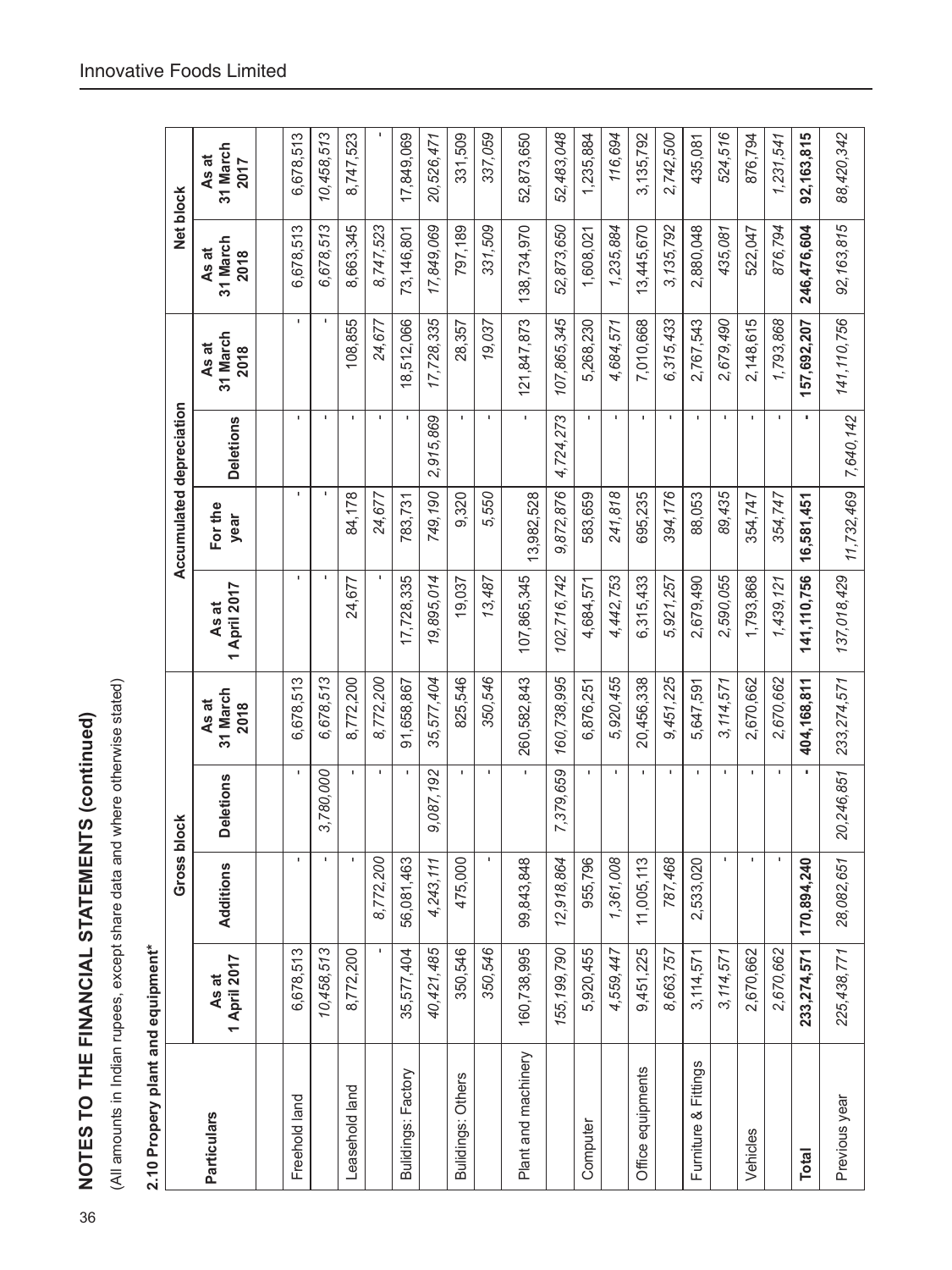NOTES TO THE FINANCIAL STATEMENTS (continued) **NOTES TO THE FINANCIAL STATEMENTS (continued)**

(All amounts in Indian rupees, except share data and where otherwise stated) (All amounts in Indian rupees, except share data and where otherwise stated)

# 2.11 Intangible assets\* **2.11 Intangible assets\***

|                    |                       | Gross block |                  |                           |                       | Accumulated amortisation |                  |                           | Net block                 |                           |
|--------------------|-----------------------|-------------|------------------|---------------------------|-----------------------|--------------------------|------------------|---------------------------|---------------------------|---------------------------|
| <b>Particulars</b> | 1 April 2017<br>As at | Additions   | <b>Deletions</b> | 31 March<br>As at<br>2018 | 1 April 2017<br>As at | For the<br>year          | <b>Deletions</b> | 31 March<br>As at<br>2018 | 31 March<br>As at<br>2018 | 31 March<br>As at<br>2017 |
| Software           | 3,807,905             | 234,702     |                  | 4,042,607                 | 1,707,612             | 756,810                  |                  | 2,464,422                 | 1,578,185                 | 2,100,293                 |
|                    | 3,341,305             | 466.600     |                  | 3,807,905                 | 830,987               | 876,625                  |                  | 1,707,612                 | 2,100,293                 | 2,510,318                 |
| Brand              | 40,660,000            |             |                  | 40,660,000                | 40,660,000            |                          |                  | 40,660,000                |                           |                           |
|                    | 40,660,000            |             |                  | 40,660,000                | 40,660,000            |                          |                  | 40,660,000                |                           |                           |
| <b>Total</b>       | 44,467,905            | 234,702     |                  | 44,702,607                | 42,367,612            | 756,810                  |                  | 43, 124, 422              | 1,578,185                 | 2,100,293                 |
| Previous year      | 44,001,305            | 466,600     |                  | 44,467,905                | 41,490,987            | 876.625                  |                  | 42,367,612                | 2,100,293                 | 2,510,318                 |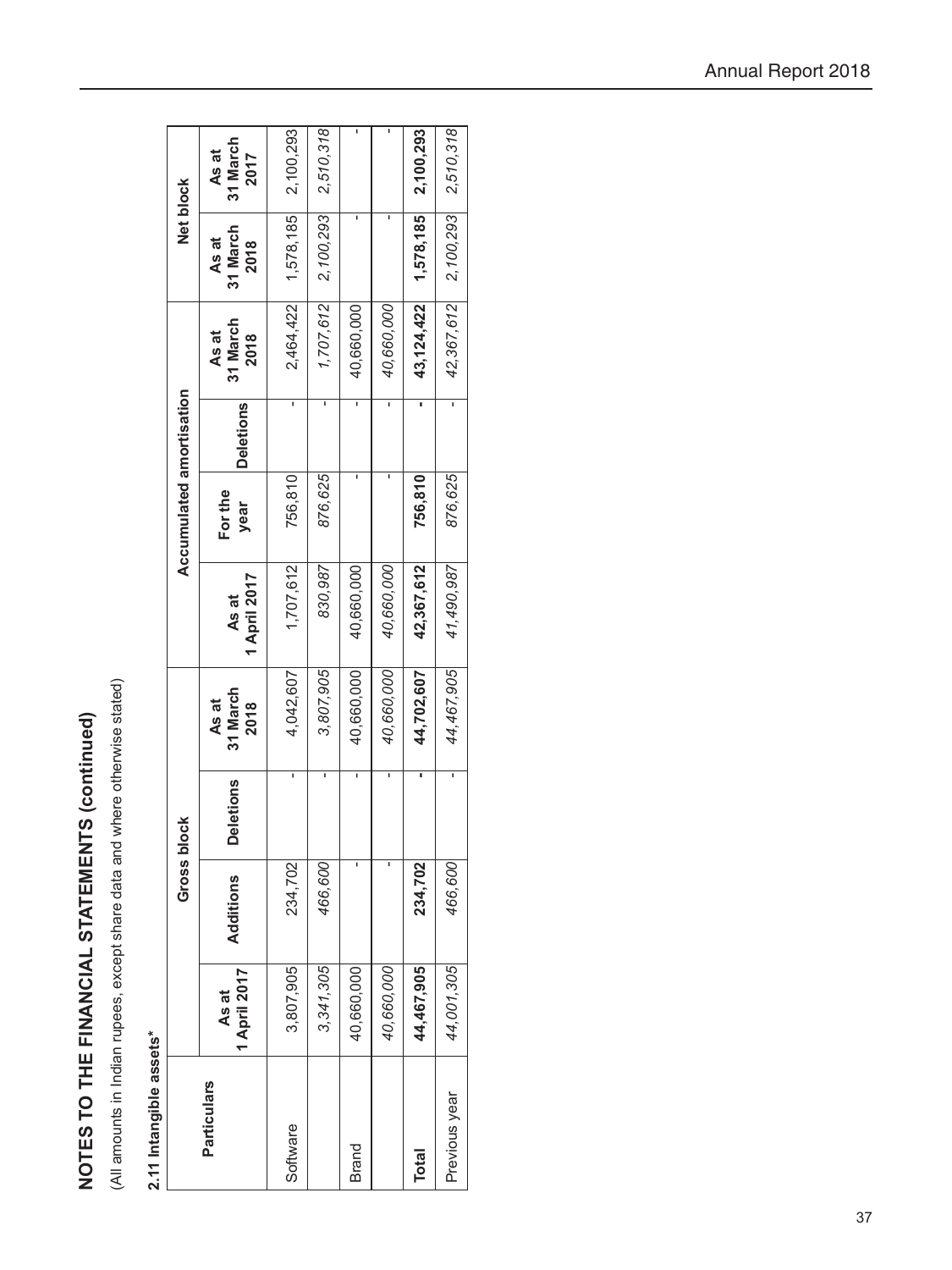|      |                                                                  | As at<br>31 March 2018 | As at<br>31 March 2017 |
|------|------------------------------------------------------------------|------------------------|------------------------|
| 2.12 | Long-term loans and advances                                     |                        |                        |
|      | Unsecured, considered good                                       |                        |                        |
|      | Rent and other deposits                                          | 8,439,737              | 6,826,298              |
|      | Advance for capital goods                                        | 9,506,991              | 16,624,059             |
|      | Income taxes deducted at source                                  | 6,542,878              | 5,622,865              |
|      |                                                                  | 24,489,606             | 29,073,222             |
| 2.13 | Other non-current assets                                         |                        |                        |
|      | Balance in banks as margin money deposits                        | 24,924,884             | 1,919,220              |
|      | Interest accrued on above deposits                               |                        | 150,488                |
|      |                                                                  | 24,924,884             | 2,069,708              |
| 2.14 | <b>Inventories</b>                                               |                        |                        |
|      | Stores and spares                                                | 2,796,792              | 2,792,833              |
|      | Raw materials and packing materials                              |                        |                        |
|      | Crumbs                                                           | 1,556,239              | 1,411,298              |
|      | Others <sup>*</sup>                                              | 22,750,539             | 4,860,796              |
|      | Packing materials                                                | 6,325,305              | 6,467,142              |
|      |                                                                  | 30,632,083             | 12,739,236             |
|      | Work-in-progress                                                 |                        |                        |
|      | Marine products                                                  | 391,971                | 2,735,041              |
|      | Others <sup>*</sup>                                              | 3,083,118              | 4,278,842              |
|      |                                                                  | 3,475,089              | 7,013,883              |
|      | Finished goods                                                   |                        |                        |
|      | Marine products                                                  | 7,952,923              | 6,621,928              |
|      | Parathas                                                         | 8,385,314              | 8,655,757              |
|      | Others <sup>*</sup>                                              | 18,577,513             | 15,411,402             |
|      |                                                                  | 34,915,750             | 30,689,087             |
|      | Less: provision for obsolete inventory                           | (500, 938)             | (3,531,702)            |
|      |                                                                  | 34,414,812             | 27, 157, 385           |
|      | Stock-in-trade                                                   | 17,035,903             | 16,486,869             |
|      |                                                                  | 88,354,679             | 66,190,206             |
|      | * Do not individually exceed 10% of the total value of inventory |                        |                        |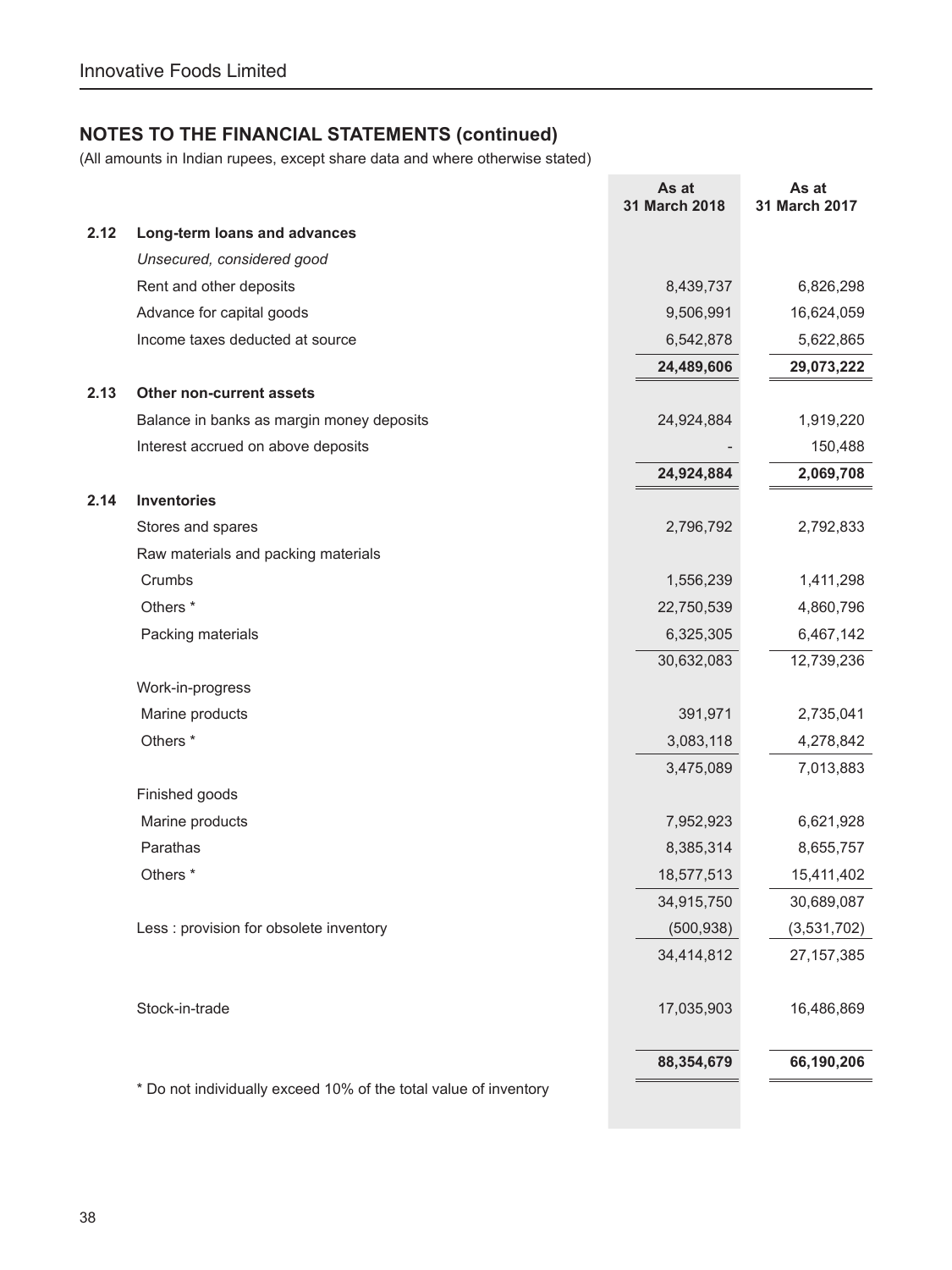|      |                                                                                              | As at<br>31 March 2018 | As at<br>31 March 2017 |
|------|----------------------------------------------------------------------------------------------|------------------------|------------------------|
| 2.15 | <b>Trade receivables</b>                                                                     |                        |                        |
|      | <b>Unsecured</b>                                                                             |                        |                        |
|      | Debts outstanding for a period exceeding six months from the day they<br>are due for payment |                        |                        |
|      | considered good                                                                              | 7,765,990              | 6,709,706              |
|      | considered doubtful                                                                          | 8,935,251              | 3,512,817              |
|      | Less: Provision for doubtful trade receivables                                               | (8,935,251)            | (3,512,817)            |
|      |                                                                                              | 7,765,990              | 6,709,706              |
|      | Other receivables                                                                            |                        |                        |
|      | considered good                                                                              | 106, 175, 405          | 93,213,258             |
|      |                                                                                              |                        |                        |
|      |                                                                                              |                        |                        |
|      |                                                                                              | 113,941,395            | 99,922,964             |
| 2.16 | <b>Cash and bank balances</b>                                                                |                        |                        |
|      | Cash and cash equivalents                                                                    |                        |                        |
|      | Cash on hand                                                                                 | 341,427                | 85,085                 |
|      | Balances with banks                                                                          |                        |                        |
|      | In current accounts                                                                          | 8,687,587              | 203, 178, 259          |
|      | In deposit accounts                                                                          | 39,546,495             | 150,656,201            |
|      |                                                                                              | 48,575,509             | 353,919,545            |
| 2.17 | Short-term loans and advances                                                                |                        |                        |
|      | Unsecured, considered good                                                                   |                        |                        |
|      | Advance to staff                                                                             | 832,825                | 592,772                |
|      | Advance for supply of goods and rendering of services                                        | 6,966,879              | 4,617,539              |
|      | Prepaid expenses                                                                             | 2,361,656              | 1,509,443              |
|      | Balance with government authorities                                                          | 32,458,108             | 3,339,173              |
|      |                                                                                              | 42,619,468             | 10,058,927             |
| 2.18 | Other current assets                                                                         |                        |                        |
|      | Unsecured, considered good                                                                   |                        |                        |
|      | Interest accrued on fixed deposits                                                           | 3,698                  | 2,250,331              |
|      | Deferred grant receivable                                                                    | 16,421,000             |                        |
|      | Gratuity                                                                                     | 1,526,845              |                        |
|      |                                                                                              | 17,951,543             | 2,250,331              |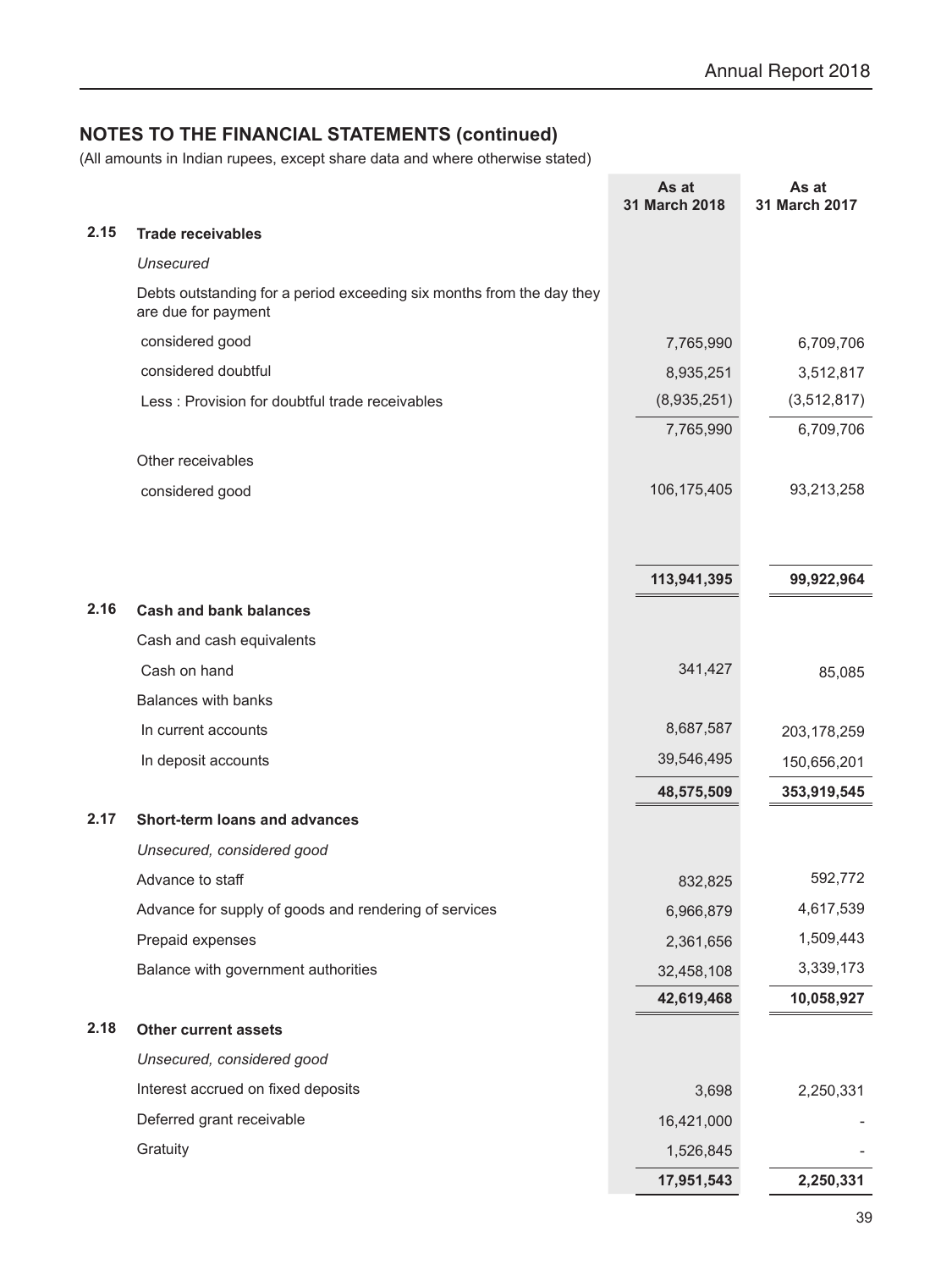|      |                                                                  | Year ended<br>31 March 2018 | Year ended<br>31 March 2017 |
|------|------------------------------------------------------------------|-----------------------------|-----------------------------|
| 2.19 | <b>Revenue from operations</b>                                   |                             |                             |
|      | Sale of products                                                 |                             |                             |
|      | Own manufactured                                                 | 442,781,490                 | 443,937,124                 |
|      | Traded                                                           | 124,526,739                 | 103,734,278                 |
|      |                                                                  | 567,308,229                 | 547,671,402                 |
|      | Less: excise duty                                                | 1,545,402                   | 6,678,464                   |
|      |                                                                  | 565,762,827                 | 540,992,938                 |
|      | Own manufactured                                                 |                             |                             |
|      | Marine products                                                  | 83,060,104                  | 110,957,116                 |
|      | Parathas                                                         | 123,541,310                 | 104,894,862                 |
|      | Others <sup>*</sup>                                              | 236,180,076                 | 228,085,146                 |
|      |                                                                  | 442,781,490                 | 443,937,124                 |
|      | Less: excise duty                                                | 1,545,402                   | 6,678,464                   |
|      |                                                                  | 441,236,088                 | 437,258,660                 |
|      | Traded                                                           |                             |                             |
|      | Sausages                                                         | 90,852,578                  | 94,568,851                  |
|      | Others <sup>*</sup>                                              | 33,674,161                  | 9,165,427                   |
|      |                                                                  | 124,526,739                 | 103,734,278                 |
|      |                                                                  | 565,762,827                 | 540,992,938                 |
|      | * Do not individually exceed 10% of the total sales              |                             |                             |
| 2.20 | Other income                                                     |                             |                             |
|      | Interest income on bank deposits                                 | 6,343,196                   | 16,331,119                  |
|      | <b>Export incentives</b>                                         | 1,551,682                   | 3,724,556                   |
|      | Deferred income on government grant                              | 40,917                      |                             |
|      | Profit on sale of property, plant and equipment, net             |                             | 11,193,291                  |
|      | Miscellaneous income                                             | 513,720                     | 927,225                     |
|      |                                                                  | 8,449,515                   | 32,176,191                  |
|      |                                                                  |                             |                             |
| 2.21 | Cost of materials consumed (including packing material consumed) |                             |                             |
|      | Inventory of materials at the beginning of the year              | 12,739,236                  | 8,972,770                   |
|      | Purchases                                                        |                             |                             |
|      | Marine products                                                  | 44,854,916                  | 58,893,065                  |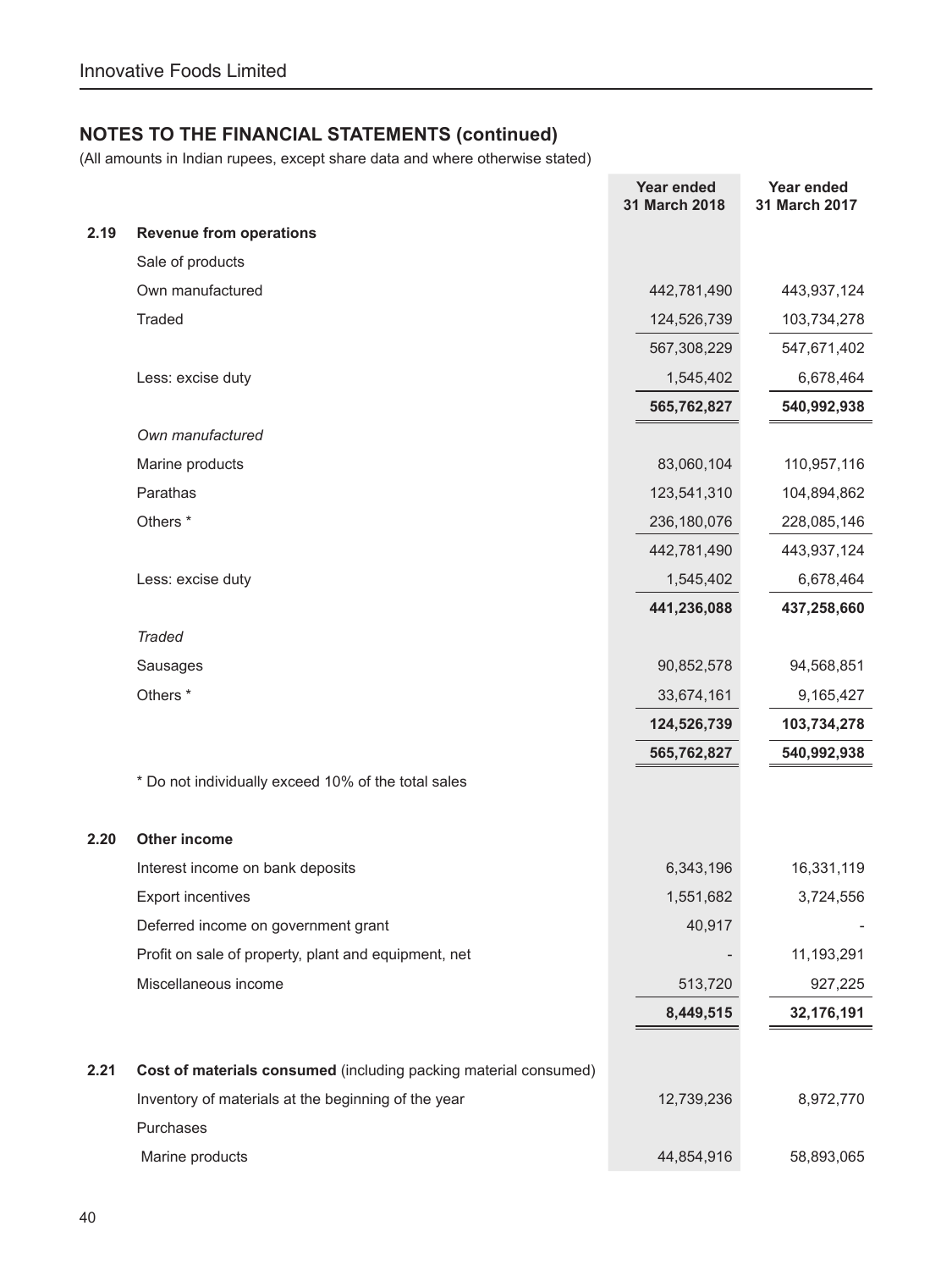|      |                                                                                                                           | Year ended<br>31 March 2018 | Year ended<br>31 March 2017  |
|------|---------------------------------------------------------------------------------------------------------------------------|-----------------------------|------------------------------|
|      | Others <sup>*</sup>                                                                                                       | 219,468,877                 | 168,798,675                  |
|      | Inventory of materials at the end of the year                                                                             | (30,632,083)                | (12,739,236)                 |
|      |                                                                                                                           | 246,430,946                 | 223,925,274                  |
|      | * Do not individually exceed 10% of the total purchases                                                                   |                             |                              |
| 2.22 | Purchase of stock-in-trade                                                                                                |                             |                              |
|      | Sausages                                                                                                                  | 63,134,239                  | 71,262,744                   |
|      | Others <sup>*</sup>                                                                                                       | 9,061,879                   | 2,008,285                    |
|      |                                                                                                                           | 72,196,118                  | 73,271,029                   |
| 2.23 | Changes in inventories of finished goods, work-in-progress and<br>stock-in-trade                                          |                             |                              |
|      | Opening stock                                                                                                             |                             |                              |
|      | Finished goods                                                                                                            | 30,689,087                  | 25,588,520                   |
|      | Work-in-progress                                                                                                          | 7,013,883                   | 15,130,690                   |
|      | Stock-in-trade                                                                                                            | 16,486,869                  | 10,855,932                   |
|      |                                                                                                                           | 54, 189, 839                | 51,575,142                   |
|      | Closing stock                                                                                                             |                             |                              |
|      | Finished goods                                                                                                            | 34,915,750                  | 30,689,087                   |
|      | Work-in-progress                                                                                                          | 3,475,089                   | 7,013,883                    |
|      | Stock-in-trade                                                                                                            | 17,035,903                  | 16,486,869                   |
|      |                                                                                                                           | 55,426,742                  | 54, 189, 839                 |
|      | Provision for obsolete inventory<br>Net decrease in inventories of finished goods, work-in-progress<br>and stock-in-trade | (1, 236, 903)               | (1, 148, 402)<br>(1,466,295) |
|      |                                                                                                                           |                             |                              |
| 2.24 | <b>Employee benefits expense</b>                                                                                          |                             |                              |
|      | Salaries, wages and bonus                                                                                                 | 161,485,172                 | 104,800,972                  |
|      | Contribution to provident and other funds                                                                                 | 8,659,137                   | 7,845,015                    |
|      | Staff welfare expenses                                                                                                    | 7,918,776                   | 3,221,778                    |
|      |                                                                                                                           | 178,063,085                 | 115,867,765                  |
| 2.25 | <b>Finance costs</b>                                                                                                      |                             |                              |
|      | Interest on borrowings                                                                                                    | 7,001,140                   | 2,099,337                    |
|      |                                                                                                                           | 7,001,140                   | 2,099,337                    |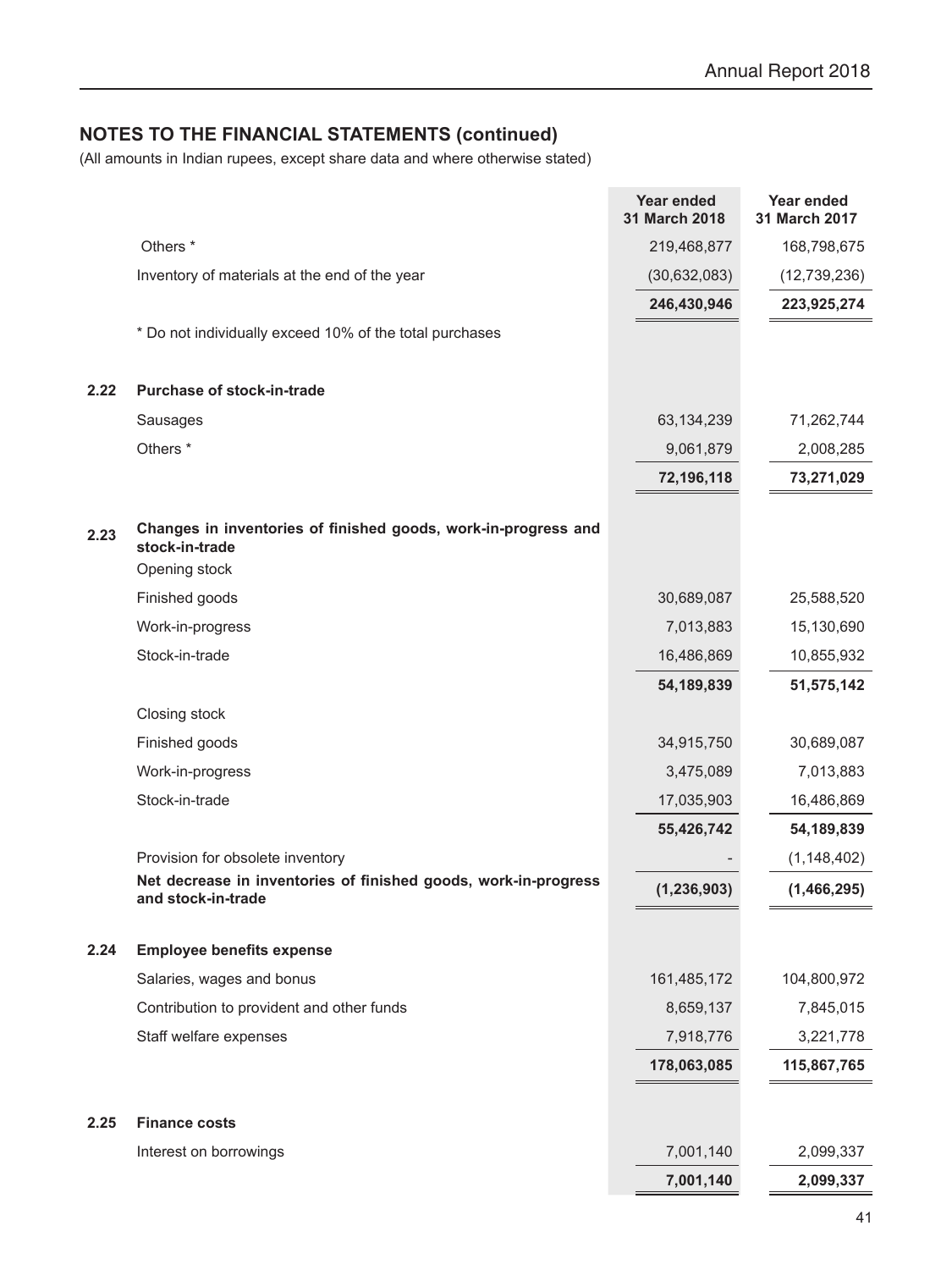(All amounts in Indian rupees, except share data and where otherwise stated)

|      |                                                            | Year ended<br>31 March 2018 | Year ended<br>31 March 2017 |
|------|------------------------------------------------------------|-----------------------------|-----------------------------|
| 2.26 | <b>Depreciation and amortisation</b>                       |                             |                             |
|      | Depreciation on property, plant and equipment              | 16,581,451                  | 11,732,469                  |
|      | Amortisation on intangible assets                          | 756,810                     | 876,625                     |
|      |                                                            | 17,338,261                  | 12,609,094                  |
|      |                                                            |                             |                             |
| 2.27 | <b>Other expenses</b>                                      |                             |                             |
|      | Contract manufacturing                                     | 52,315,626                  | 44,337,557                  |
|      | Power and fuel                                             | 18,936,385                  | 15,974,814                  |
|      | Storage and freezing                                       | 15,610,968                  | 11,990,670                  |
|      | Freight, transport and distribution                        | 45,544,007                  | 44,821,540                  |
|      | Rent                                                       | 5,880,656                   | 6,019,927                   |
|      | Repairs and maintenance                                    | 8,943,988                   | 11,259,230                  |
|      | Insurance                                                  | 2,121,240                   | 2,281,236                   |
|      | Rates and taxes                                            | 889,776                     | 4,717,389                   |
|      | Marketing and sales promotion                              | 111,757,931                 | 57,914,705                  |
|      | Travelling and conveyance                                  | 22,612,093                  | 21,838,050                  |
|      | Legal, professional and consultancy                        | 5,217,826                   | 5,056,323                   |
|      | Communication expenses                                     | 1,940,943                   | 1,739,440                   |
|      | Inventory write down (obsolete, damaged and expired stock) | 8,026,255                   | 6,868,698                   |
|      | Bank charges                                               | 709,331                     | 468,648                     |
|      | Foreign exchange fluctuations, net                         | 471,633                     | 1,388,985                   |
|      | Miscellaneous expenses                                     | 8,814,846                   | 8,583,167                   |
|      |                                                            | 309,793,504                 | 245,260,379                 |

# **2.28 Capital commitments and contingent liabilities**

| <b>Particulars</b>                                                                                                          | As at 31 March<br>2018 | As at 31 March<br>2017 |
|-----------------------------------------------------------------------------------------------------------------------------|------------------------|------------------------|
| Estimated amount of contracts remaining to be executed on capital<br>account (net of capital advances) and not provided for | 3,965,996              | 2.420.645              |
| Income tax demand under appeal (see note 1 below)                                                                           | 53.690                 | 53.690                 |
| Sales tax demand under appeal (see note 1 below)                                                                            | 14,063,059             | 9,287,447              |
| Commitment under Export Promotion Capital Goods (EPCG) scheme<br>(see note 2 below)                                         | 83,642,520             | 2,912,563              |
| Guarantees issued by banks (inclusive of guarantees given for EPCG<br>scheme)                                               | 1,092,150              | 1,092,150              |
| Claims against the Company not acknowledged as debts                                                                        |                        |                        |
| Employee state insurance (see note 3 below)                                                                                 | 407,000                | 407,000                |
| Employee provident fund (see note 4 and 5 below)                                                                            | 3,621,400              | 3,621,400              |
| Severance compensation (see note 6 below)                                                                                   | 45.718.955             |                        |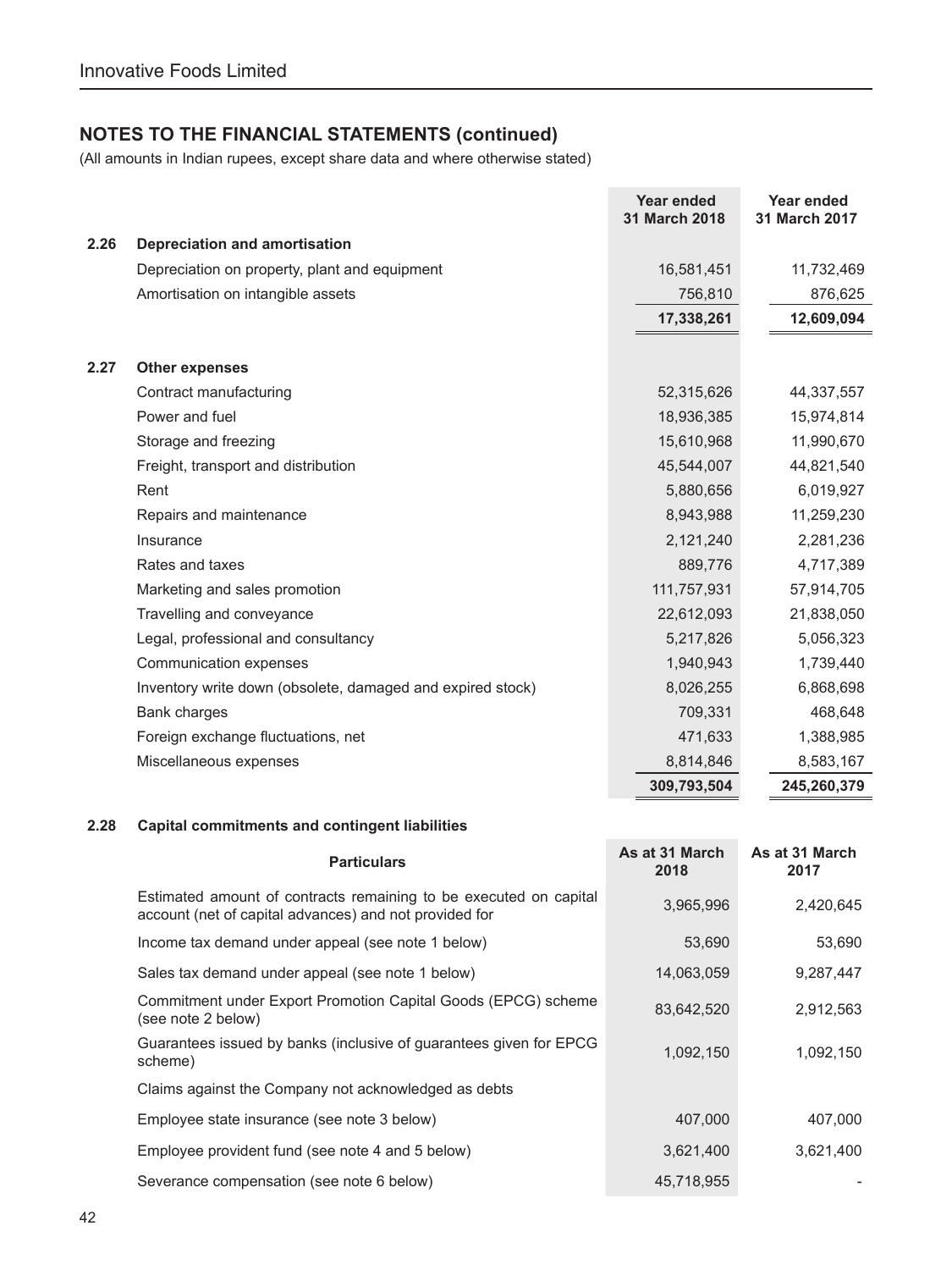(All amounts in Indian rupees, except share data and where otherwise stated)

# **Notes:**

- 1 Management believes that the position taken by it on the above matters are tenable and hence, no adjustment has been made to the financial statements. Future cash flows relating to above are determinable only on the receipt of judgment decision from relevant forum/authorities.
- 2 The Company had obtained duty free/ concessional duty licenses for import of capital goods by undertaking export obligations under the EPCG scheme. As at 31 March 2018, export obligations remaining to the fulfilled amounts to Rs 83,642,520 (Previous year: Rs 2,912,563). In the event that export obligations are not fulfilled, the Company would be liable to levies and liquidated damages. The Company's bankers have provided guarantees to the customs authorities in this regard.
- 3 The Company had received a notice from the Employees State Insurance Appellate Tribunal (Period 2002- 03 to 2005-06) wherein a demand of Rs. 407,000 (including interest estimated) has been raised against the Company on account of non - deduction of ESI on wages paid to factory workers under the heads repair and maintenance of building, others, transportation charges, staff welfare etc.
- 4 The Company had received a notice from the Employees Provident Fund Appellate Tribunal wherein a demand of Rs. 2,176,000 has been raised against the Company on account of the non-deduction of provident fund on wages paid to the employees working in the peeling section in the factory. The tribunal has directed the provident fund authorities to find out the beneficiaries for the Company to remit the amount in their names. The Employee Provident Fund authorities have not taken any steps in this regard.
- 5 The Company had received a notice from Employees Provident Fund commissioner, Cochin wherein a demand of Rs 1,445,400 has been raised against the Company on account of the non-deduction of PF on wages paid to employees drawing salary below ceiling limit on additional allowances. The Company had challenged the findings and accordingly Employees Provident Fund Commissioner had called for hearing on 8 September 2017 and further proceeding are pending at this stage.
- 6 V.S.Sitaram who ceased to be the CEO & Managing Director with effect from 25 July 2017, has filed an arbitration application against the Company before the Hon'ble City Civil Court at Bangalore and also filed Civil Miscellaneous Petition before the Hon'ble High Court of Karnataka, seeking for appointment of an Arbitrator. The dispute pertains to the amount of severance compensation payable upon his termination.

# **2.29 Loss per share**

| <b>Particulars</b>                                      | As at 31 March<br>2018 | As at 31 March<br>2017 |
|---------------------------------------------------------|------------------------|------------------------|
| Net loss attributable to equity share holders           | (255, 373, 809)        | (98, 397, 454)         |
| Weighted average number of equity shares of Rs. 10 each | 73,937,780             | 60,783,260             |
| Earnings per equity share of face value Rs 10 each      | (3.45)                 | (1.62)                 |

The Company has no potentially dilutive equity shares as at the year end.

### **2.30 Auditors' remuneration** (included in legal and professional fees, excluding applicable taxes)

| <b>Particulars</b> | As at 31 March<br>2018 | As at 31 March<br>2017 |
|--------------------|------------------------|------------------------|
| Statutory audit    | 925,000                | 925,000                |
| Tax audit          | 100,000                | 100,000                |
| <b>Total</b>       | 1,025,000              | 1,025,000              |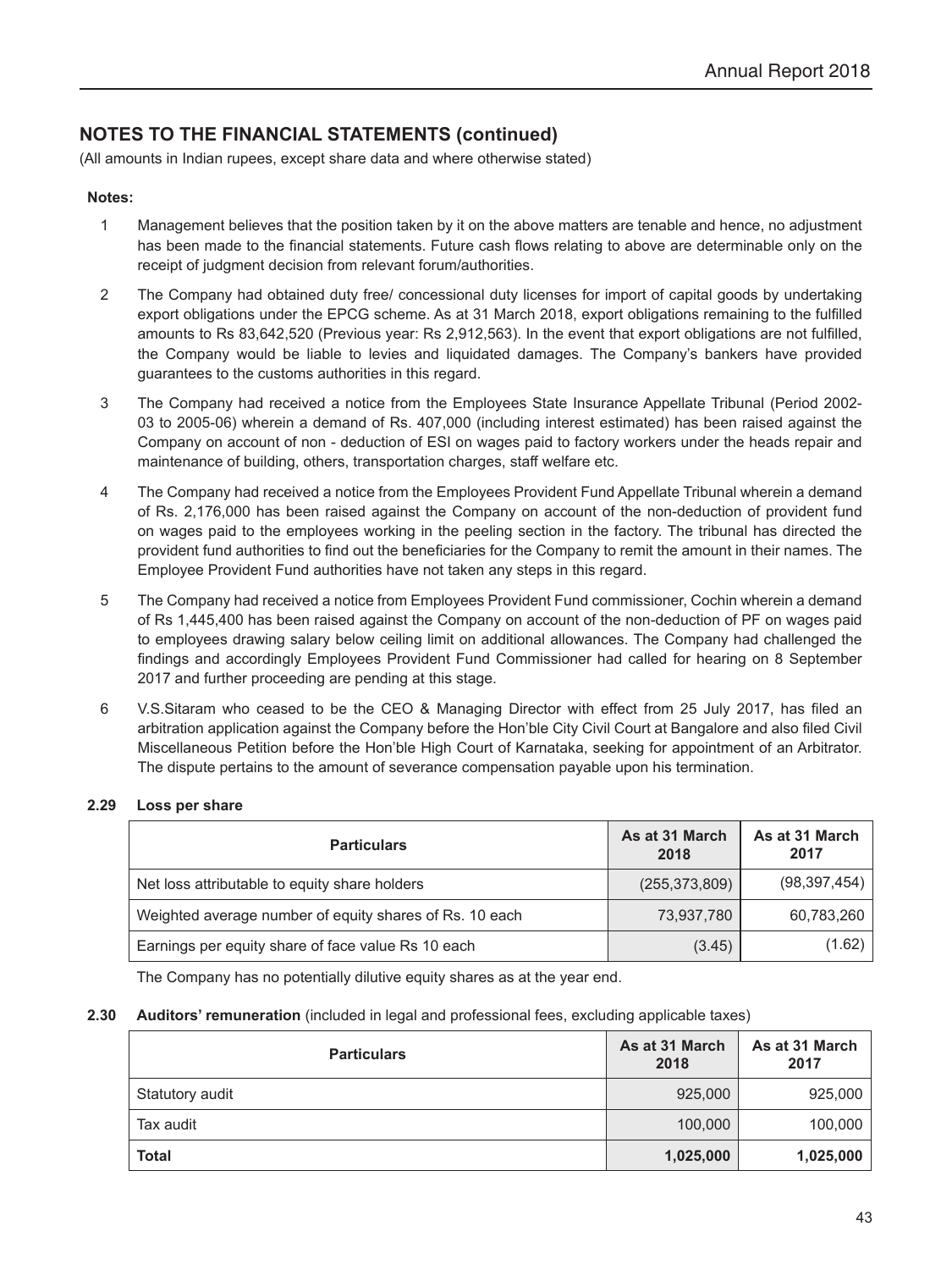(All amounts in Indian rupees, except share data and where otherwise stated)

# **2.31 Expenditure in foreign currency**

| <b>Particulars</b>        | As at 31 March<br>2018 | As at 31 March<br>2017 |
|---------------------------|------------------------|------------------------|
| Travelling and conveyance | 956.103                | 735.510                |
| <b>Total</b>              | 956,103                | 735,510                |

# **2.32 Earnings in foreign currency**

| <b>Particulars</b>   | As at 31 March<br>2018 | As at 31 March<br>2017 |
|----------------------|------------------------|------------------------|
| FOB value of exports | 58,928,341             | 68,620,701             |
| <b>Total</b>         | 58,928,341             | 68,620,701             |

# **2.33 Value of imports on C.I.F. basis**

| <b>Particulars</b>                               | As at 31 March<br>2018 | As at 31 March<br>2017 |
|--------------------------------------------------|------------------------|------------------------|
| Raw material, packing materials and traded goods | 42,984,008             | 68,544,855             |
| Components and spare parts                       | 266.769                | 658.514                |
| <b>Total</b>                                     | 43,250,777             | 69,203,369             |

# **2.34 Consumption of imported and indigenous raw materials and packing materials**

| <b>Particulars</b>                  | Year ended<br>31 March<br>2018 | Year ended 31 March 2017 |      |             |
|-------------------------------------|--------------------------------|--------------------------|------|-------------|
|                                     | $\frac{9}{6}$                  | Value (Rs)               | $\%$ | Value (Rs)  |
| Raw materials and packing materials |                                |                          |      |             |
| - Imported                          | 8%                             | 20,339,222               | 24%  | 40,778,889  |
| - Indigenous                        | 92%                            | 226,091,724              | 76%  | 183,146,385 |
| <b>Total</b>                        |                                | 246,430,946              |      | 223,925,274 |

# **2.35 Segmental information**

The Company's operations pre-dominantly relate to manufacture and sale of frozen ready to eat / ready to cook foods. Accordingly, there are no separate reportable business segments.

However, the Company operates both in the India and also exports its products. Accordingly, secondary segment reporting has been disclosed based on the geographical location of the customers. All of the Company's assets other than trade receivables are located in India.

| Revenue           | As at 31 March<br>2018 | As at 31 March<br>2017 |
|-------------------|------------------------|------------------------|
| India             | 490.174.217            | 462.431.613            |
| Rest of the world | 75,588,610             | 78.561.325             |
| <b>Total</b>      | 565,762,827            | 540,992,938            |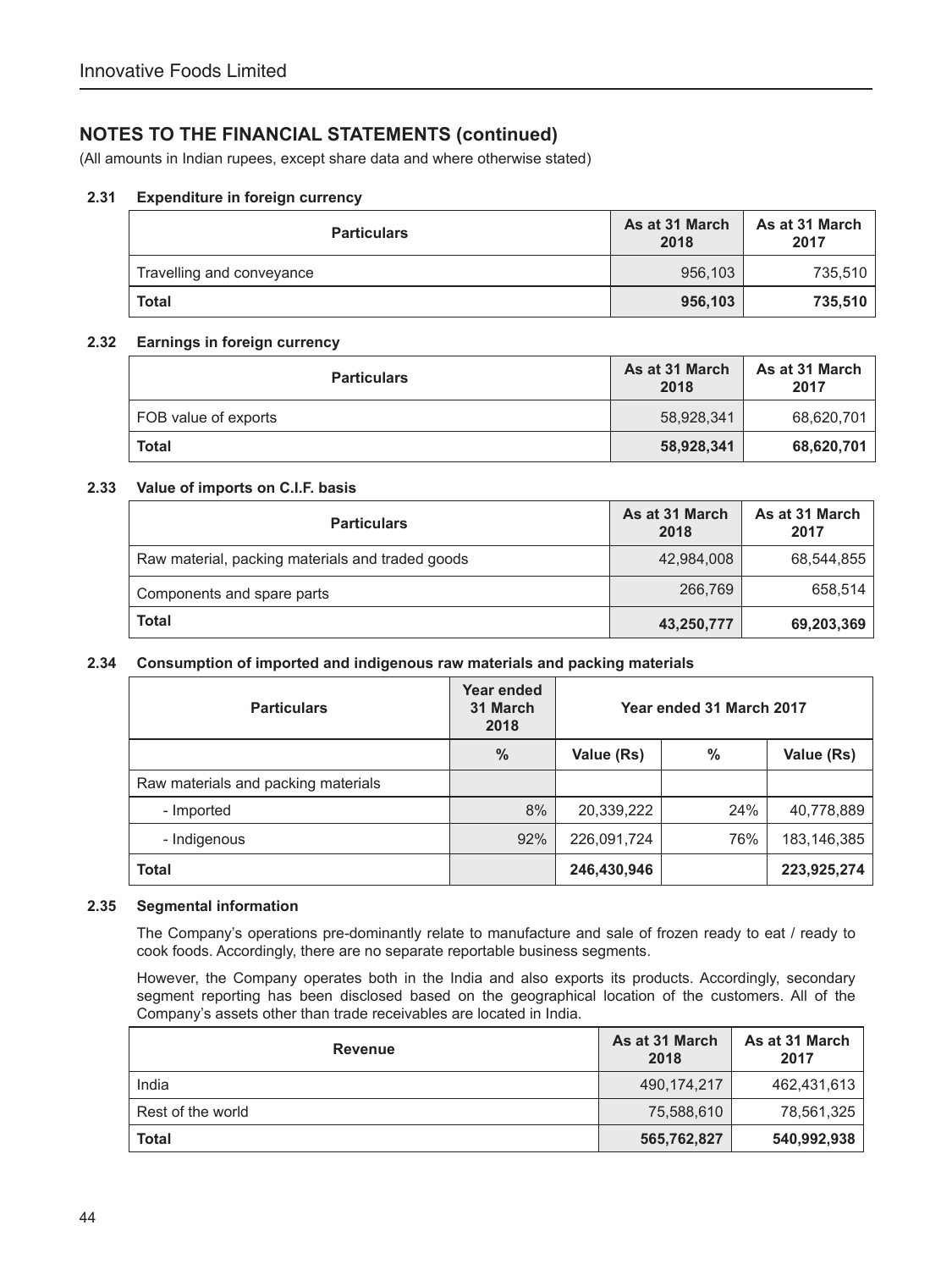(All amounts in Indian rupees, except share data and where otherwise stated)

| <b>Debtors</b>    | As at 31 March<br>2018 | As at 31 March<br>2017 |
|-------------------|------------------------|------------------------|
| India             | 95,376,323             | 83,334,538             |
| Rest of the world | 18,565,073             | 16,588,426             |
| <b>Total</b>      | 113,941,395            | 99,922,964             |

## **2.36 Leases**

The Company is obligated under non-cancellable operating lease for factory, office and residential space. Total rental expense under such operating leases during the year was Rs. 2,382,361 (previous year Rs. 3,684,543).

The Company is also obligated under cancellable operating leases for factory, office and residential space. Total rental expense under cancellable operating leases during the year was Rs. 3,498,295 (Previous year: Rs 2,335,384).

# **2.37 Employee benefits**

### **(a) Defined contribution plans**

The Company makes contribution towards provident fund which is a defined contribution retirement benefit plan for qualifying employees. Under the plan, the Company is required to contribute a specified percentage of payroll cost to the retirement benefit plan to fund the benefits. An amount of Rs. 6,628,344 (previous year: Rs. 5,901,075) has been recognised and included in "Contribution to provident and other funds" in the statement of profit and loss on account of provident fund, superannuation and other retirement benefits.

### **(b) Gratuity**

The following tables set out the status of the gratuity plan as required under Accounting Standard-15.

| <b>Particulars</b>                                                                          | As at 31 March<br>2018 | As at 31 March<br>2017 |
|---------------------------------------------------------------------------------------------|------------------------|------------------------|
| Obligations at the beginning of the year                                                    | 6,653,832              | 5,562,717              |
| Current service cost                                                                        | 598,569                | 507,152                |
| Interest cost                                                                               | 415,463                | 343,947                |
| Actuarial (gain) / loss                                                                     | (1,434,563)            | 879,246                |
| Past service cost                                                                           | 835,057                |                        |
| Benefits paid                                                                               | (1,734,878)            | (639, 230)             |
| Obligations at the end of the year                                                          | 5,333,480              | 6,653,832              |
| Change in plan assets                                                                       |                        |                        |
| Plans assets at the beginning of the year, at fair value                                    | 6,264,498              | 4,316,576              |
| Expected return on plan assets                                                              | 492,181                | 396,790                |
| Actuarial gain / (loss)                                                                     | (15, 367)              | 36,686                 |
| Contributions                                                                               | 1,853,891              | 2,153,676              |
| Benefits paid                                                                               | (1,734,878)            | (639, 230)             |
| Plans assets at the end of the year, at fair value                                          | 6,860,325              | 6,264,498              |
| Reconciliation of present value of the obligation and the fair value<br>of the plan assets: |                        |                        |
| Fair value of plan assets at the end of the year                                            | 6,860,325              | 6,264,498              |
| Present value of the defined benefit obligations at the end of the year                     | 5.333.480              | 6.653.832              |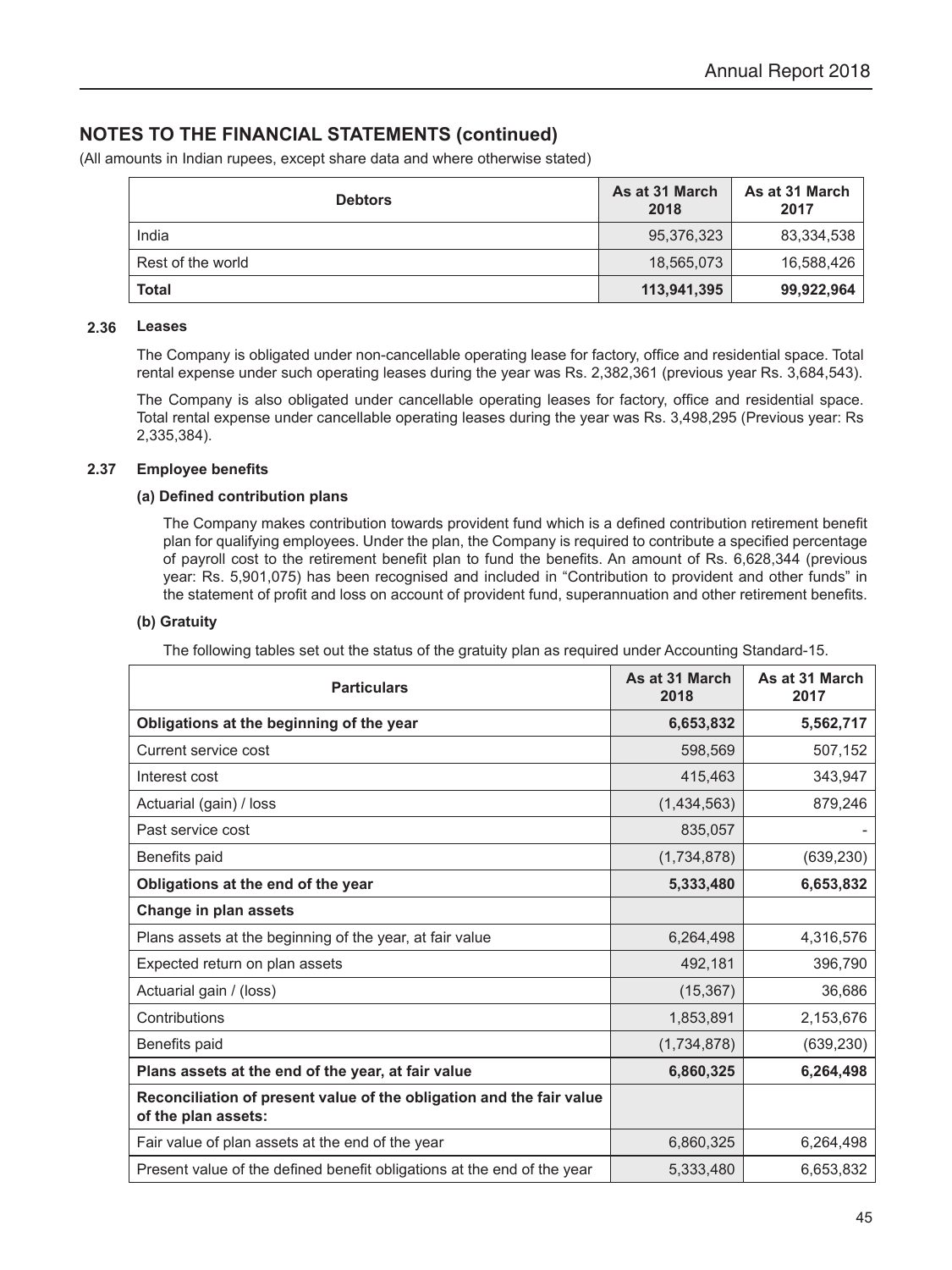(All amounts in Indian rupees, except share data and where otherwise stated)

| <b>Particulars</b>                                      | As at 31 March<br>2018 | As at 31 March<br>2017 |
|---------------------------------------------------------|------------------------|------------------------|
| Net liability / (asset) recognized in the balance sheet | (1,526,845)            | 389,334                |
| Gratuity cost for the year ended                        |                        |                        |
| Current service cost                                    | 598,569                | 507,152                |
| Interest cost                                           | 415,463                | 343,947                |
| Expected return on plan assets                          | (492, 181)             | (396, 790)             |
| Actuarial (gain) / loss                                 | (1,419,196)            | 842,560                |
| Past service cost                                       | 835,057                |                        |
| Net gratuity cost                                       | (62, 288)              | 1,296,869              |
| Discount rate                                           | 7.18%                  | 6.56%                  |
| Expected rate of return on plan assets                  | 7.50%                  | 7.50%                  |
| Expected rate of salary increase                        | $9.00\%$               | 8.00%                  |
| Retirement age                                          | 58 years               | 58 years               |
| Attrition                                               | 30%                    | 30%                    |

The estimates of future salary increases, considered in actuarial valuation, take into account inflation, seniority, promotion and other relevant factors such as supply and demand factors in the employment market.

# **Details of experience adjustments – gratuity**

| <b>Particulars</b>                        | As at 31 March |           |             |            |            |
|-------------------------------------------|----------------|-----------|-------------|------------|------------|
|                                           | 2018           | 2017      | 2016        | 2015       | 2014       |
| Defined benefit obligation                | 5,333,480      | 6,653,832 | 5,562,717   | 4,416,179  | 4,160,854  |
| Plan assets                               | 6,860,325      | 6,264,498 | 4,316,576   | 4,321,484  | 4,014,910  |
| Surplus/(deficit)                         | (1,526,845)    | 389,334   | (1,246,141) | (94, 695)  | 145,944    |
| Experience adjustment on plan liabilities | (1,356,898)    | 586,737   | 1,220,720   | (492, 043) | (442, 536) |
| Experience adjustment on plan assets      | (48, 179)      | 10,233    | (36, 817)   | (6, 174)   | (47, 297)  |

# **(c) Compensated absences**

| <b>Assumptions:</b>              | 31 March 2018 | 31 March 2017 |
|----------------------------------|---------------|---------------|
| Discount rate                    | 7.18%         | 6.97%         |
| Expected rate of salary increase | 9%            | 8%            |
| Retirement age                   | 58 years      | 58 years      |
| Maximum accumulation of leave    | 90 days       | 90 days       |
| Attrition rate                   | 30%           | 30%           |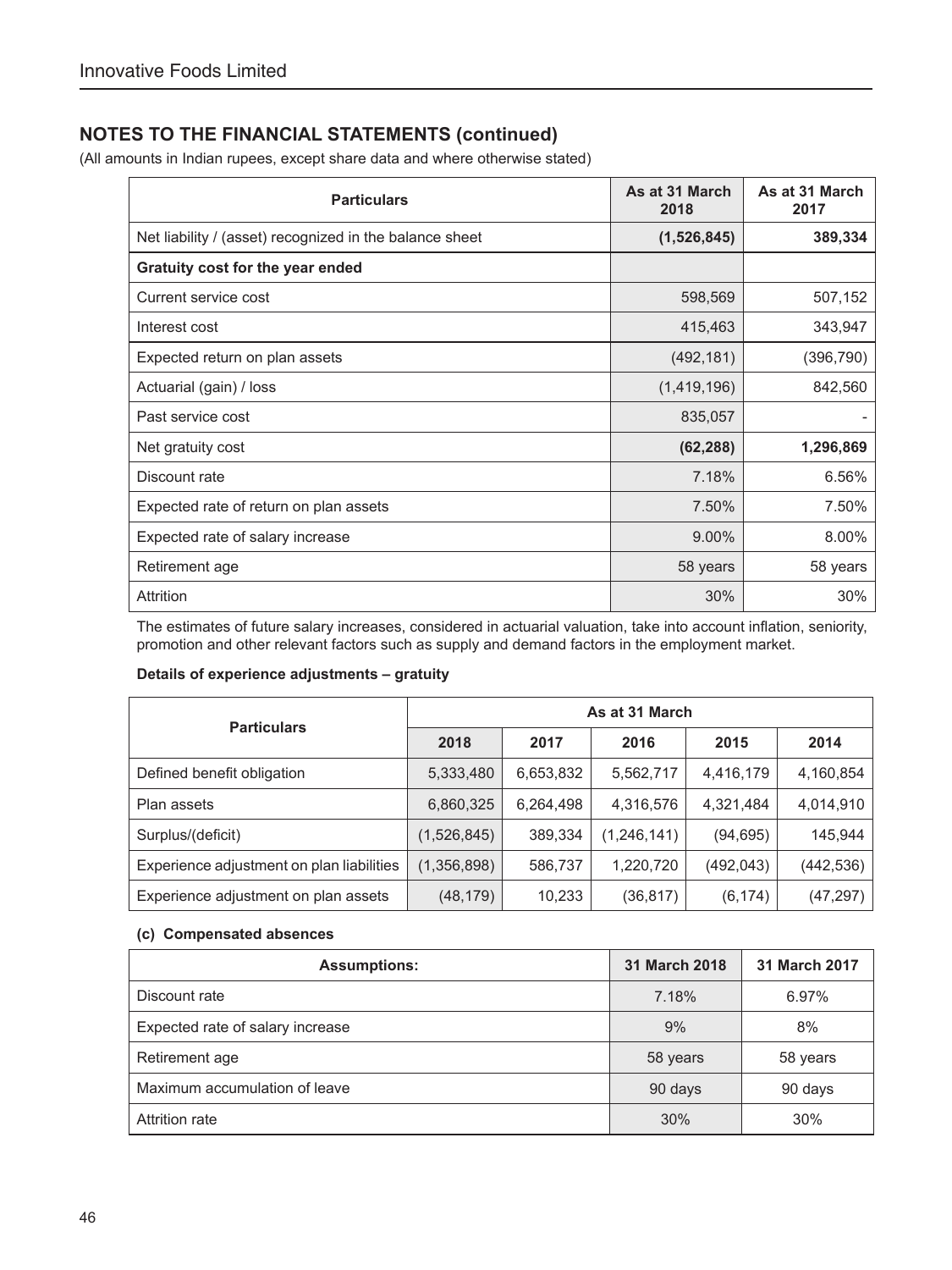(All amounts in Indian rupees, except share data and where otherwise stated)

# **2.38 Derivatives**

a) The Company has not entered into any derivative contract during the year.

b) Particulars of un-hedged foreign currency exposure as at the balance sheet date.

| <b>Particulars</b>       | Un-hedged<br>payables * | Un-hedged receivables ** |                     |            |
|--------------------------|-------------------------|--------------------------|---------------------|------------|
|                          | Foreign<br>currency     | <b>Rs</b>                | Foreign<br>currency | Rs         |
| USD and Rupee equivalent | 114.830                 | 7,604,021                | 291.286             | 18.554.933 |
| <b>Previous Year</b>     | 71.059                  | 4,687,038                | 261.565             | 16,588,426 |

\* Un-hedged payables includes trade payables

\*\* Un-hedged receivables includes trade receivables

# **2.39 Related parties**

Names of related parties and description of relationship with the Company

|  | I) Enterprises where control exists |  |  |  |  |
|--|-------------------------------------|--|--|--|--|
|--|-------------------------------------|--|--|--|--|

Holding and ultimate holding company Peepul Capital Fund III , LLC , Mauritius

*II) Other related parties with whom the group had transactions during the year*

|                                                 | Oriental Cuisines Private Limited        |  |  |
|-------------------------------------------------|------------------------------------------|--|--|
| (a) Entities under common control               | <b>Coastline Gourmet Private Limited</b> |  |  |
| (b) Key management personnel                    |                                          |  |  |
| Chief Executive Officer and Whole Time Director | V S Sitaram (upto 6 August 2017)         |  |  |
| <b>Chief Executive Officer</b>                  | Mithun Appaiah (from 14 September 2017)  |  |  |
| Whole time Director                             | P Manoj Kumar                            |  |  |
| <b>Chief Financial Officer</b>                  | Ramanpreet Sohi (from 14 September 2017) |  |  |
| Company Secretary                               | Rincy Abubakkar (from 14 September 2017) |  |  |

| Name of related party             | Volume of<br>transactions          | Outstanding balance [receivable / (payable)] |                        |                                      |
|-----------------------------------|------------------------------------|----------------------------------------------|------------------------|--------------------------------------|
|                                   | Year ended 31<br><b>March 2018</b> | Year ended 31<br><b>March 2017</b>           | As at 31 March<br>2018 | <b>As at 31</b><br><b>March 2017</b> |
| <b>Remuneration paid</b>          |                                    |                                              |                        |                                      |
| Manoj Kumar                       | 5,324,242                          | 4,256,631                                    | (14, 213)              |                                      |
| V.S.Sitaram                       | 26,869,972                         | 14,728,273                                   | (7,500,000)            |                                      |
| Mithun Appaiah                    | 3,317,345                          |                                              | 138,385                |                                      |
| Ramanpreet Sohi                   | 3,969,648                          |                                              |                        |                                      |
| Rincy Abubakkar                   | 347.740                            |                                              |                        |                                      |
| <b>Revenue from operations</b>    |                                    |                                              |                        |                                      |
| Oriental Cuisines Private Limited | 23.064.802                         |                                              | 6,044,231              |                                      |
| Coastline Gourmet Private Limited | 2,411,573                          |                                              | 440,652                |                                      |

Note: Managerial remuneration does not include cost of retirement benefit such as gratuity and compensated absences since provision for the same are based on actuarial valuations carried out for the Company as a whole.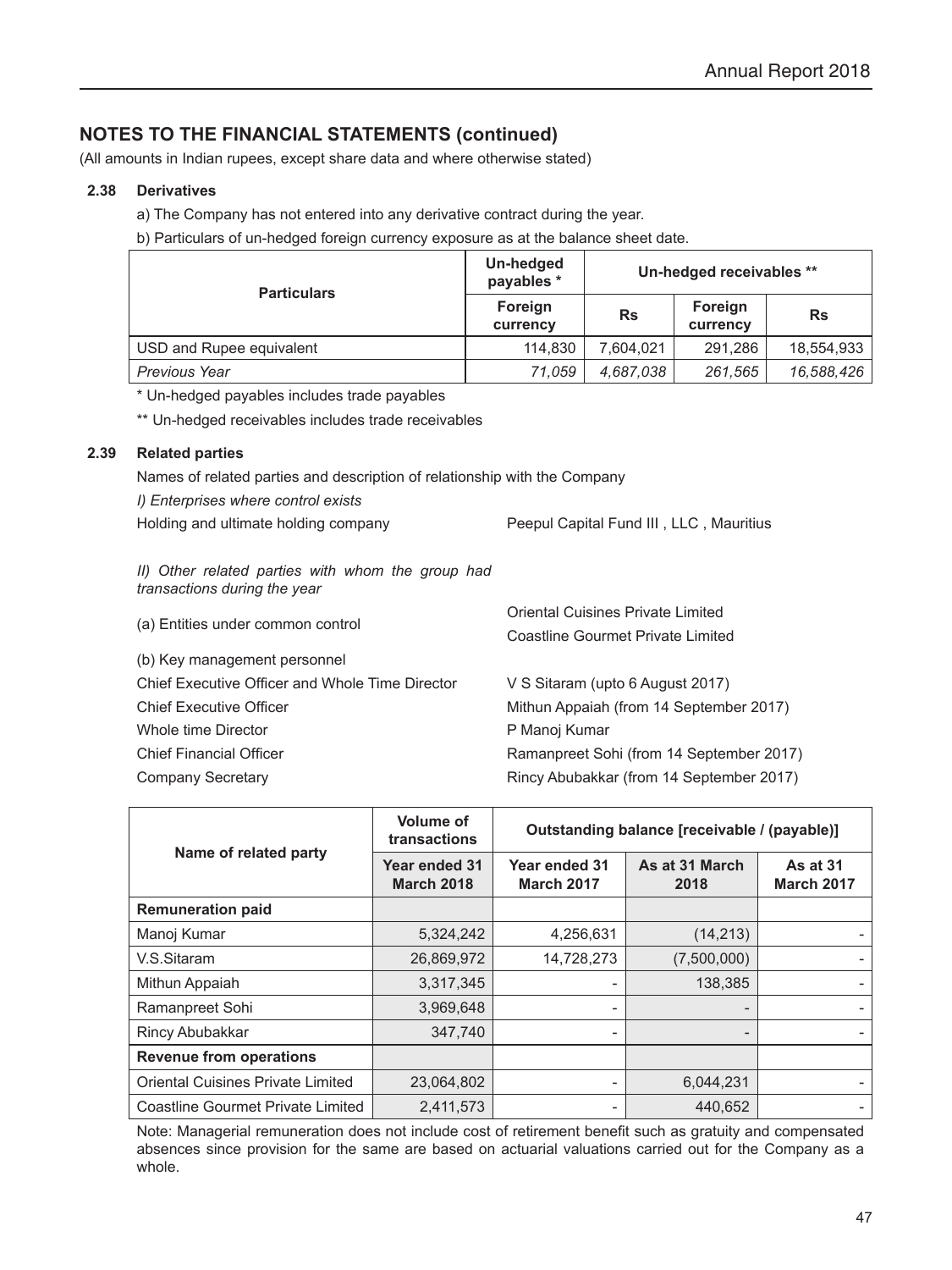(All amounts in Indian rupees, except share data and where otherwise stated)

# **2.40 Employee stock units program**

The Company has introduced new employee stock units (ESUs) program by which ESU's are awarded to key employees as determined by the management. These are to provide equity linked incentives to key employees identified on a yearly basis wherein the cash equivalent of the ESU's awarded will be paid to such employees. The amounts payable to employees under this program is underwritten by the holding company out of the amount due to be realised by the holding company contingent upon occurrence of the liquidity event as defined in the program. The ESU's are used only for the purpose of calculating the economics associated with the performance and does not imply an equity share or any rights that are associated with the same. This arrangement is in the nature of a cash settled employee share based payment program and since such right to receive amounts vests only on the occurrence of the liquidity event as defined in the program. Given that the plan is underwritten by the holding company and the occurrence of the required event with respect to ESU's granted is considered as remote, the Company has not considered any impact in these financial statements.

# **2.41 Deferred taxes**

| <b>Particulars</b>                                  | Year ended<br>31 March 2018 | Year ended<br>31 March 2017 |
|-----------------------------------------------------|-----------------------------|-----------------------------|
| Deferred tax liability                              |                             |                             |
| Arising from timing difference in respect of:       |                             |                             |
| Property, plant and equipment and intangible assets | 13,190,627                  | 10,115,979                  |
| Deferred tax assets                                 |                             |                             |
| Unabsorbed depreciation and business loss           | 13,190,627                  | 10.115.979                  |
| Net deferred tax asset / (liability)                |                             |                             |

In accordance with AS 22 – "Accounting for taxes on income" prescribed by the Companies (Accounting Standards) Rules, 2006, deferred tax assets on unabsorbed depreciation and carry forward losses have been recognised on the basis of prudence, only to the extent of above mentioned net deferred tax liability.

# **2.42 Provision for disputed claims**

| <b>Particulars</b>            | Year ended 31<br><b>March 2018</b> | Year ended 31<br><b>March 2017</b> |
|-------------------------------|------------------------------------|------------------------------------|
| Opening balance               | 6.380.143                          | 5,736,458                          |
| Charge for the year           |                                    | 616.685                            |
| Amount written back/ utilised | 337.082                            |                                    |
| Closing balance               | 6,043,061                          | 6,380,143                          |

Note: Provision for disputed claims represents provisions created against certain statutory and other claims where the outflow of economic benefits is considered as probable and the measurement has been done using a substantial degree of estimation.

2.43 Previous year figures have been regrouped/ reclassified wherever necessary to confirm to the current year's presentation.

As per our report of even date attached

*for* **B S R & Associates LLP**

*Chartered Accountants* Firm registration number: 116231W /W-100024

**Baby Paul** *Partner* Membership No.: 218255

Kochi 10 October 2018 *for* and on behalf of the Board of Directors of **Innovative Foods Limited** CIN : U51909KL1989PLC005465

**Arjun Ananth** *Nominee Director* DIN : 01207540

**Rincy Abubakkar** *Company Secretary* Membership No.: ACS51777

**P Manoj Kumar** *Whole-time Director* DIN : 03527923

**Mithun Appaiah** *Chief Executive Officer*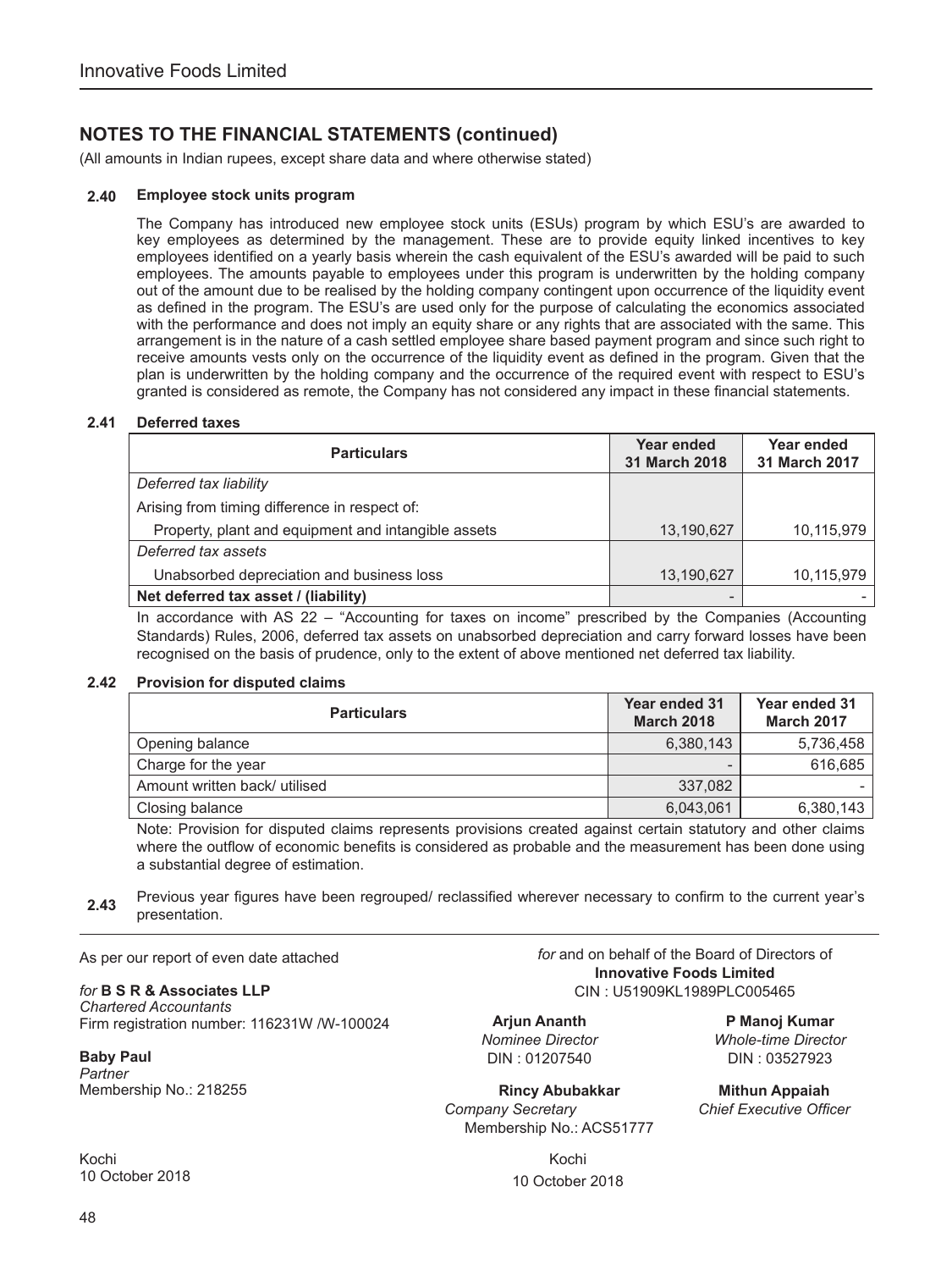

# **INNOVATIVE FOODS LIMITED**

CIN: U51909KL1989PLC005465

ان الناص العربية المستحدة العام 1909.<br>Chakolas Habitat, A Block, 1 C, Thevara Ferry Road, Cochin, Kerala, India – 682013 Criakolas Habitat, A Block, T.C., Thevara Ferry Road, Cochin, Refaia, India – 6620 TS

Dear Sir/Madam This, you will appreciate, would facilitate fast, secured communication and contribute towards improved environment.

Pursuant to the green initiative in the Corporate Governance initiated by the Ministry of Corporate Affairs, our company has proposed to send the Notice / Annual Report / documents through electronic mode to the shareholders.

This, you will appreciate, would facilitate fast, secured communication and contribute towards improved environment. For productly from the matrice racis occursed communication and communication  $\mathcal{L}$ 

Shareholders, who are holding the shares in Physical Form, are requested to send the following details to our Registrar Mobile No. and Share Transfer Agent which will be considered by the Company/Registrar for sending the future communication through Email Name (First / Sole Holder) s, wiiu<br>- $S_{\rm E}$  shareholders, who are requested to update the shares in Eq. ( ) are requested to update the shareholders in Eq. (

| Innovative Foods Limited         |                |
|----------------------------------|----------------|
| Folio Number                     | PAN (Optional) |
| Name (First / Sole Holder)       |                |
| Email Id                         | Mobile No.     |
| Signature of First / Sole Holder |                |

Shareholders, who are holding the shares in Electronic form are requested to update their Email IDs with the concerned Demat account, to enable the Company / Registrar to send communications through E-mail.

In case you wish to get the Hard copies of Notices/Documents/Reports, you need not send the above details. Company will send the Notices/Documents/Reports to the Registered address of the shareholders.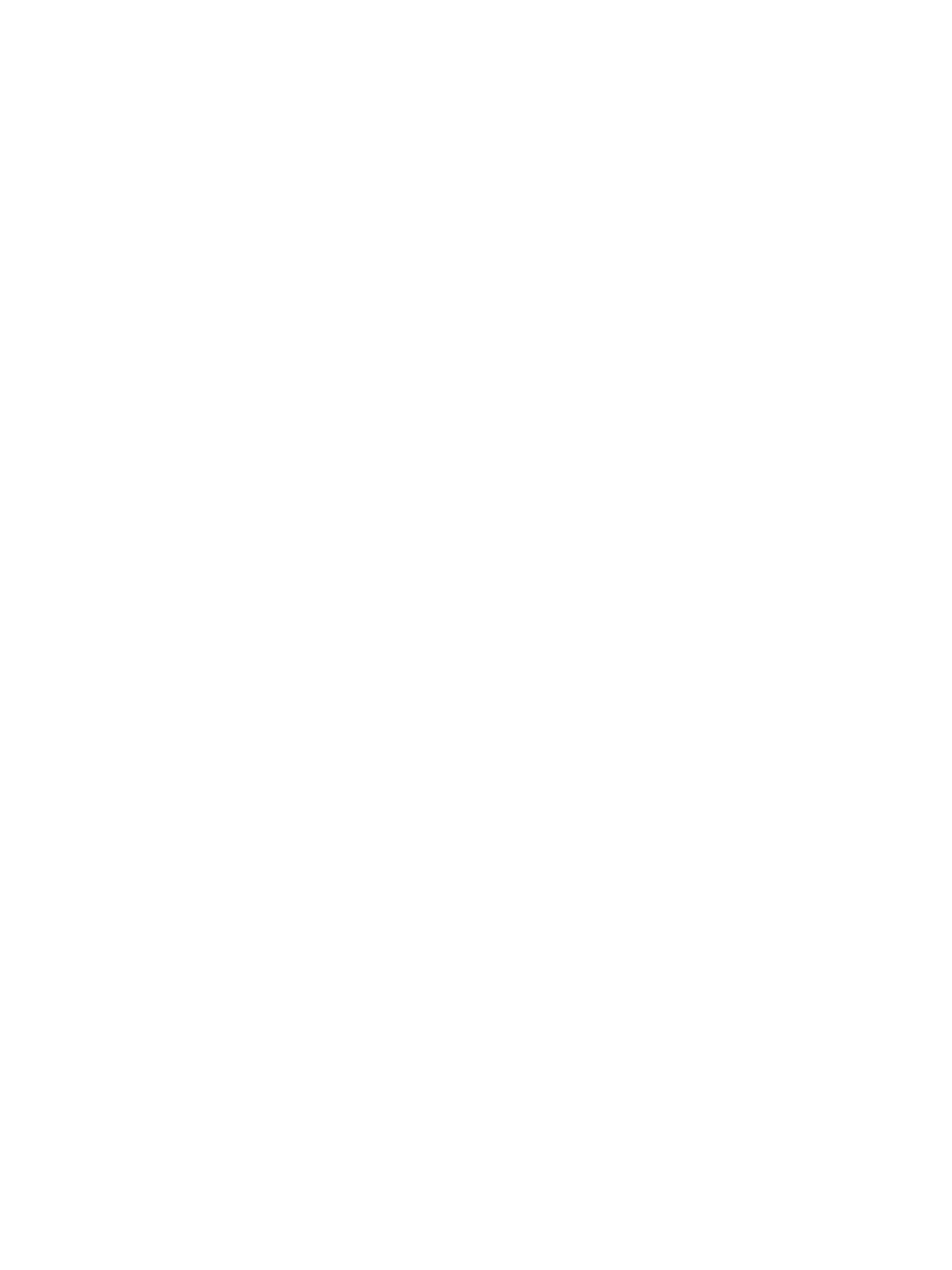# FORM NO. MGT-11 **INNOVATIVE FOODS LIMITED**

CIN: U51909KL1989PLC005465

Chakolas Habitat, A Block, 1 C, Thevara Ferry Road, Cochin, Kerala, India – 682013

### **PROXY FORM**

(Pursuant to section 105(6) of the Companies Act, 2013 and rules 19(3) of the Companies (Management and Administration) Rules, 2014)

Name of the member (s) : Registered address :

E-mail Id : Folio No : Folio No :

I/We, being the member (s) of …………. shares of the above named company, hereby appoint

as my/our proxy to attend and vote (on a poll) for me/us and on my/our behalf at Annual general meeting of the company, to be held on **Friday, the 23rd day of November, 2018** at Riviera Suites, Thevara Water Front, Ernakulam- 682 013 at 10.30 AM and at any adjournment thereof in respect of such resolutions as are indicated below:

|   | <b>ORDINARY BUSINESS</b>                                                                   | <b>Tick</b>   |
|---|--------------------------------------------------------------------------------------------|---------------|
|   | Adoption of Financial statement for the year 2017-18                                       | For / Against |
| 2 | Re-appointment of Mr. P. Manoj Kumar, who retire by rotation                               | For / Against |
| 3 | Ratication of appointment of M/s. BSR & Associates LLP, Chartered Accountants as Auditors  | For / Against |
|   | <b>SPECIAL BUSINESS</b>                                                                    |               |
| 4 | Regularise Mr. K.S. Narayanan as Non-Executive and Independent Director                    | For / Against |
| 5 | Regularise Mr. Hari Narayanan as Non-Executive and Nominee Director                        | For / Against |
| 6 | Granting and vesting of ESUP to Mr. Mithun Appaiah, Chief Executive Officer of the company |               |
|   | as per employment agreement                                                                | For / Against |
|   |                                                                                            |               |

Signed this day of 20

Affix Revenue **Stamp** 

Signature of Shareholder Signature of Proxy holder(s)

Note: This form of proxy in order to be effective should be duly completed and deposited at the Registered Offce of the Company, not less than 48 hours before the commencement of the Meeting.

# **INNOVATIVE FOODS LIMITED**

CIN: U51909KL1989PLC005465

Chakolas Habitat, A Block, 1 C, Thevara Ferry Road, Cochin, Kerala, India – 682013

# **ATTENDANCE SLIP**

| Registered Folio No. |  |
|----------------------|--|
| No. of Shares Held   |  |

I certied that I am a registered Shareholder/ Proxy for the registered shareholder of the Company. I hereby record my presence at the Annual General Meeting of the Company at Riviera Suites, Thevara Water Front, Ernakulam- 682 013 at 10.30 AM on Friday, 23rd November 2018.

Member's Name: Proxy's Name:

Member's/ Proxy's Signature

Note:

1. Please ll this attendance slip and hand over at the entrance of the Hall

2. Members/ Proxy Holders/ Authorised Representatives are requested to show their Photo ID Proof for attending the Meeting

3. Authorised Representatives of Corporate members shall produce proper authorisation issued in their favour.